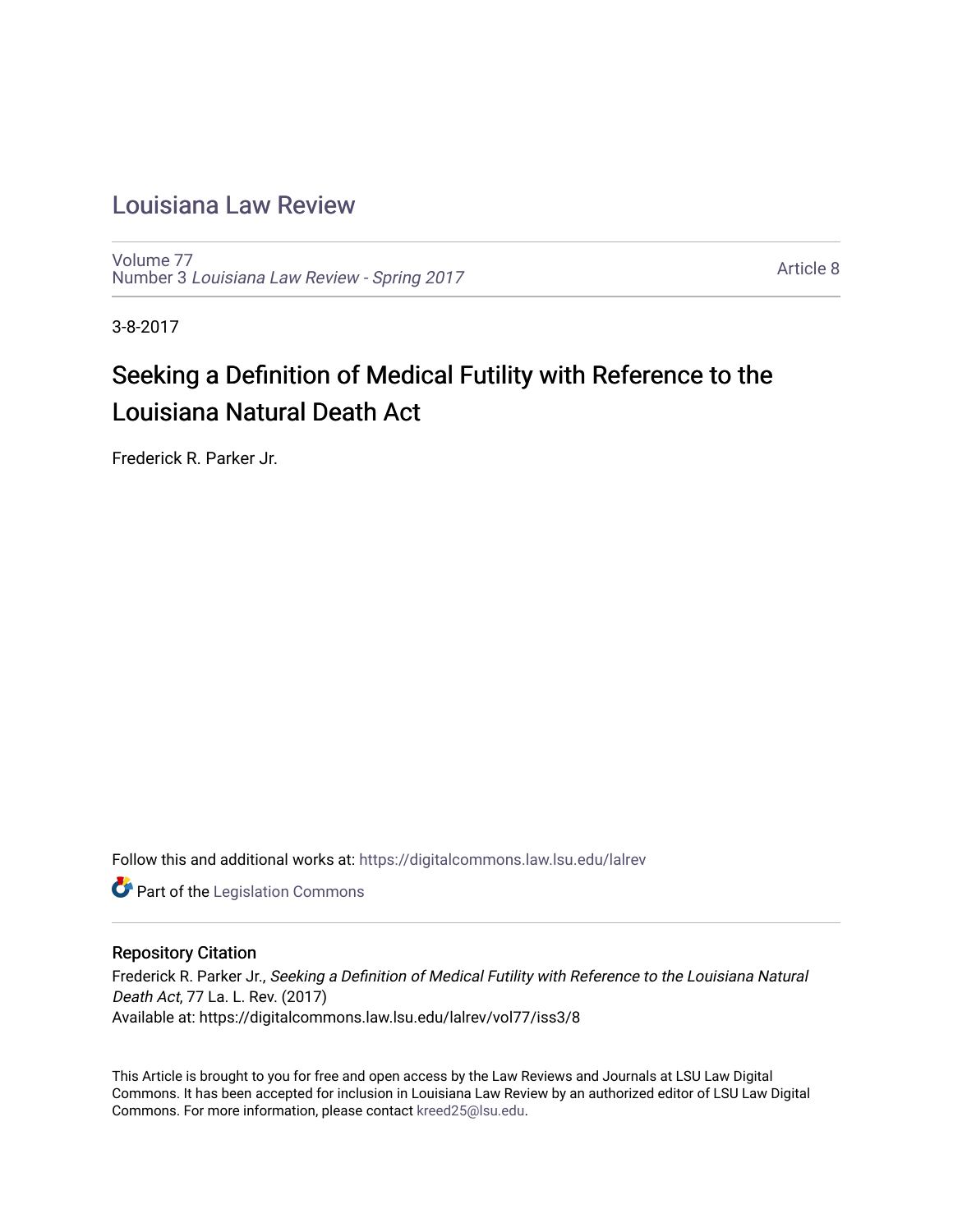### **Seeking a Definition of Medical Futility with Reference to the Louisiana Natural Death Act†**

*Frederick R. Parker, Jr.*

 $\overline{a}$ 

#### **INTRODUCTION**

The general question concerning the existence of a patient's right in the United States either to accept or refuse care at the end of life has largely been resolved through a fairly consistent body of jurisprudence, statutory schemes, and pronouncements of professional ethics.<sup>1</sup> The principal statutory expression of this right in Louisiana is found in the Natural Death Act (the "Act"), in which the legislature recognized the right of patients under certain conditions either to withhold treatment at the outset of care or to withdraw treatment that had already been initiated.<sup>2</sup> However, the legislature left open the ultimate scope of this right, which remains the

 J.D., Louisiana State University (Member, *Louisiana Law Review*, Class of 1987); LL.M. in Health Law, University of Houston; LL.M. in Taxation, New York University; Professor, Louisiana State University in Shreveport; Of Counsel, Onebane Law Firm, Lafayette and Shreveport, Louisiana.

1. *See generally* ALAN MEISEL & KATHY L. CERMINARA, THE RIGHT TO DIE 2-3–2-41, 7-7–7-50 (3d ed. 2004). These issues initially arose when surrogates for permanently unconscious patients who did not satisfy the legal criteria for whole "brain death" began to refuse treatment that offered no reasonable hope of either restoring the patient's capacity or reversing the dying process. *See id.* at 2-3. Perhaps the most widely cited United States Supreme Court case in this regard is Cruzan v. Dir., Mo. Dep't of Health, 497 U.S. 261 (1990). *See also* TOM L. BEAUCHAMP & JAMES F. CHILDRESS, PRINCIPLES OF BIOMEDICAL ETHICS 170–81 (4th ed. 1994) (describing and integrating surrogate judgment making standards arising out of jurisprudence).

2. LA. REV. STAT. § 40:1151 (2016).

Copyright 2017, by FREDERICK R. PARKER, JR.

<sup>†</sup> Part of the discussion in this Article is derived from the author's prior analysis in *Law, Bioethics, and Medical Futility: Defining Patient Rights at the End of Life*, 37 U. ARK. LITTLE ROCK L. REV. 185 (2015). That work addressed the issue of medical futility in the specific context of the Uniform Health Care Decisions Act ("UHCDA") and the Uniform Rights of the Terminally Ill Act ("URTIA") with respect to both the refusal of life-sustaining treatment and the active administration of extreme palliative interventions. *Id.* This Article addresses only the first of those issues, with a specific focus on the Louisiana Natural Death Act. A portion of the broader analysis in *Law, Bioethics, and Medical Futility: Defining Patient Rights at the End of Life* that is equally relevant to this discussion in the narrow context of the Louisiana Act is presented here with the permission of the UALR Law Review.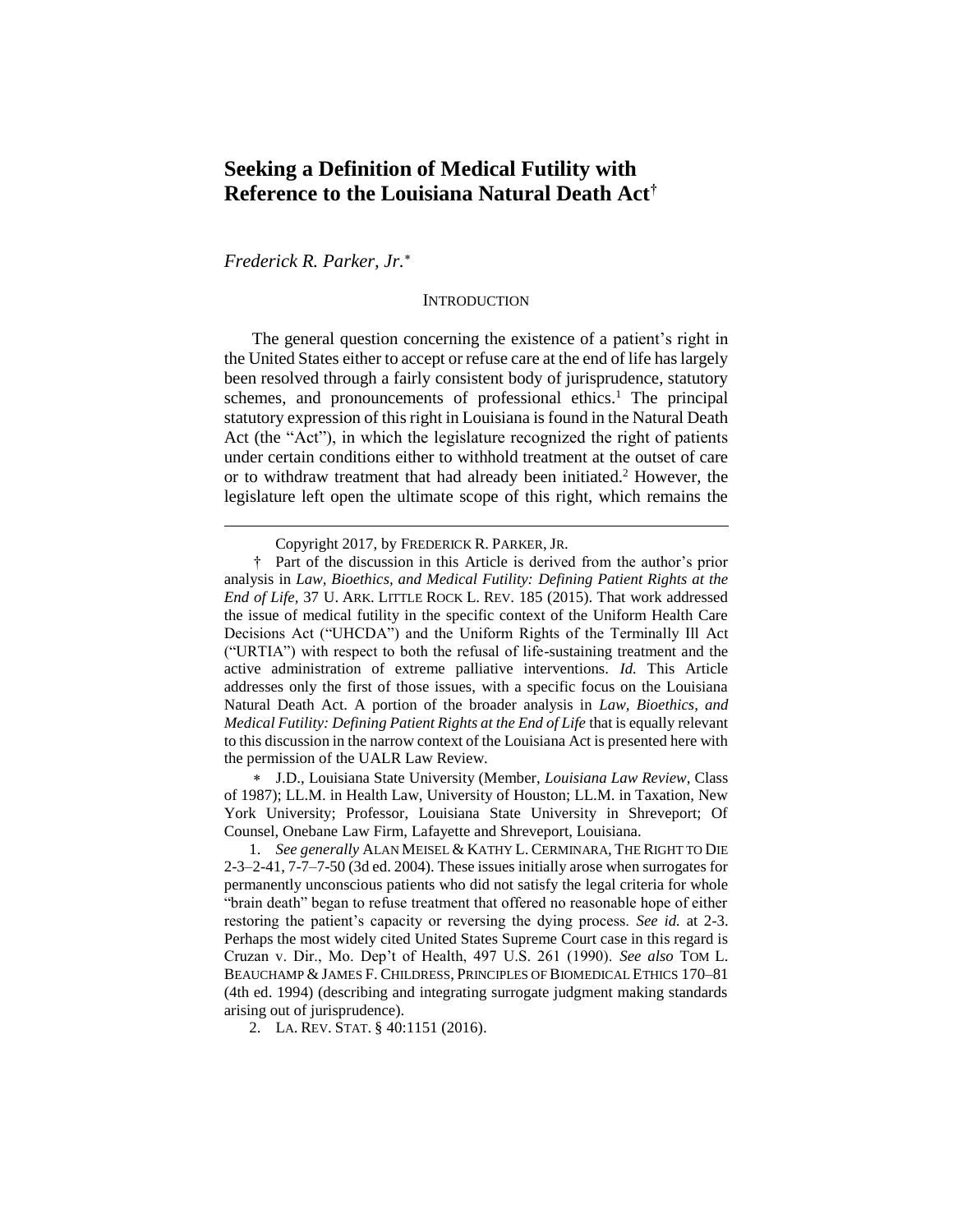subject of debate both in the courts and among physicians, bioethicists, and moral philosophers. One of the most significant and problematic of these unresolved questions involves the relationship between the Act and the elusive concept of "medical futility."

Although the Act unambiguously reflects the traditional view of the patient's right of self-determination as a negative one, the contemporary variant of the question asks whether a patient's right to *refuse*  recommended treatment necessarily encompasses the right to *receive*  interventions that have not been offered, and, if so, what constraints might limit the scope of that positive right. Framed from the opposite perspective, the question would ask whether, and to what extent, the Act would recognize a physician's authority to withhold or withdraw lifesustaining treatment that a patient has expressly requested—whether directly or through a surrogate. $3$ 

Although other states have enacted similar statutory schemes as a means of ensuring the patient's right to refuse life-sustaining treatment,<sup>4</sup> some commentators have argued that the statutes also were intended to recognize a physician's authority to unilaterally withhold or withdraw lifesustaining procedures on the grounds of medical futility.<sup>5</sup> This issue is perhaps most problematic when a surrogate for a permanently unconscious or otherwise irreversibly incapacitated patient seeks treatment that would be beneficial in the sense of postponing the moment of death, but which

5. *See, e.g.*, Thaddeus Mason Pope, *Medical Futility Statutes: No Safe Harbor to Unilaterally Refuse Life-Sustaining Treatment*, 75 TENN. L. REV. 1, 3–4 (2007).

<sup>3.</sup> *Cf.* MEISEL & CERMINARA, *supra* note 1, at 13-24–13-27.

<sup>4.</sup> BEAUCHAMP & CHILDRESS, *supra* note 1, at 170–81. *See, e.g*., UNIF. RIGHTS OF THE TERMINALLY ILL ACT (UNIF. LAW COMM'N 1989); UNIF. HEALTH-CARE DECISIONS ACT (UNIF. LAW COMM'N 1993). According to Meisel, "several" states have adopted the URTIA in either its 1985 or 1989 version. *See* MEISEL & CERMINARA, *supra* note 1, at 7-54–7-58. According to the Uniform Law Commission's Legislative Fact Sheet, the UHCDA had been adopted by Alaska, Delaware, Hawaii, Maine, Mississippi, New Mexico, and Wyoming as of 2014, although the advance directive statutes of some states appear to be modified forms of the UHCDA. *Legislative Fact Sheet–Health-Care Decisions Act*, UNIFORM L. COMMISSION, http://www.uniformlaws.org/LegislativeFactSheet.aspxtitle=Health-Care%20Decisions%20Act [https://perma.cc/RT3X-YG4X] (last visited Jan. 10, 2016). *See generally* MEISEL & CERMINARA, *supra* note 1, at 7-55, 7-79–7-89 (summarizing the law in this regard in other jurisdictions). Notwithstanding the narrow scope of this right as expressed in statutory schemes, however, the various advance directive statutes are cumulative with existing law. According to Meisel, "they are intended to preserve and supplement existing common law and constitutional rights and not to supersede or limit them." *See id.* at 7-33–7-35.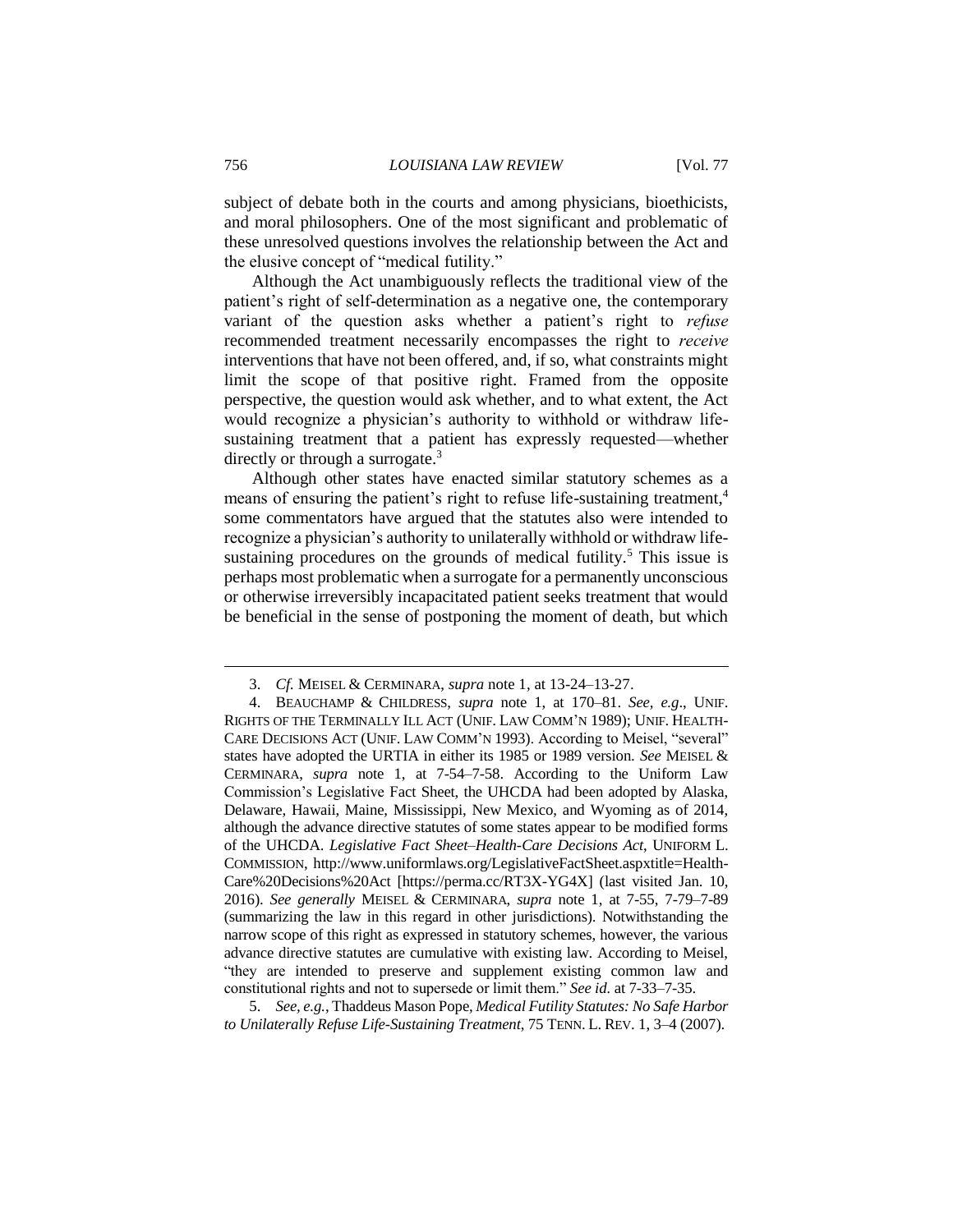the attending physician has denied because it offers no reasonable hope as a curative measure.

This Article addresses the specific issue of how the Louisiana Act might inform the question of whether, or in what circumstances, treatment can be so futile that a patient has no positive right to receive it. As this issue most commonly arises in the context of permanently incapacitated patients whose surrogates speak on their behalf, it would be appropriate to first consider the relevance of a patient's decisional capacity to the question. As a preliminary matter, this Article begins by discussing the concept of personhood and the relevance of capacity to the right of a severely incapacitated patient to accept or refuse treatment.

#### I. PERSONHOOD, DECISIONAL CAPACITY, AND THE PROBLEMATIC CONCEPT OF MEDICAL FUTILITY

The courts, practicing physicians, and bioethicists have long struggled in their efforts to define medical futility in a meaningful way, yet they remain confounded in the search for a universal meaning of the term that fairly accommodates the convergence of law, medicine, and bioethics.<sup>6</sup> The elusive nature of a workable definition stems from the problematic relationship between the ambiguity inherent in the concept of futility, the subtle uncertainties that inevitably attend the exercise of clinical judgment, and the fluid boundaries that define the parameters of professional discretion.<sup>7</sup>

 $\overline{a}$ 

7. This lack of consensus presumably becomes increasingly problematic as our population ages and as financial considerations increasingly constrain the provision of health care, making the issue likely to be both more common and

<sup>6.</sup> In general, it has been said that futility is not "a discrete and definable entity . . . [but] merely the end of the spectrum of therapies with very low efficacy." MEISEL & CERMINARA, *supra* note 1, at 13-14 (quoting John D. Lantos et al., *The Illusion of Futility in Clinical Practice*, 87 AM. J. MED. 81, 81 (1989)). In the narrow sense, treatment would be considered "futile" if it lacks efficacy in terms of accomplishing the specific physiological objective for which it is sought. *Id.* at 13-15. Physicians are generally regarded as having the professional prerogative to unilaterally withhold or withdraw such objectively futile clinical interventions, and to do so without the patient's consent. *Id*. In a broader sense, futility has been described as the "inability to prolong life for a time," or the "inability to maintain an acceptable quality of life." *Id.* at 13-13 (quoting Stuart J. Younger, *Who Defines Futility?*, 260 J. AM. MED. ASS'N 2094, 2095 (1988)). The American Medical Association considers decisions about interventions that are not futile in an objective physiologic sense to be sufficiently value laden as to make them a matter of the patient's prerogative. *See, e.g.*, AM. MED. ASS'N, CODE OF MEDICAL ETHICS OF THE AMERICAN MEDICAL ASSOCIATION 18–19 (2014).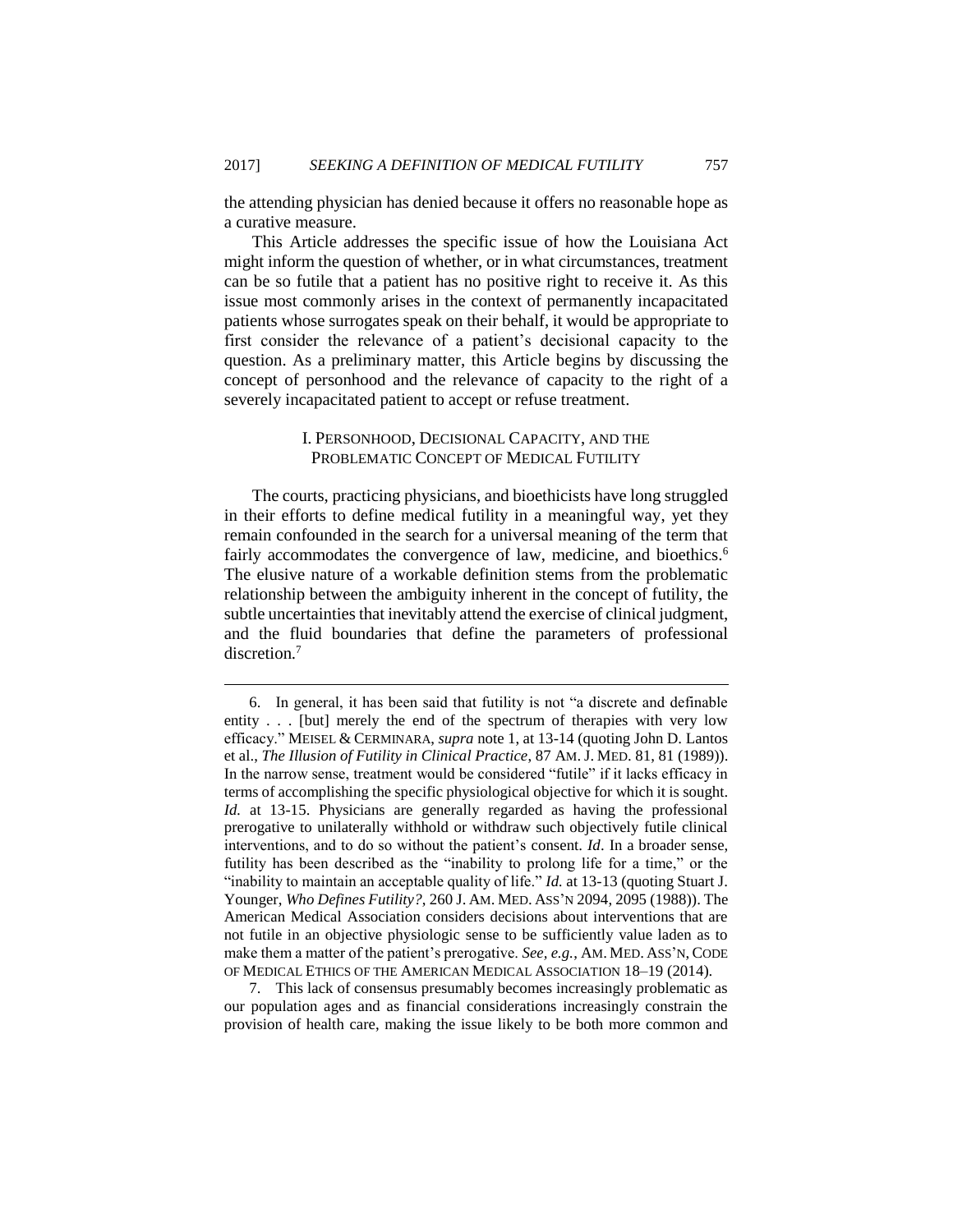At its most fundamental level, the concept of "medical futility" relates to the ultimate scope of a physician's obligation as a matter of law and bioethics to avail patients of specific clinical interventions.<sup>8</sup> In the most narrow, purely objective sense, a treatment regimen would be considered "futile" only if it lacks efficacy in terms of being able to accomplish the specific physiological objective for which it is employed.<sup>9</sup> Thus, an intervention that has been scientifically proven to have no physiological effect on a patient's condition would not fall within the standard of care, and a physician's decision not to provide it on the basis of physiological futility would stir no controversy.<sup>10</sup> At the opposite end of the spectrum, and viewed more broadly as a subjective concept, medical futility has been described as reflecting the "inability to prolong life for a time," or the "inability to maintain an acceptable quality of life."<sup>11</sup>

As a practical matter, questions about futility tend to arise in circumstances that fall between the two extremes of purely objective and purely subjective measures, where decisions about the appropriate clinical response to a patient's condition are grounded primarily in objective,

8. *See* MEISEL & CERMINARA, *supra* note 1, at 13-14.

9. *Id*. at 13-14–13-15.

10. In its traditional expression, the concept of medical futility most commonly relates to a physician's determination that a treatment regimen offers no meaningful benefit to the patient in a physiological sense. Physicians generally are regarded as having the professional prerogative to unilaterally withhold or withdraw such objectively futile clinical interventions, and to do so without the patient's consent. *Id*. at 13-14. *See also* ALBERT R. JONSEN, MARK SIEGLER, & WILLIAM J. WINSLADE, CLINICAL ETHICS: A PRACTICAL APPROACH TO ETHICAL DECISIONS IN CLINICAL MEDICINE 20 (McGraw Hill Educ., 8th ed. 2015) [hereinafter CLINICAL ETHICS]. Moreover, all interventions would be considered physiologically futile if there is "an utter impossibility" that any of the interventions could produce the desired physiological response to the patient's condition. *Id.* at 27.

11. MEISEL &CERMINARA, *supra* note 1, at 13-13 (quoting Stuart J. Younger, *Who Defines Futility?*, 260 AM. J. MED. ASS'N 2094, 2095 (1988)).

more significant over time. According to Professor Meisel, the futility debate might be difficult to resolve because it "revolves around fundamentally irresolvable moral conflicts concerning our most deeply held beliefs about the value of life." MEISEL & CERMINARA, *supra* note 1, at 13-13 (quoting E. Haavi Morreim, *Profoundly Diminished Life: The Casualties of Coercion*, 24 HASTINGS CTR. REP., Jan.–Feb. 1994, at 33, 33.) It also has been suggested that the debate about medical futility will arise with increasing frequency as the scope of advance directives expands beyond their traditional purpose of expressing the patient's wishes concerning the withholding or withdrawal of life-sustaining treatment to directing the administration of treatment that physicians might consider to be futile. *Id*. at 7-9–7-10, 13-43–13-44. *See also* Pope, *supra* note 5, at 3–4.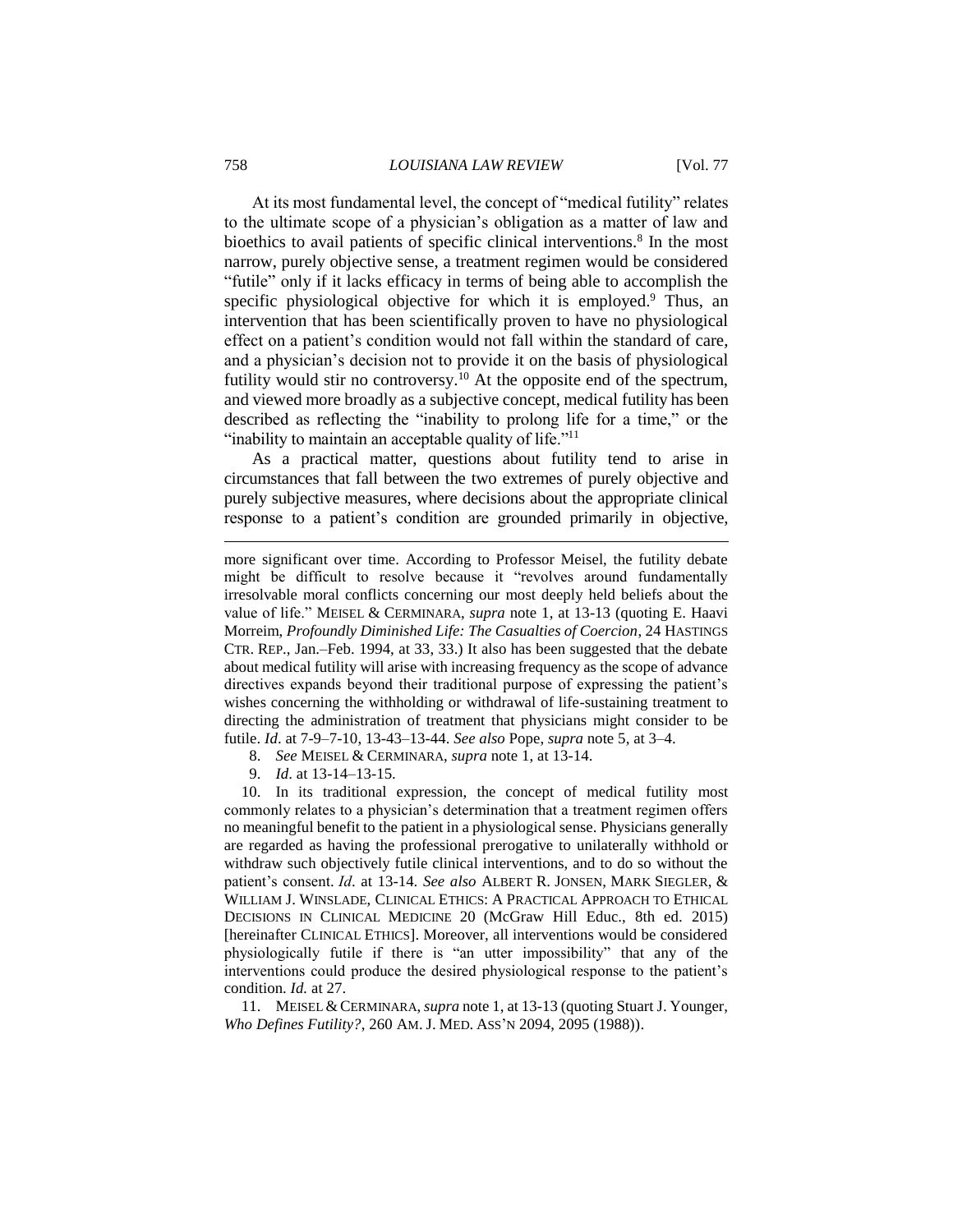$\overline{a}$ 

scientific criteria, though inevitably tempered by the physician's subjective judgment concerning the overall efficacy of the proposed intervention.<sup>12</sup> This apparent dichotomy reflects the full range of factors that bear upon the exercise of clinical judgment, although it inevitably blurs the line between interventions that are medically indicated and those that would be futile to provide under the circumstances.<sup>13</sup>

13. As noted by Professors Jonsen, Siegler, and Winslade,

Given the nature of medical science and the particularities of each patient, clinical judgment is never absolutely certain. Clinical medicine was described by Dr. William Osler as "a science of uncertainty and an art of probability." The central task of clinicians is to reduce uncertainty to the extent possible by using clinical data, medical science, and reasoning to reach a diagnosis and propose a plan of care. The process by which a clinician attempts to make consistently good decisions in the face of uncertainty is called *clinical judgment*.

*Id.* at 26. In light of this "uncertain science" and the "art of probability" that shape the exercise of clinical judgment, it has been suggested that physicians tend to reach widely divergent conclusions about the effectiveness of clinical interventions. *Id.* at

<sup>12.</sup> CLINICAL ETHICS, *supra* note 10, at 21. Interventions in these cases are sometimes referred to as "not medically indicated." *Id.* at 34. In general, interventions are "medically indicated" when "the patient's impaired physical or mental condition may be improved by their application." *Id.* at 21. The contemporary version of the futility debate delves into the scope of the term "medically indicated" by asking under what circumstances a physician may override a patient's request for treatment—whether expressed directly or through a surrogate—that is non-curative, but nevertheless offers an identifiable, though temporary, physiological benefit. *See generally id.* at 30. In general, the underlying principle that governs the physician's ethical and professional responsibilities "are closely tied to their ability to fulfill the goals of medicine in conjunction with their respect for patients' preferences about the goals of their lives." *Id.* at 14. The various facets of this question can be analyzed in relation either to the goals of treatment—to cure the patient's condition, to mitigate the suffering that might be associated with it, or to provide comfort care—or to the status of the patient as "dying," "terminal," or "incurable." *See generally id.* at 20–26. Any question concerning a physician's judgment about the clinical viability of an intervention would implicate the law of medical malpractice when a patient contends that a physician mistakenly concluded that it would have been physiologically futile to employ a treatment regimen that, in fact, was a viable clinical option. As a matter of law, such presentations of the futility question are relatively straightforward in the sense that their resolution turns upon reconciling the physician's conduct with the professional standard of care, which would be established with reference to expert testimony. This Article does not focus on mistakes in determining whether an intervention is futile in an objectively clinical sense, but instead on how the law should define futility in the abstract. *See, e.g.*, *id.* at 44.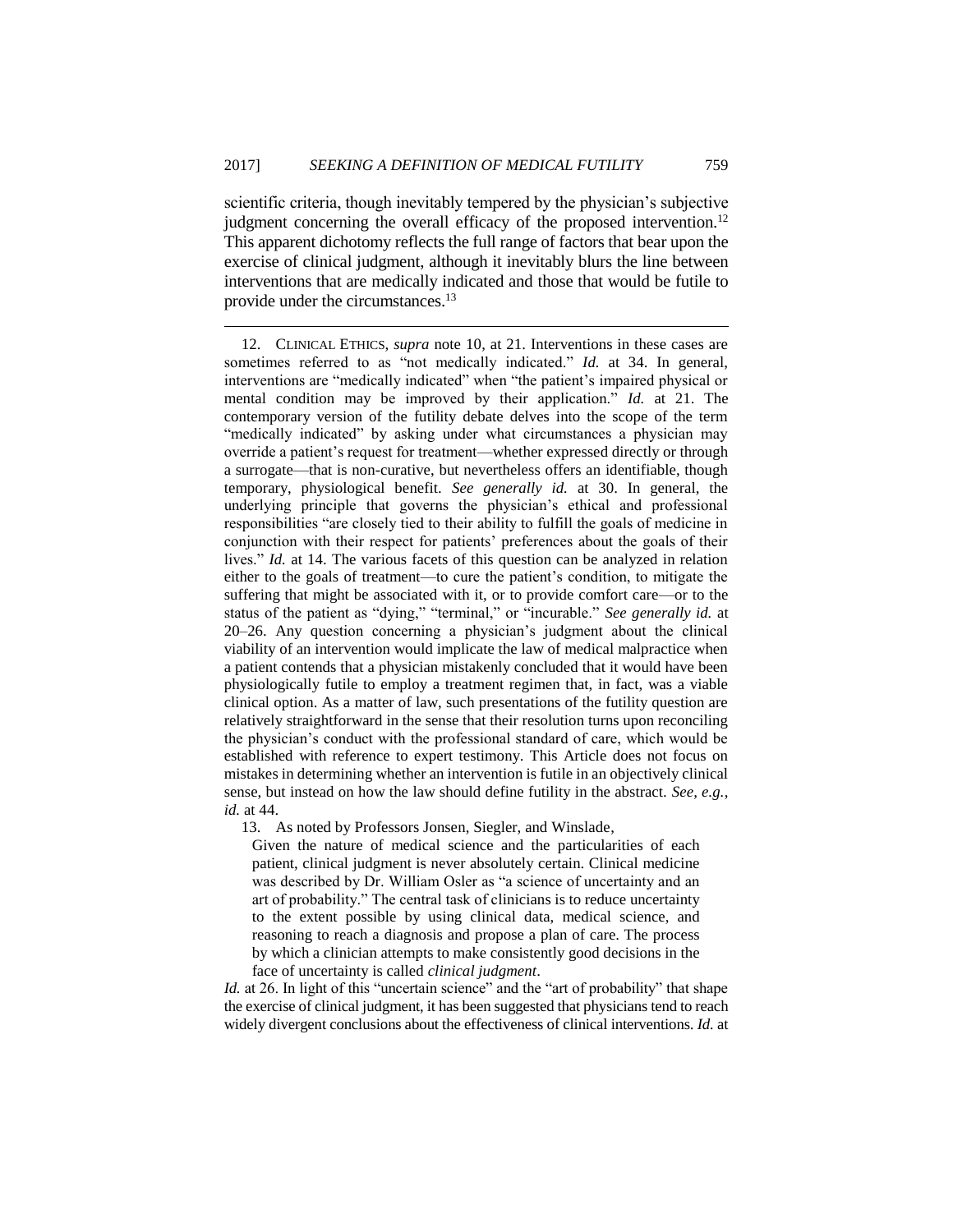The appropriate placement of that line becomes most uncertain when a physician's clinical judgment incorporates a purely subjective assessment concerning patient characteristics that are unrelated to the physiological efficacy of an intervention. Such cases, which reflect the contemporary focus of the futility question, go beyond the purely objective measure of absolute physiological futility to ask under what circumstances a physician may override a patient's request for treatment that is noncurative but nevertheless offers an identifiable, though merely temporary, physiological benefit.<sup>14</sup> For example, physicians occasionally withdraw nutrition and hydration from permanently unconscious patients after concluding that the continuation of treatment would merely and indefinitely prolong the patient's physical existence, but would do so without offering any hope for his return to a sapient state.<sup>15</sup> In some of

<sup>28.</sup> These diverse results also have been attributed to the varied levels of clinical experience among physicians and the relative scarcity of studies that demonstrate meaningful probabilities. *Id.* Altogether, the resulting vagueness has led some clinicians and ethicists to deny futility as a meaningful concept, although others consider it useful with respect to interventions that have a low likelihood of success. *Id.* In any event, the contemporary debate about clinical futility focuses on the level of statistical evidence that would support a determination of futility, whether the patient or the physician should decide that an intervention is futile, and what process should be employed to resolve disagreements between patients and their physicians concerning those determinations. *Id.*

<sup>14.</sup> Pope, *supra* note 5, at 3–4.

<sup>15.</sup> *See, e.g.*, Cruzan v. Dir., Mo. Dep't of Health, 497 U.S. 261 (1990). These cases might include patients who are in a persistent vegetative state, a state of permanent unconsciousness, or another such state of severe incapacity that is believed to be irreversible. Patients in a persistent vegetative state generally maintain sufficient brain stem function to enable them to "breathe air, digest food, and produce urine without assistance." MARK A. HALL, MARY ANNE BOBINSKI & DAVID ORENTLICHER, HEALTH CARE LAW AND ETHICS 530 (7th ed. 2007). These patients tend to experience cycles of sleep in which their eyes are closed, and cycles of awakening in which their eyes are open. *Id.* They might smile, utter unintelligible sounds, move their eyes and limbs, though sporadically, and exhibit reflexive responses to physical stimuli by grimacing, coughing, or gagging, all of which give the appearance of consciousness when there is none. *Id.* In contrast, persons in a coma are in a sleep-like state and exhibit no indications of consciousness. *See, e.g.*, *id.* at 530–31. Many of such patients would be considered terminally ill under the customary natural death act, even if their biological life could be sustained indefinitely by application of artificial nutrition and hydration, and by mechanical ventilation.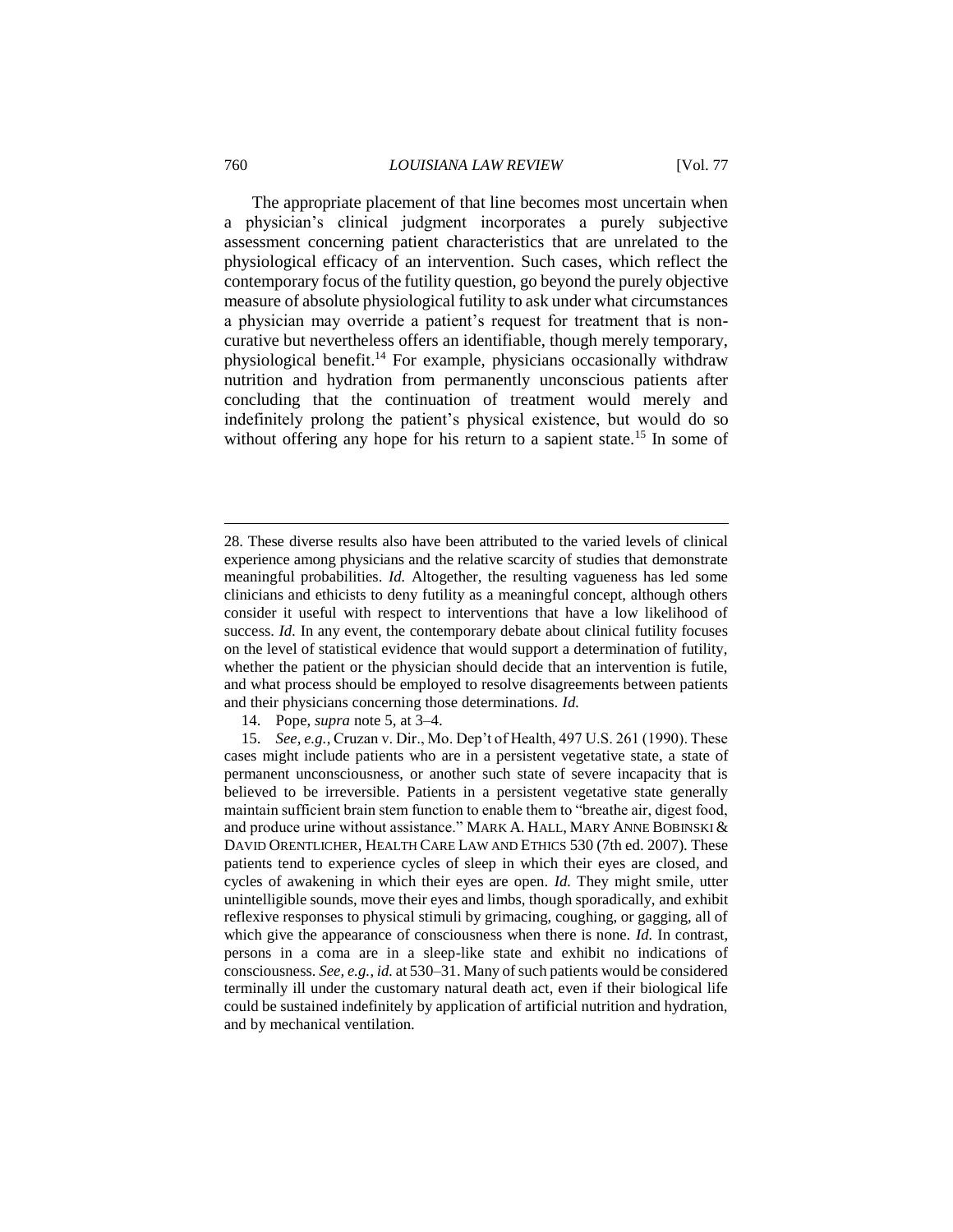these cases, physicians have withheld treatment unilaterally, openly disregarding an authorized surrogate's order to the contrary.<sup>16</sup>

Some physicians would justify such unilateral decisions to withhold treatment as the legitimate exercise of medical judgment, and at least one court has addressed the issue from that perspective. <sup>17</sup> However, it would be incoherent to resolve these cases with reference to professional judgment unless the physician would also have withheld treatment from otherwise similarly situated patients who had a reasonable prospect of regaining consciousness.<sup>18</sup> Under this view, a custom of unilaterally withholding treatment from only permanently unconscious patients would not reflect the exercise of professional discretion concerning the efficacy of a procedure that a physician reasonably expects to prolong life. Rather, such a custom would appear to reflect only the physician's value judgment concerning the right of a severely incapacitated patient to receive treatment.<sup>19</sup>

This perspective compels consideration of whether there is something different about a patient with a severe cognitive impairment that would qualify his right to have a surrogate speak on his behalf after losing capacity. Much of the tension in the present debate about medical futility arises more out of a conflict of visions concerning that fundamental issue than the respect to be accorded the physician's exercise of medical judgment.<sup>20</sup>

Many of the participants in this debate would resolve the futility question by relying on the traditional legal and ethical principles that have come to define the scope and durability of one's general right to accept or refuse medical treatment at the end of life.<sup>21</sup> However, one might question the relevance of those principles in the context of a patient who has no reasonable prospect of returning to a sapient existence, particularly when a continuation of treatment would lead to an extended physical life that may span years rather than mere hours or days. With respect to patients in a persistent vegetative state, for example, Peter Singer has said:

 $\overline{a}$ 

20. According to Professor Meisel, the futility debate might be difficult to resolve because it "revolves around fundamentally irresolvable moral conflicts concerning our most deeply held beliefs about the value of life." MEISEL  $\&$ CERMINARA, *supra* note 1, at 13-13 (quoting E. Haavi Morreim, *Profoundly Diminished Life: The Casualties of Coercion*, HASTINGS CTR. REP., Jan.-Feb. 1994, at 33).

<sup>16.</sup> *See, e.g.*, Causey v. St. Francis Med. Ctr., 719 So. 2d 1072, 1075–76 (La. Ct. App. 1998).

<sup>17.</sup> *Id.* at 1076.

<sup>18.</sup> *See, e.g.*, *id.* at 1075–76.

<sup>19.</sup> *Id.*

<sup>21.</sup> *See generally* BEAUCHAMP & CHILDRESS, *supra* note 1, at 170.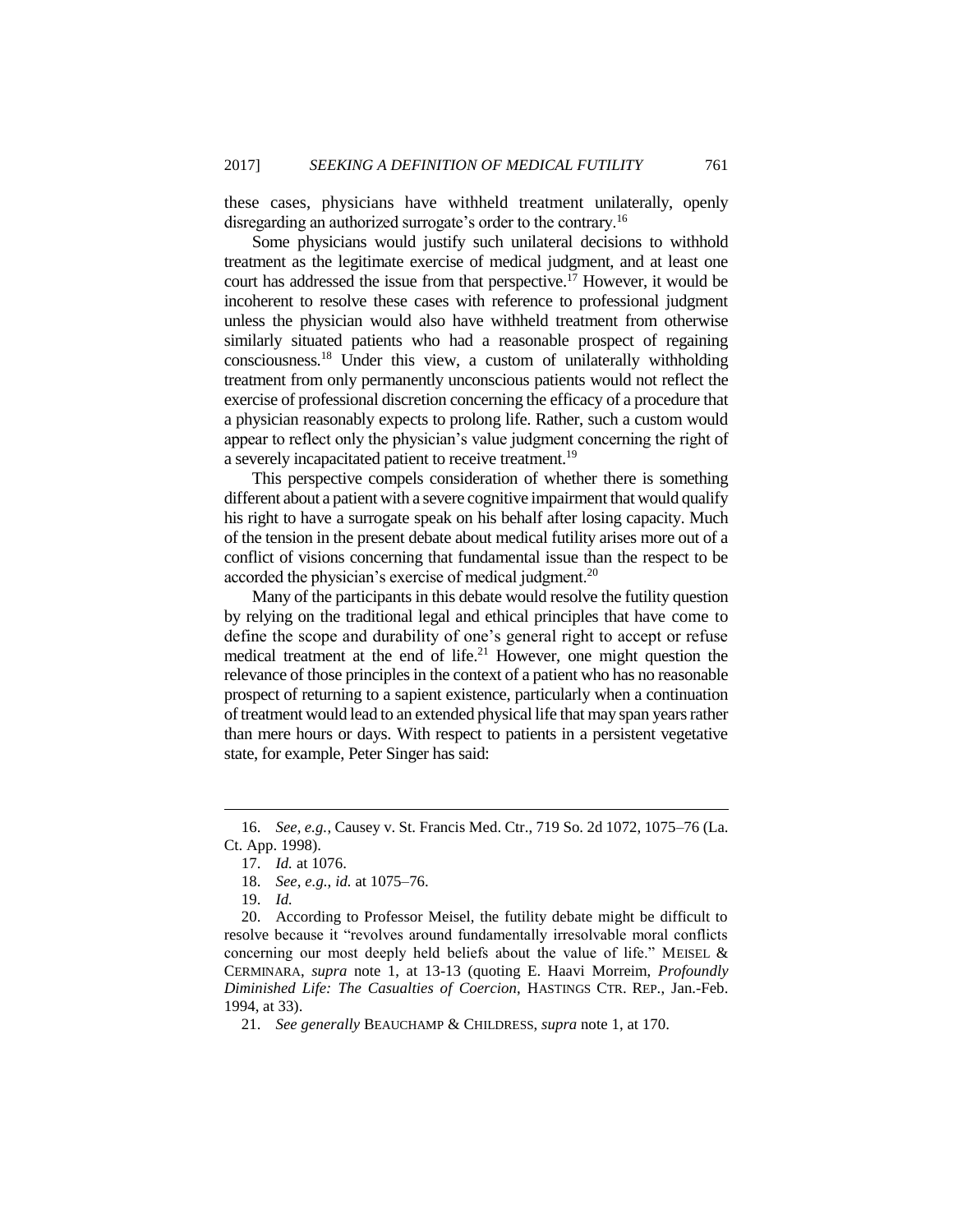They are not self-conscious, rational, or autonomous, and so considerations of a right to life or of respecting autonomy do not apply. If they have no experiences at all, and can never have any again, their lives have no intrinsic value. Their life's journey has come to an end. They are biologically alive, but not biographically.<sup>22</sup>

Adherents to this view would disregard the relevance of principles concerning one's fundamental right to self-determination simply by denying that it should be ascribed to permanently unconscious patients.<sup>23</sup>

In opposition, there is the idea that any human being is the subject of rights and intrinsic value by virtue of what he is by nature, rather than with reference to any actual capacities he might possess at any point in time during life.<sup>24</sup> Those who advocate this view would find it both illogical and unjust to define one's rights with reference to his state of consciousness:

To base the intrinsic value of a being on an accidental attribute such as consciousness or the immediately exercisable capacity for consciousness—is to base a radical moral difference on a mere quantitative ontological difference. We treat beings who are subjects of rights radically differently from the way we treat other beings. The basis for that radical difference in treatment must be some radical difference in the different types of beings treated differently. Between any human being and a corpse or an aggregate of tissues and organs there is a radical difference. But the difference between a healthy, self-conscious human being and

<sup>22.</sup> PATRICK LEE & ROBERT P. GEORGE, BODY-SELF DUALISM IN CONTEMPORARY ETHICS AND POLITICS 152 (2008) (quoting PETER SINGER, PRACTICAL ETHICS (3rd. ed. 1993)). Although Singer acknowledges that these persons are "biologically alive," he nevertheless suggests that, for all practical purposes, they are not. *Id.* From a legal perspective, however, Singer's argument is negated by the definition of death. *See, e.g.*, LA. REV. STAT. § 9:111(A) (2016), which defines a person's "death" in these terms:

A person will be considered dead if in the announced opinion of a physician, duly licensed in the state of Louisiana based on ordinary standards of approved medical practice, the person has experienced an irreversible cessation of spontaneous respiratory and circulatory functions. In the event that artificial means of support preclude a determination that these functions have ceased, a person will be considered dead if in the announced opinion of a physician, duly licensed in the state of Louisiana based upon ordinary standards of approved medical practice, the person has experienced an irreversible total cessation of brain function.

<sup>23.</sup> *See supra* note 22 and accompanying text.

<sup>24.</sup> LEE & GEORGE, *supra* note 22, at 154–55.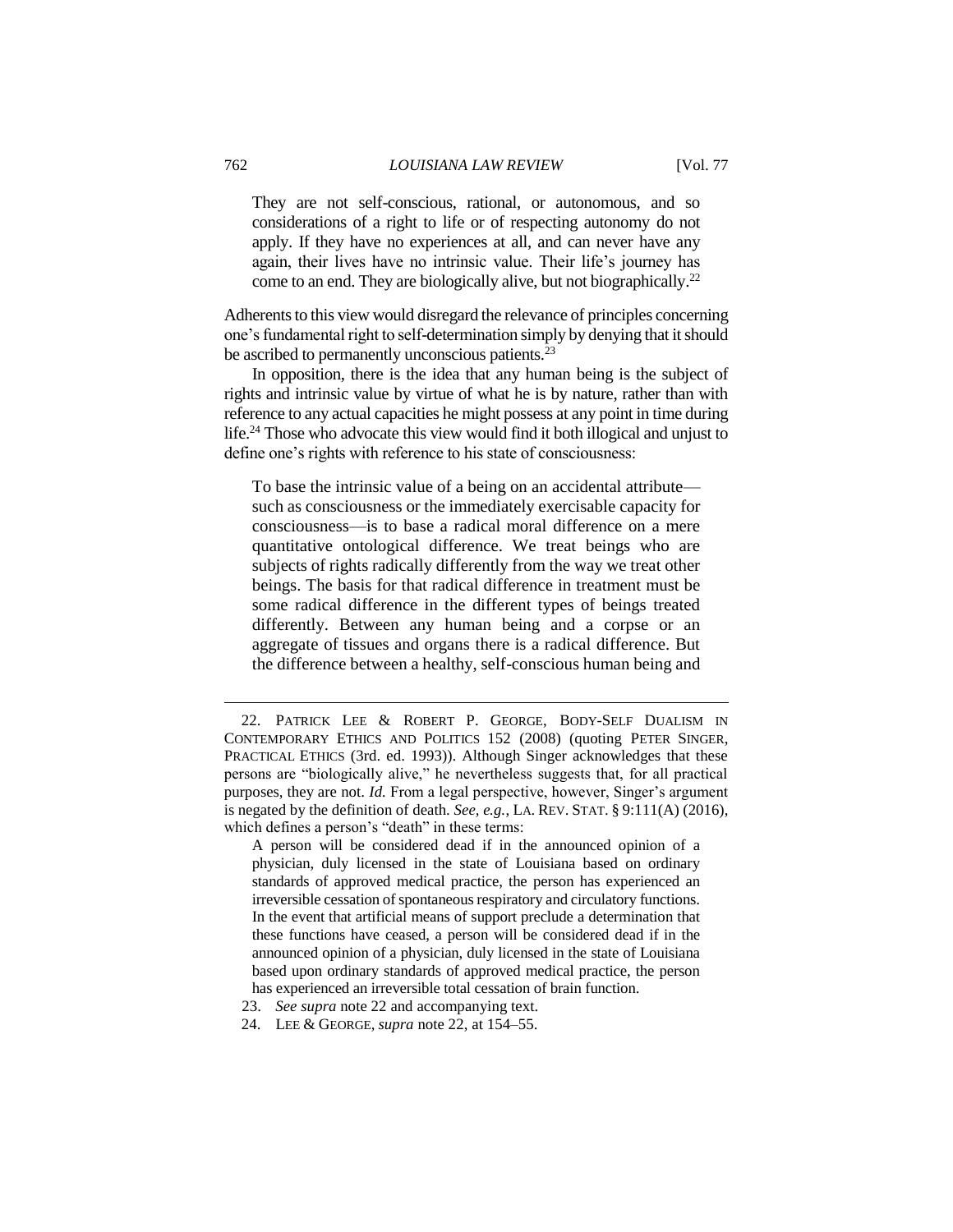a human being incapacitated, even severely incapacitated, is only a difference in degree. It is unjust, then, to pick out such an accidental attribute as self-consciousness or the immediately exercisable capacity for self-consciousness and make that the criterion for whether someone should be treated as a subject of rights or not. Thus, a human being is valuable as a subject of rights in virtue of what he or she is (a person, a subject with the basic nature capacity for conceptual thought and free choice even if he or she cannot right now actualize that basic capacity). And so a human being remains a subject of rights, someone who has a right not to be intentionally killed, for as long as he or she exists.<sup>25</sup>

The central premise of this Article is that established principles of both law and bioethics that relate to the right of a patient either to accept or refuse medical treatment implicitly reflect and rest upon this perspective.<sup>26</sup> Accordingly, the arguments presented here are grounded in the following

<sup>25.</sup> LEE & GEORGE, *supra* note 22, at 155. The implications of this "singular" view of the human person are profound. Those who see personhood from this perspective would have it that the human body is not a mere external tool to be used, consumed, or subjected to experimentation for the benefit of others without consent. *Id*. at 82. Rather, they would argue that the human organism, in and of itself, has a full moral worth and, as such, is the subject of rights. *Id*. This view would be consistent with that of John Locke, who argued that our lives are inalienable because we hold them in trust for God, who truly owns both our lives and our liberties. According to Locke,

<sup>[</sup>A] man, not having the power of his own life, cannot, by compact, or his own consent . . . put himself under the absolute, arbitrary power of another, to take away his life, when he pleases. [H]e that cannot take away his own life, cannot give another power over it. . . . [T]he fundamental law of nature being the preservation of mankind, no human sanction can be good, or valid against it.

JOHN LOCKE, TWO TREATISES OF GOVERNMENT 284, 358 (Peter Laslett ed., Cambridge Univ. Press 1988) (1690). The state's interest in preserving life reflects this premise, by implication if not by design. At the same time, however, the principle of autonomy reflects the law's recognition that liberty necessarily entails one's freedom to make choices that are unique to his or her perspective about how to honor that trust.

<sup>26.</sup> Advance directive statutes, by definition, rest on this premise. *See generally* BEAUCHAMP & CHILDRESS, *supra* note 1, at 170–81 (discussing surrogate decision-making, which rests on the fundamental rule of law that the right either to give or refuse consent to treatment survives incapacity, thus leaving for resolution only one's preference under the circumstances).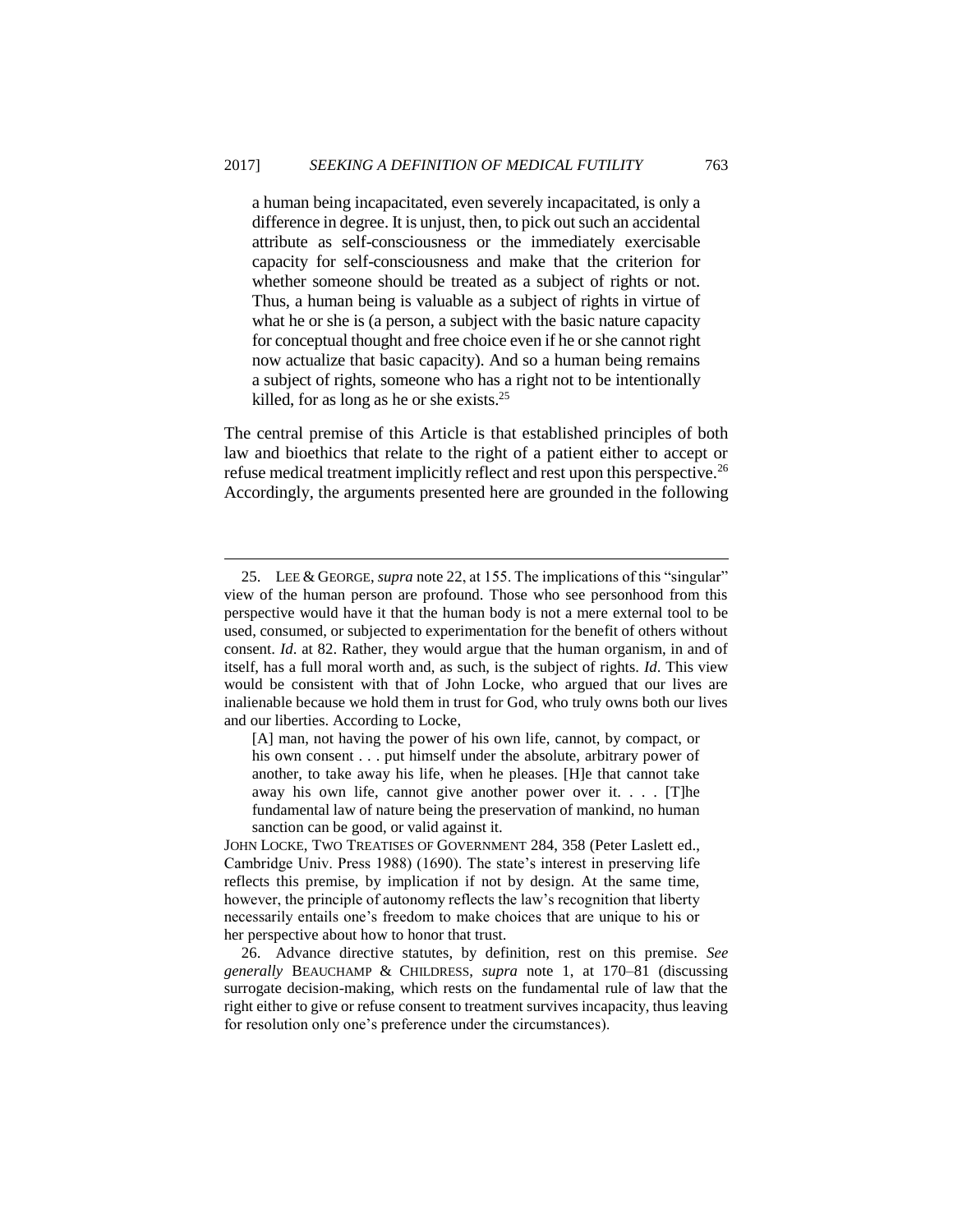specific assumptions.<sup>27</sup> First, because biological life is essential and intrinsic to human personhood, a person comes into being not later than the time of his birth, by which time the human organism itself has been identified as a discrete biological entity that is "a whole . . . member of the species homo sapiens."<sup>28</sup> Second, a person ceases to exist only when the

28. LEE & GEORGE, *supra* note 22, at 122. Professors Lee and George ground this reasoning in the science of embryology, from which they conclude "the life of an individual human being begins with the joining of sperm and ovum, which yields a genetically and functionally distinct organism, possessing the resources and active disposition for internally directed development toward human maturity." *Id.* at 118–19 (citing WILLIAM J. LARSEN, HUMAN EMBRYOLOGY (3rd ed. 2001); KEITH L. MOORE & T.V.N. PERSAUD, THE DEVELOPING HUMAN: CLINICALLY ORIENTED EMBRYOLOGY (7th ed. 2003); RONAN R. O'RAHILLY & FABIOLA MULLER, HUMAN EMBRYOLOGY AND TERATOLOGY (3rd ed. 2001); SCOTT F. GILBERT, DEVELOPMENTAL BIOLOGY (7th ed. 2003)). More specifically, they announce "three important points." *Id.* at 120. First, they announce that the embryo, from its inception, is distinct from any cell of either the father or the mother, as reflected in the fact that "[i]ts growth is internally directed to its own survival and maturation, a distinct end from the survival and flourishing of the mother in whose body this distinct organism resides." *Id.* Second, they announce that the embryo possesses the genetic composition of a human being. *Id.* Third, they announce that the embryo "is a whole, though obviously immature, human being." *Id.* Professors Lee and George distinguished the embryo as a separately identifiable organism from the gametes whose union brought it into existence by noting,

They are not only genetically but also functionally identifiable as parts of the male or female potential parents. Each has only half the genetic material needed to guide the development of an immature human toward full maturity, and none of these cells will survive long. They clearly are destined either to combine with an ovum or sperm or to degenerate. Even when they succeed in causing fertilization, they do not survive; rather, their genetic (and cytoplasmic) material enters into the composition of a distinct, new organism.

*Id.* at 120–21. In contrast with the gametes, they state:

The human embryo, from beginning of fertilization onward, is fully programmed actively to develop himself or herself to the mature stage of a human being. And unless deprived of a suitable environment or prevented by accident or disease, this embryo will actively develop itself in its own distinct direction, toward its own survival and maturity. The direction of its growth is not extrinsically deter-mined, but is in accord with the genetic information and cytoplasmic factors within it. The

<sup>27.</sup> These premises also serve as the foundation for the arguments raised by the author in a broader work concerning medical futility. *See* Frederick R. Parker, Jr., *Law, Bioethics, and Medical Futility: Defining Patient Rights at the End of Life*, 37 U. ARK. LITTLE ROCK L. REV. 185, 190–91 (2015).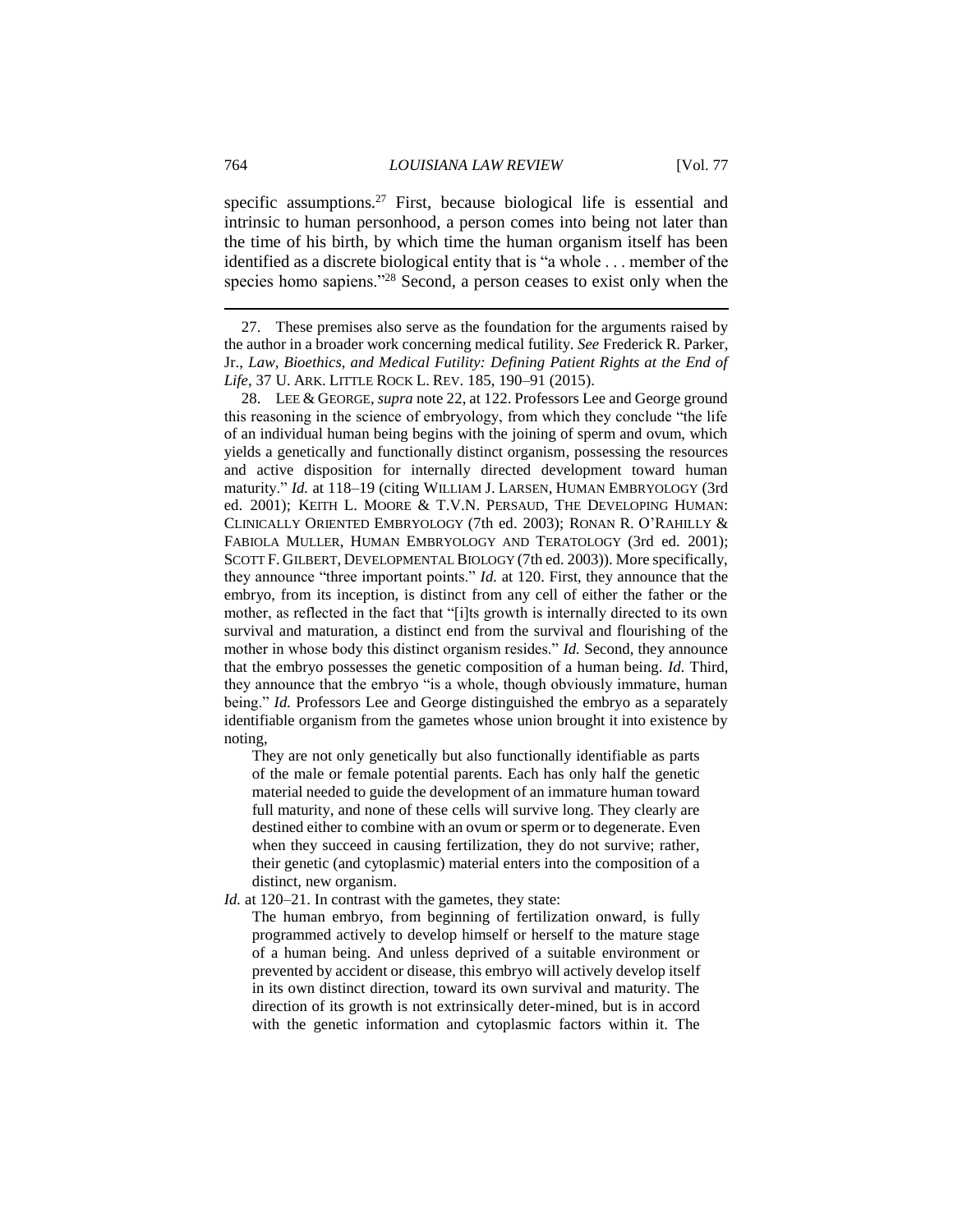biological function of the human body is extinguished by death.<sup>29</sup> Third, every human person is, by definition, indistinguishable from his or her body, both the person and the bodily organism constituting but one and the same entity.<sup>30</sup> Accordingly, a human person is a particular form of physical organism that integrates into one uniquely identifiable being both biological life and the kinds of things that persons, by nature, have the capacity to  $\rm{do}^{31}$ . The person is an "embodied mind" or a "living bodily entity" rather than a consciousness that possesses or inhabits a body, or a series of conscious experiences.<sup>32</sup> In short, one's self, or person, is so inextricably identified with the human physical organism that we are essentially bodily beings.<sup>33</sup> Finally, every human being is intrinsically valuable as a bearer of rights by virtue of what he or she is.<sup>34</sup> Just as no human being can come to be and later acquire intrinsic

 $\overline{a}$ 

29. The opposing perspective is radically different. LEE & GEORGE, *supra*  note 22, at 130–32. If a biological aspect of human life, such as consciousness, is considered to be a merely extrinsic characteristic we ascribe to the human person, it might be said that a person does not come into existence until the organism begins to manifest those characteristics. *Id.* Further, this "dualism" view would consider the human "person" and the human "organism" as distinct entities such that the human person ceases to exist when the organism no longer manifests the characteristics that are uniquely identified with personhood, even if the biological organism itself is not yet dead. *Id.* This perspective, therefore, would assume that a "person" is in some manner distinct from the bodily organism with which he or she is identified. Many who advocate for a right to euthanasia would consider an individual who is permanently unconscious as having ceased to exist as a human person even though the same biological organism with which they "previously were associated" continues to exist. *Id*. at 151–52. Thus, while they would agree that it is wrong to kill a person, they claim that it is not necessarily wrong to kill a human being who is not a person. *Id*.

30. LEE & GEORGE, *supra* note 22, at 130–32.

31. *Id.*

32. *Id.*

33. *Id.* at 132.

34. Professor Budziszewski relates the logic of attributing intrinsic value to all human beings:

To be a person is to be a proper subject of absolute regard—a "neighbor" in the sense of the Commandments—a being of the sort whom the Commandments are about. It is persons whom I am not to kill, persons whom I am to love as I love myself. But what is a person? If we accept the biblical revelation that man is the imago Dei, the image of God, then every human being is a person—a person by nature, a kind of thing different from any other kind, a being whose very existence is a kind of

human embryo is, then, a whole (though immature) and distinct human organism—a human being.

*Id.* at 121.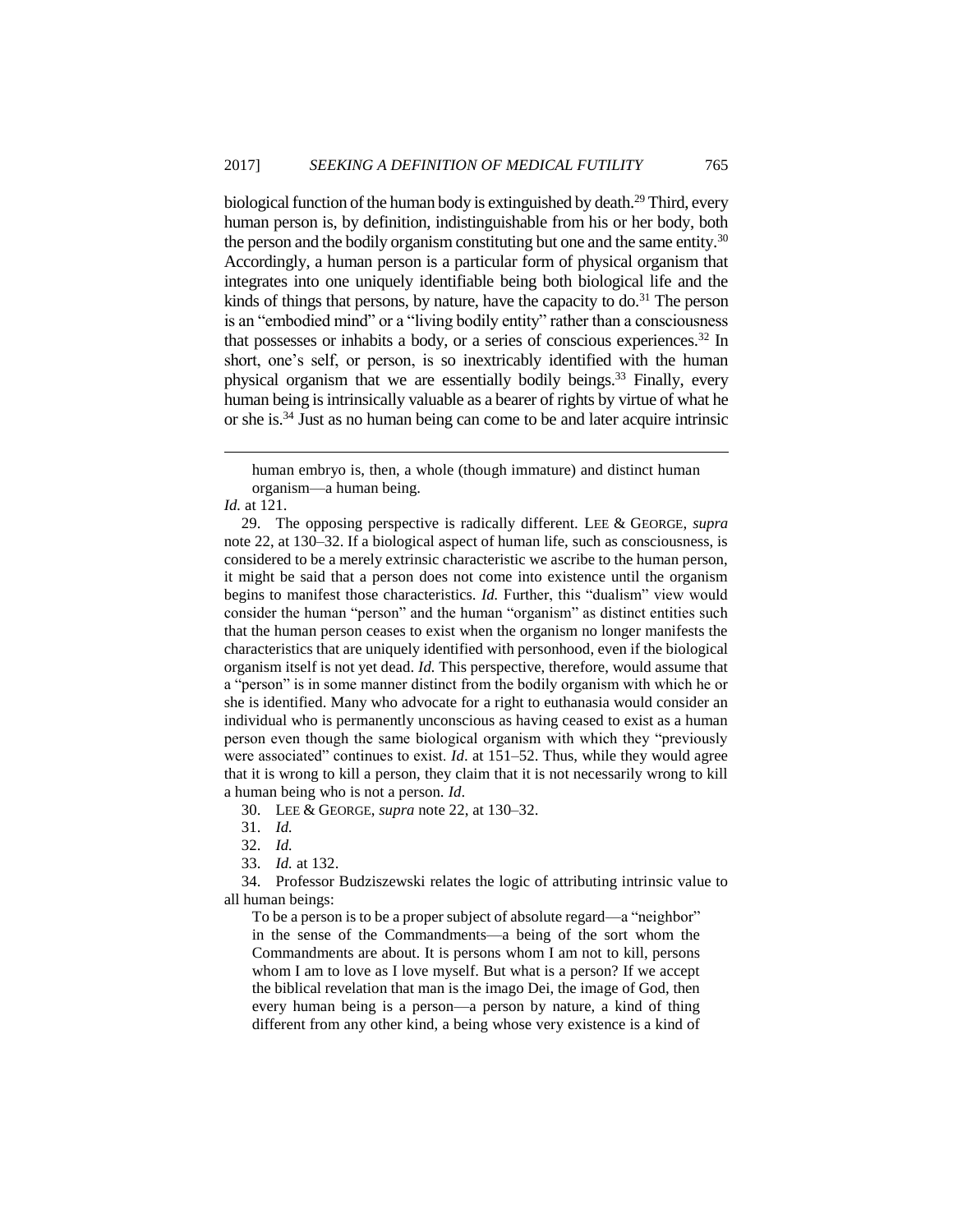sacrament, a sign of God's grace. Trying to understand man without recognizing him as the imago Dei is like trying to understand a bas-relief without recognizing it as a carving. . . . In contemporary secular ethics, the ruling tendency is to concede that there are such things as persons, but to define them in terms of their functions or capacities—not by what they are,  $\dots$  but by what they can do.  $\dots$  To give but a single wellknown illustration, philosopher Mary Ann Warren defines "personhood" in terms of consciousness, reasoning, self-motivated activity, the capacity to communicate about indefinitely many topics, and conceptual self-awareness. If you can do all those things, you're a person; if you can't, you're not. The functional approach to personhood seems plausible at first, just because—at a certain stage of development, and barring misfortune—most persons do have those functions. But Warren thinks persons are their functions . . . . [U]nborn babies are not capable of reasoning, complex communication, and so on. . . . If unborn babies may be killed because they lack these functions, then a great many other individuals may also be killed for the same reasons—for example the asleep, unconscious, demented, addicted, and very young, not to mention sundry other cases such as deaf-mutes who have not been taught sign language. . . . [We need] to stop confusing what persons are with what they can typically do. . . . [A functional definition is] appropriate for things that have no inherent nature, whose identity is dependent on our purposes and interests—things which do not intrinsically deserve to be regarded in a certain way, but which may be regarded in any way which is convenient. For example, suppose I am building an automobile and I need to keep two moving parts from touching each other. . . . Anything can be a spacer which fills the space . . . . The particular lump of matter I use to accomplish this purpose is not intrinsically a proper subject of absolute regard; my regard for it—even its very identity as a spacer—is relative to how I want to use it, or to what I find interesting about it. By contrast, if I am a person, then I am by nature a rights-bearer, by nature a proper subject of absolute regard—not because of what I can do, but because of what I am. Of course this presupposes that I have a nature, a "what-I-am", which is distinct from the present condition or stage of development of what I am, distinct from my abilities in that condition or stage of development, and, in particular, distinct from how this condition, stage of development, or set of abilities might happen to be valued by other people. In short, a person is by nature someone whom it is wrong to view merely functionally—wrong to value merely as a means to the ends or the interests of others. If you regard me as a person only because I am able to exercise certain capacities that interest you, then you are saying that I am an object of your regard not in absolute but only in a relative sense. . . . And so the functional definition of personhood does not even rise to the dignity of being wrong.

J. BUDZISZEWSKI, WHAT WE CAN'T NOT KNOW 70–72 (2003).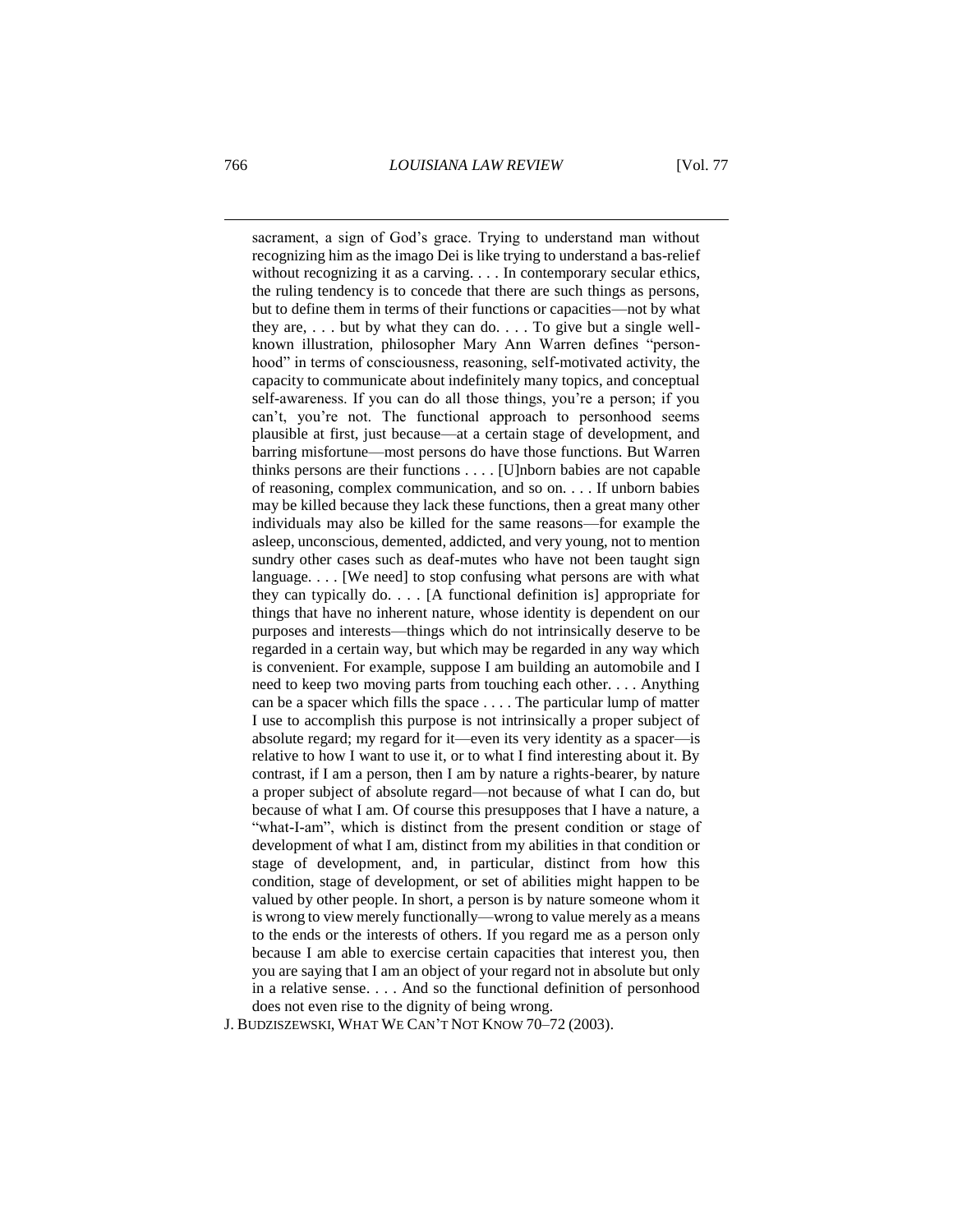value, no human being can continue to be, but lose the intrinsic value imputed to him or her as a subject of rights.<sup>35</sup>

These premises are consistent with the longstanding recognition in American law that a patient's right to express either an informed consent or a knowing refusal of treatment is not conditioned upon a finding of decisional capacity—to the contrary, that right both arises and is extinguished with the patient's life.<sup>36</sup>

#### II. DEFINING MEDICAL FUTILITY WITH REFERENCE TO THE ACT

The law concerning end-of-life decisions in the United States arose over the past four decades as advances in medical technology enabled physicians to sustain metabolic life well beyond the customary barriers of time and physics by providing artificial means of respiration, circulation, nutrition, and hydration.<sup>37</sup> These interventions soon became problematic for physicians and hospitals when surrogates for patients who were believed to be permanently unconscious began to refuse treatment that offered an opportunity to extend biological life indefinitely, though without any expectation that the patient would return to a sapient state.<sup>38</sup>

When physicians expressed their hesitance to withhold or withdraw treatment from such patients because of concerns about potentially adverse legal and professional consequences, patient surrogates initiated legal proceedings in which they sought judicial sanction.<sup>39</sup> Out of these cases arose

 $\overline{a}$ 

Medical technology . . . is often capable of resuscitating people after they have stopped breathing or their hearts have stopped beating. Some of those people are brought fully back to life. Two decades ago, those who were not and could not swallow and digest food, died. Intravenous solutions could not provide sufficient calories to maintain people for more than a short time. Today, various forms of artificial feeding have been developed that are able to keep people metabolically alive for years, even decades.

*Id*. at 328 (Brennan, J., dissenting).

<sup>35.</sup> *Id*.

<sup>36.</sup> *See In re* Conroy, 486 A.2d 1209, 1229 (N.J. 1985) ("The right of an adult who, like Claire Conroy, was once competent, to determine the course of her medical treatment remains intact even when she is no longer able to assert that right or to appreciate its effectuation."); *see generally* BEAUCHAMP & CHILDRESS, *supra* note 1, at 170.

<sup>37.</sup> *See, e.g.*, Cruzan v. Dir., Mo. Dep't Health, 497 U.S. 261, 270, 270 n.3 (1990). According to Justice Brennan's dissent in *Cruzan*:

<sup>38.</sup> *See, e.g.*, *In re* Quinlan, 355 A.2d 647 (N.J. 1976); *Conroy*, 486 A.2d 1209; *Cruzan*, 497 U.S. 261.

<sup>39.</sup> *See, e.g.*, *Quinlan*, 355 A.2d 647; *Conroy*, 486 A.2d 1209; *Cruzan*, 497 U.S. 261.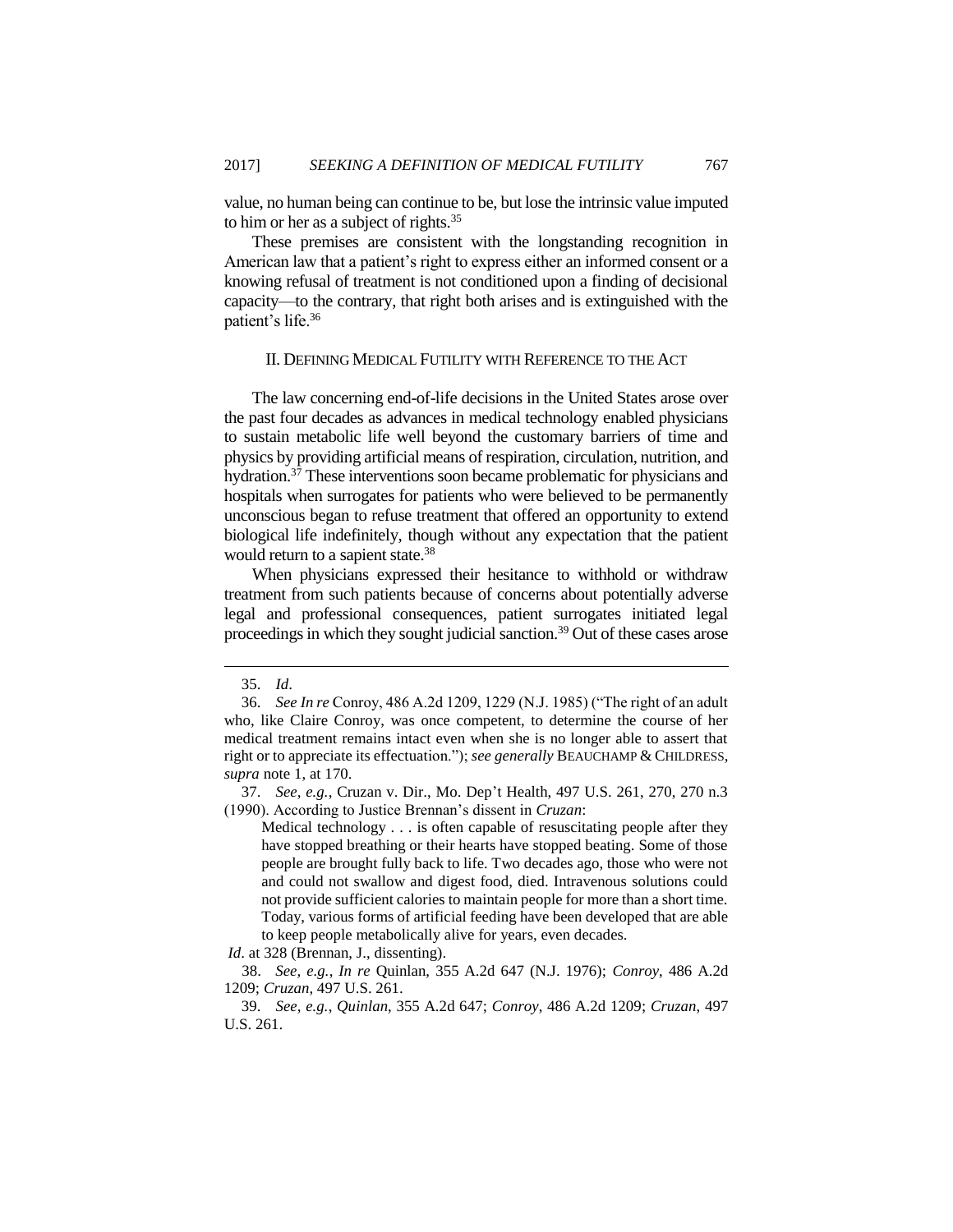a fairly consistent body of jurisprudence that recognized one's general right to forego life-sustaining treatment.<sup>40</sup> This right traditionally has been understood as the natural corollary to the doctrine of informed consent: if a physician is obligated to obtain a patient's consent prior to providing treatment, the clear inference is that the patient has a corresponding right to refuse treatment.<sup>41</sup>

The jurisprudence $42$  eventually culminated in legislative responses in the various states along the lines of the Act. $43$  Although these statutory schemes vary somewhat from one state to another, $44$  they tend to embody two key elements: first, they expressly recognize one's right to refuse life-sustaining treatment in certain narrowly defined circumstances; and second, they provide immunity from liability for physicians who act in accordance with their patients' decisions to withhold or withdraw such measures.<sup>45</sup>

As a natural implication of the doctrine of informed consent, the recognition of such a right is well-grounded in American law, and one's refusal of treatment generally is not controversial. It becomes problematic from a legal perspective, however, when the refusal relates to treatment that would either prevent the patient's death or, if death is inevitable, extend his life. This is so because a refusal of treatment in either of those cases would bring the patient's interest in self-determination into conflict with the state's

42. *See generally* MEISEL & CERMINARA, *supra* note 1, at 2-3. Although many of the early cases arose in the context of competent persons who objected to treatment either on religious grounds or simply as a matter of personal preference, the rapid emergence of advanced medical technology since the 1970s provided the main impetus for the modern so-called "right-to-die" cases. *Cruzan*, 497 U.S. at 270. Such technology has enabled biological life to be sustained almost indefinitely by a combination of devices for artificial respiration, circulation, feeding, and hydration. *See id.* at 328 (Brennan, J., dissenting).

43. LA. REV. STAT. § 40:1151.1 (2016).

44. *See generally* UNIF. HEALTH-CARE DECISIONS ACT (UNIF. LAW COMM'N 1993); UNIF. RIGHTS OF THE TERMINALLY ILL ACT (UNIF. LAW COMM'N 1989).

<sup>40.</sup> *See, e.g.*, *Cruzan*, 497 U.S. 261.

<sup>41.</sup> *See, e.g.*, Natanson v. Kline, 350 P.2d 1093, 1104 (Kan. 1960) ("Anglo-American law starts with the premise of thorough-going self-determination. It follows that each man is considered to be master of his own body, and he may, if he be of sound mind, expressly prohibit the performance of life-saving surgery, or other medical treatment. A doctor might well believe that an operation or form of treatment is desirable or necessary but the law does not permit him to substitute his own judgment for that of the patient by any form of artifice or deception.").

<sup>45.</sup> *See* MEISEL & CERMINARA, *supra* note 1, at 7-16–7-20.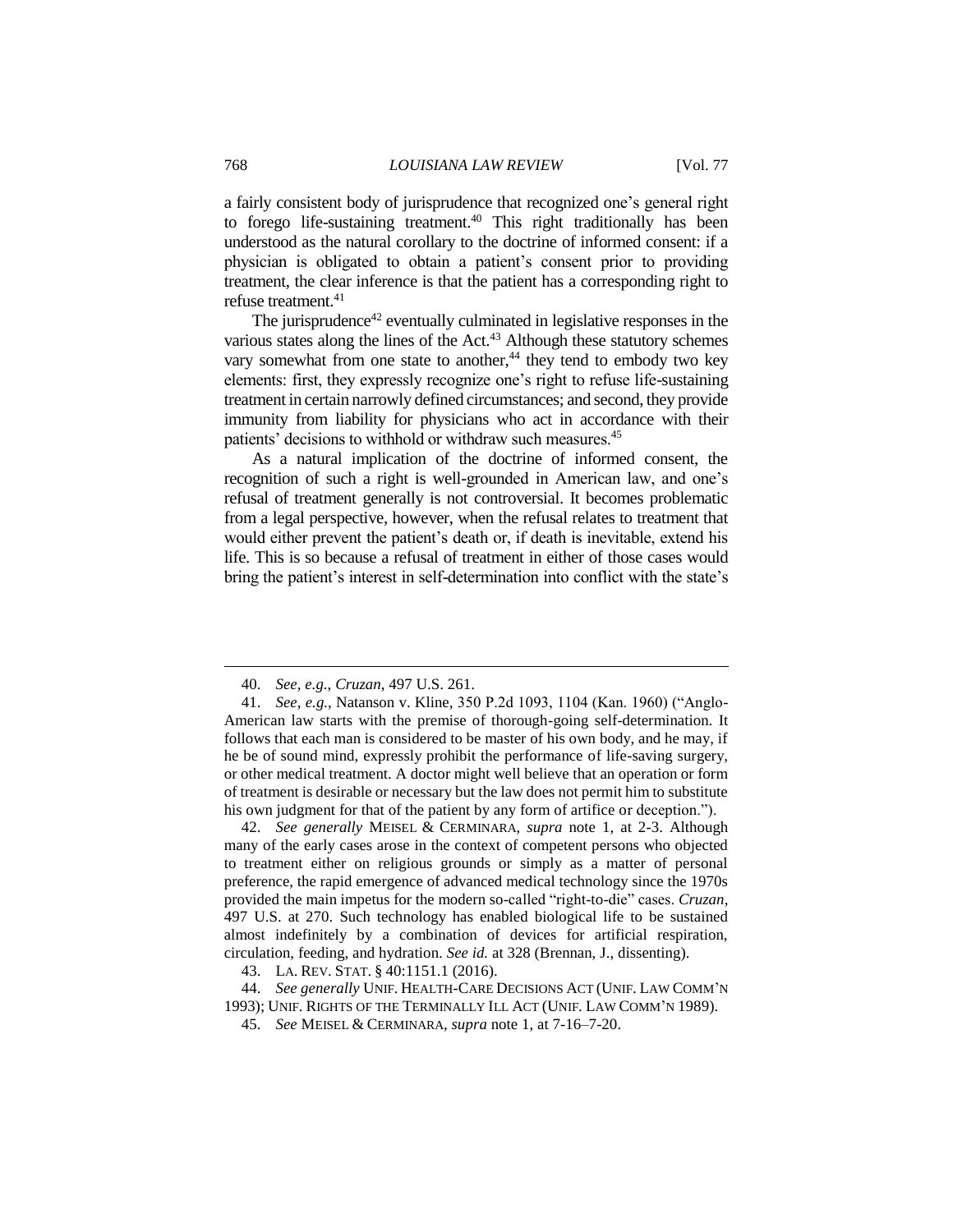broader interests in preserving life, $46$  preventing suicide, $47$  preserving the ethical integrity of the medical profession,<sup>48</sup> and protecting members of vulnerable groups.<sup>49</sup>

47. *See, e.g.*, *Conroy*, 486 A.2d at 1223.

48*. Id.*

<sup>46.</sup> *See, e.g.*, *In re* Conroy, 486 A.2d 1209, 1239 (N.J. 1985). Some commentators have observed that the predominant jurisprudential trend is to view the state's specific interest in preserving the life of a particular individual as dependent on that individual's interest in preserving his own life, and that most courts seem to have abandoned any effort to balance the individual's right to refuse treatment with the state's interest in preserving life. *See, e.g.*, HALL ET AL., *supra* note 15, at 531. The United States Supreme Court noted in *Washington v. Glucksberg*, however, in the context of terminally ill patients who sought the active assistance of a physician in bringing about their death that the states "may properly decline to make judgments about the 'quality' of life that a particular individual may enjoy," and "[t]his remains true, as *Cruzan* makes clear, even for those who are near death." 521 U.S. 702, 729–30 (1997) (citing *Cruzan*, 497 U.S. at 282). Without regard to the perceived momentum of the states toward qualifying their interests in preserving life or otherwise in practice narrowing the circumstances in which they might exercise it, that fact would not bear upon the issue when the patient has affirmatively requested treatment. Meisel has summarized the general judicial consensus concerning this right as follows: first, patients, whether competent or incompetent, have both a common law and a constitutional law right to refuse treatment. *See generally* MEISEL & CERMINARA, *supra* note 1, at 2-5. Second, the state's interest in opposing a competent patient's right to forgo life-sustaining treatment is "virtually nonexistent," and the state's interest is "very weak" with respect to incompetent patients who have a dim prognosis for recovery, although the state likely would not disavow that interest if the patient has chosen not to exercise his right to refuse treatment. *Id*. As noted by Professor Meisel, "the right of self-determination has . . . traditionally been thought to require that treatment *not* be forgone without the informed consent of one legally authorized to provide it." *Id.* at 2-25. Third, decisions about lifesustaining treatment generally should take place in the clinical setting, although the courts are available to resolve disputes about those decisions. *Id.* Fourth, surrogate decision makers for incompetent patients should express the patient's own preferences to the extent made known prior to the loss of capacity, and to the extent the patient's preference is unknown, decisions should be made on the basis of the patient's best interests. *Id.* Fifth, physicians and surrogates may rely on an incompetent patient's advance directive in ascertaining the patient's preferences concerning life-sustaining procedures. *Id.* Sixth, artificial nutrition and hydration is a form of medical treatment that may be withheld or withdrawn under the same conditions as other forms of medical treatment. *Id.* Seventh, the withholding or withdrawal of medical treatment is both morally and ethically distinct from euthanasia and assisted suicide, assuming that the patient has agreed to withhold or withdraw treatment. *Id*.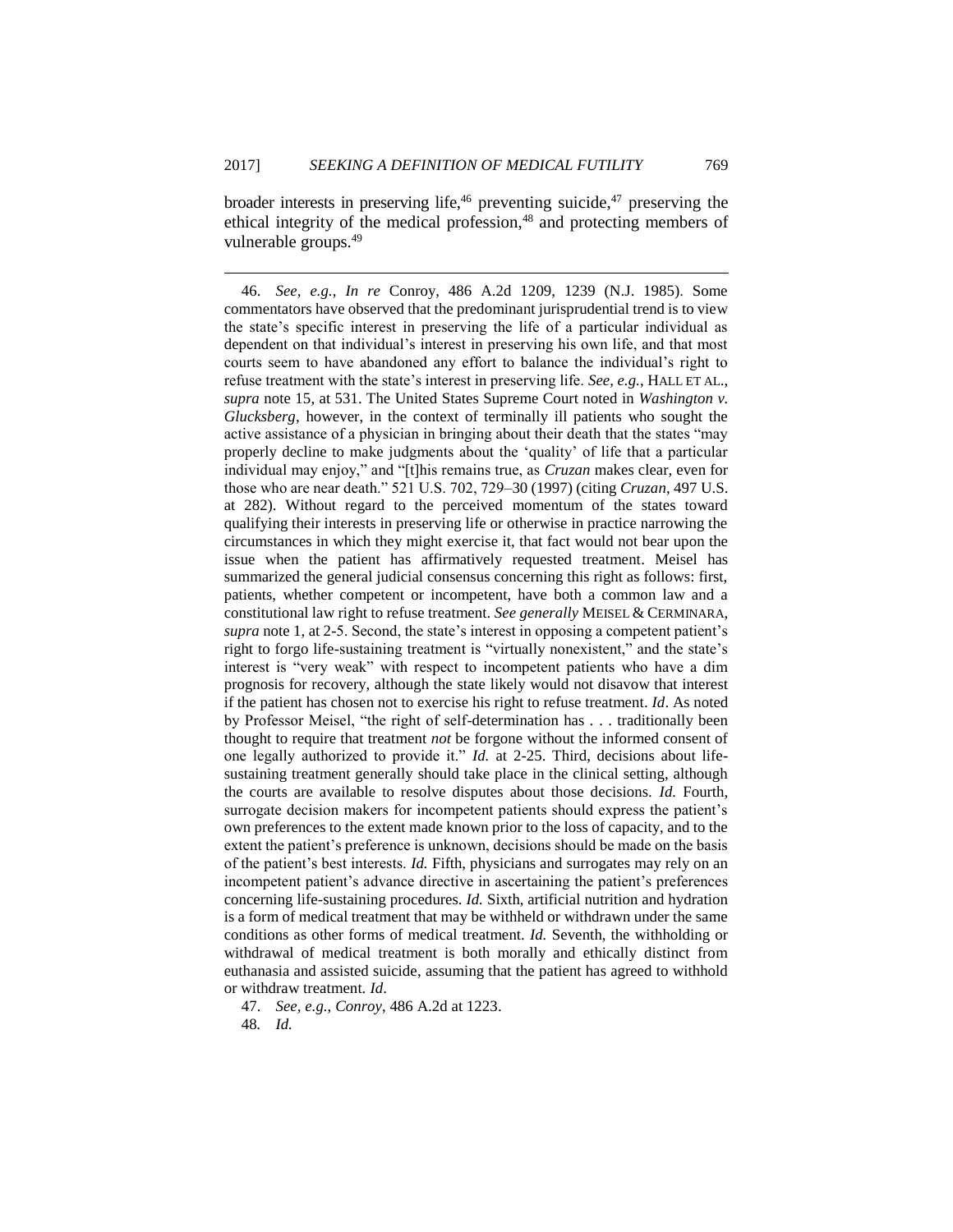Although the Act represents the legislature's effort to balance these competing interests, the statute itself reflects the inherent difficulty of fulfilling that purpose. For example, the Act acknowledges in broad, general terms that patients have a fundamental right to control decisions relating to their medical care, and that this right encompasses the refusal of life-sustaining clinical interventions.<sup>50</sup> However, the law is vague in terms of defining the ultimate scope of this liberty, expressly recognizing only the right of terminally ill patients to refuse treatment that would merely postpone the moment of death, and leaving open the question of one's right to withhold or withdraw other forms of treatment that offer a reasonable prospect of reversing the dying process.<sup>51</sup> Moreover, and in a

51. The Act, for example, expressly provides that a patient who has been diagnosed as having a "terminal and irreversible condition" has the right to withhold or withdraw "life-sustaining procedure[s]," which by definition serve only to prolong the dying process. LA. REV. STAT. § 40:1151.1(8), (14). The 1989 version of The Uniform Rights of the Terminally Ill Act is similarly limited to "treatment that is merely life-prolonging, and to patients whose terminal condition is incurable and irreversible, whose death will soon occur, and who are unable to participate in treatment decisions." UNIF. RIGHTS OF THE TERMINALLY ILL ACT, prefatory note (UNIF. LAW COMM'N 1989). According to Meisel, "several" states have adopted the URTIA in either its 1985 or 1989 version. MEISEL & CERMINARA, *supra* note 1, at 7-54–7-55. Other statutory schemes, however, are broader in scope. For example, the Uniform Health-Care Decisions Act "acknowledges the right of a competent individual to decide all aspects of his or her own health care in all circumstances, including the right to decline health care or to direct that health care be discontinued, even if death ensues. . . . The Act

<sup>49.</sup> *See, e.g.*, Cruzan v. Dir., Mo. Dep't of Health, 497 U.S. 261, 273 (1990). 50. LA. REV. STAT. § 40:1151(A) (2016) provides:

<sup>(1)</sup> The legislature finds that all persons have the fundamental right to control the decisions relating to their own medical care, including the decision to have life-sustaining procedures withheld or withdrawn in instances where such persons are diagnosed as having a terminal and irreversible condition. (2) The legislature further finds that the artificial prolongation of life for a person diagnosed as having a terminal and irreversible condition may cause loss of individual and personal dignity and secure only a precarious and burdensome existence while providing nothing medically necessary or beneficial to the person . . . . (4) In furtherance of the rights of such persons, the legislature finds and declares that nothing in this Subpart shall be construed to be the exclusive means by which life-sustaining procedures may be withheld or withdrawn, nor shall this Subpart be construed to require the application of medically inappropriate treatment or life-sustaining procedures to any patient or to interfere with medical judgment with respect to the application of medical treatment or life-sustaining procedures.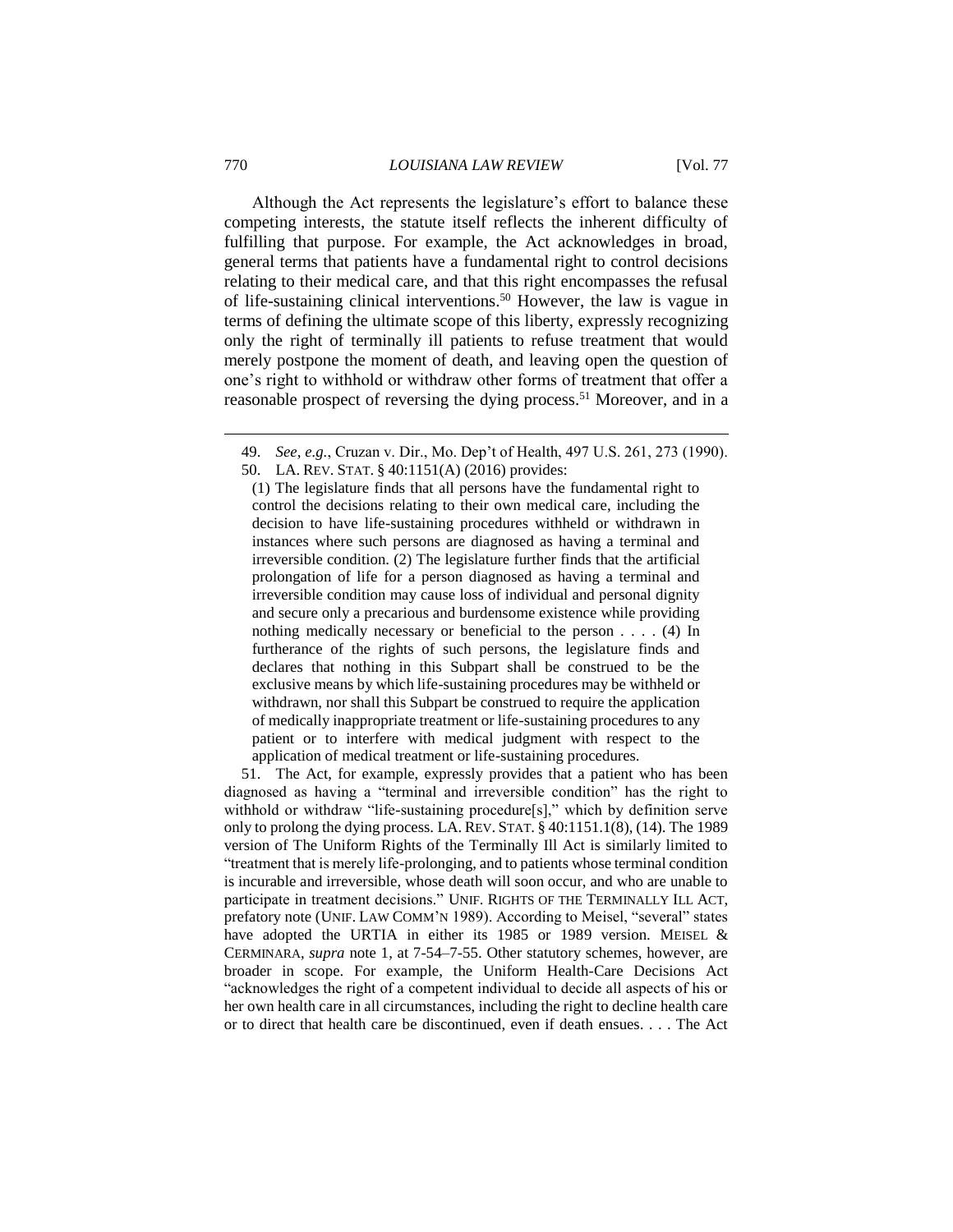manner consistent with the state's interest in preserving life, the Act expressly states that one's right to refuse treatment is a voluntary matter that rests solely within the patient's discretion.<sup>52</sup> In this manner, the statute establishes that the law does not authorize, nor does it require, the withholding or withdrawal of treatment in any particular case absent the patient's consent.<sup>53</sup> Likewise, the law provides that it is not to be construed as authorizing or condoning euthanasia.<sup>54</sup> Taken together, it might be fair to say that these provisions suggest a legislative intent to affirm and retain the state's traditional interest in preserving life when the patient has not exercised his right to refuse treatment.

To give practical effect to the patient's right of self-determination and to encourage physicians to respect patient preferences, the statute incorporates an immunity provision that insulates physicians from liability when they withhold or withdraw treatment in accordance with their

 $\overline{a}$ 

53. LA. REV. STAT. § 40:1151(B) provides:

recognizes and validates an individual's authority to define the scope of an instruction or agency as broadly or as narrowly as the individual chooses." UNIF. HEALTH-CARE DECISIONS ACT, prefatory note (UNIF. LAW COMM'N 1993). According to the Uniform Law Commission's Legislative Fact Sheet, the UHCDA had been adopted by Alaska, Delaware, Hawaii, Maine, Mississippi, New Mexico, and Wyoming as of 2014, although the advance directive statutes of some states appear to be modified forms of the UHCDA. *Legislative Fact Sheet–Health-Care Decisions Act*, UNIFORM L. COMMISSION, http://www.uniformlaws.org/Legislative FactSheet.aspx?title=Health-Care%20Decisions%20Act [https://perma.cc/3LWA-5NAV] (last visited Oct. 27, 2016). *See generally* MEISEL & CERMINARA, *supra* note 1, at 7-32–7-33, 7-63–7-89 (summarizing the law in this regard in other jurisdictions). Notwithstanding the narrow scope of this statutory right, however, the Louisiana statute, like similar schemes in other jurisdictions, expressly states that its provisions are "cumulative with existing law." *See* LA. REV. STAT. § 40:1151.9(C). According to Meisel, these schemes "are intended to preserve and supplement existing common law and constitutional rights and not to supersede or limit them." *See* MEISEL & CERMINARA, *supra* note 1, at 7-33–7-34.

<sup>52.</sup> LA. REV. STAT. § 40:1151(B)(1) & (2).

<sup>(1)</sup> The legislature intends that the provisions of this Subpart are permissive and voluntary. The legislature further intends that the making of a declaration pursuant to this Subpart merely illustrates a means of documenting a patient's decision relative to withholding or withdrawal of medical treatment or life-sustaining procedures. (2) It is the intent of the legislature that nothing in this Subpart shall be construed to require the making of a declaration pursuant to this Subpart.

<sup>54.</sup> LA. REV. STAT. § 40:1151.9(A). *See also* MEISEL & CERMINARA, *supra* note 1, at 7-102–7-103.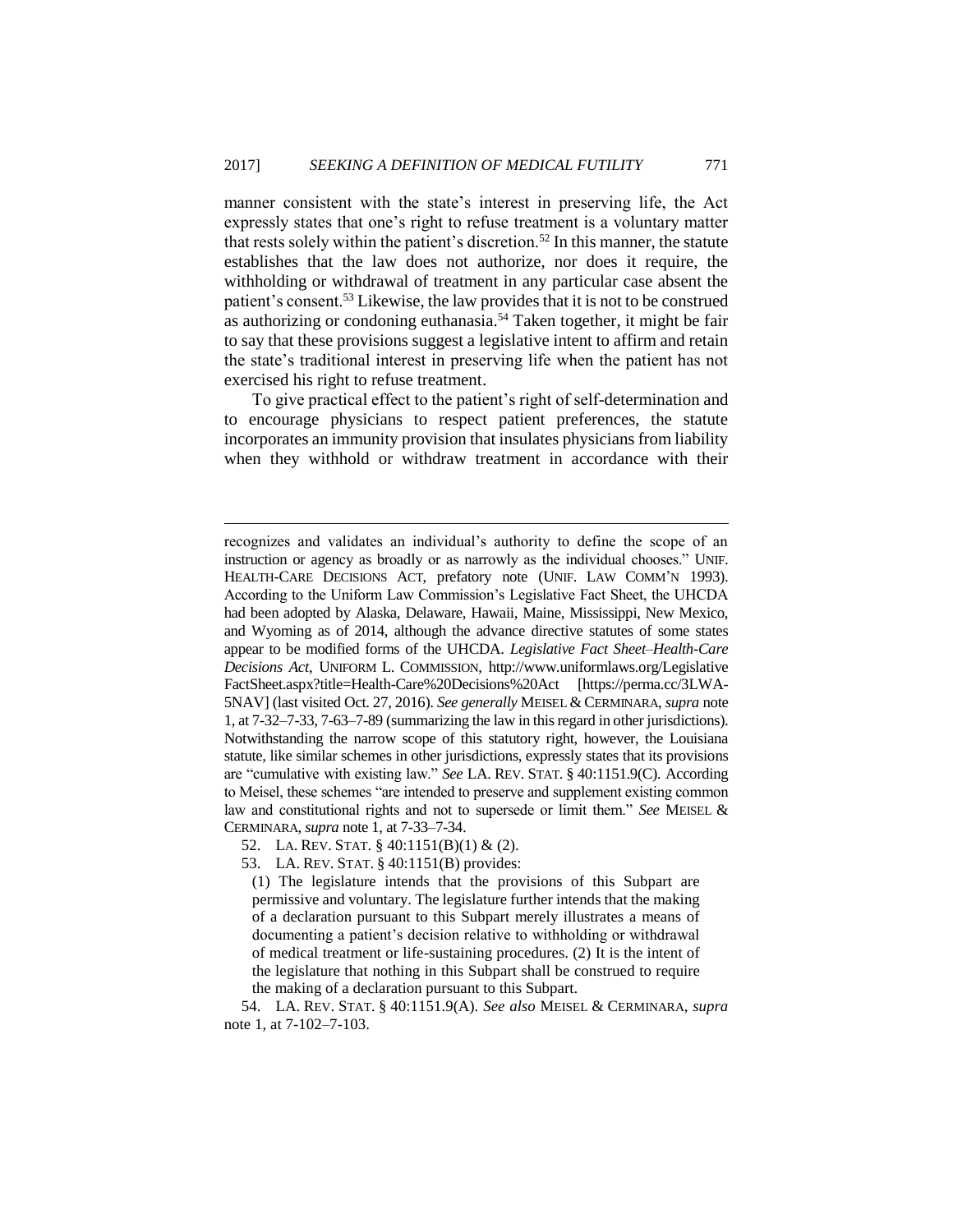patients' wishes.<sup>55</sup> Finally, the statute expressly denies any intent to interfere with the exercise of "medical judgment"<sup>56</sup> or to require the provision of "medically inappropriate treatment."<sup>57</sup> These core provisions of the Act directly shape both patient rights and physician obligations during the course of the physician–patient relationship.

Although the legislature adopted the Act to recognize and further the right of individuals to control decisions related to their medical care, physicians occasionally have relied upon the statute not only to justify their acquiescence to a patient's decision to refuse treatment, but also to substantiate their own decisions to deny treatment that a patient or his authorized surrogate has expressly requested.<sup>58</sup>

*Causey v. St. Francis Medical Center*<sup>59</sup> is an interesting example of such a case. Sonya Causey, a 31-year-old quadriplegic who was comatose and suffering from end-stage renal disease, was totally dependent on a ventilator, regular hemodialysis, and the continuous provision of artificial nutrition and hydration.<sup>60</sup> These interventions constituted "life-sustaining procedures" as defined in the Act, which expressly recognized the authority of Sonya's surrogate decision maker to refuse treatment on her behalf.<sup>61</sup>

Although Sonya's attending physician believed that continued treatment could preserve her life for at least two additional years, he was

56. LA. REV. STAT. § 40:1151(B)(3).

57. *Id.* In contrast with the language of the Act, the UHCDA does not require the provision of treatment that would be "medically ineffective." UNIF. HEALTH-CARE DECISIONS ACT,  $\S\S 7(f)$ , 13(d) (the comments to which define "medically ineffective" as "treatment which would not offer . . . any significant benefit," or treatment that would be "contrary to generally accepted health-care standards"). The URTIA similarly does not require the provision of treatment that would be "contrary to reasonable medical standards." UNIF. RIGHTS OF THE TERMINALLY ILL ACT, § 11(f).

- 59. 719 So. 2d 1072 (La. Ct. App. 1998).
- 60. *Id.* at 1073, 1075–76.
- 61. LA. REV. STAT. § 40:1151.1(8).

<sup>55.</sup> *See* LA. REV. STAT. § 40:1151.7(A)(1), (C)(1); *see also id.* § 40:1151.8(B) (subjecting to criminal prosecution any persons who act in various ways to cause the withholding or withdrawal of life-sustaining treatment contrary to the patient's wishes). For similar immunity schemes in other jurisdictions see UNIF. RIGHTS OF THE TERMINALLY ILL ACT, § 9 and UNIF. HEALTH-CARE DECISIONS ACT, § 9. According to Meisel, "statutes do not confer wholesale immunity; rather, most confer qualified immunity conditioned on the physician's acting in good faith and pursuant to reasonable medical standards." MEISEL & CERMINARA, *supra* note 1, at 7-149.

<sup>58.</sup> *See* Pope, *supra* note 5.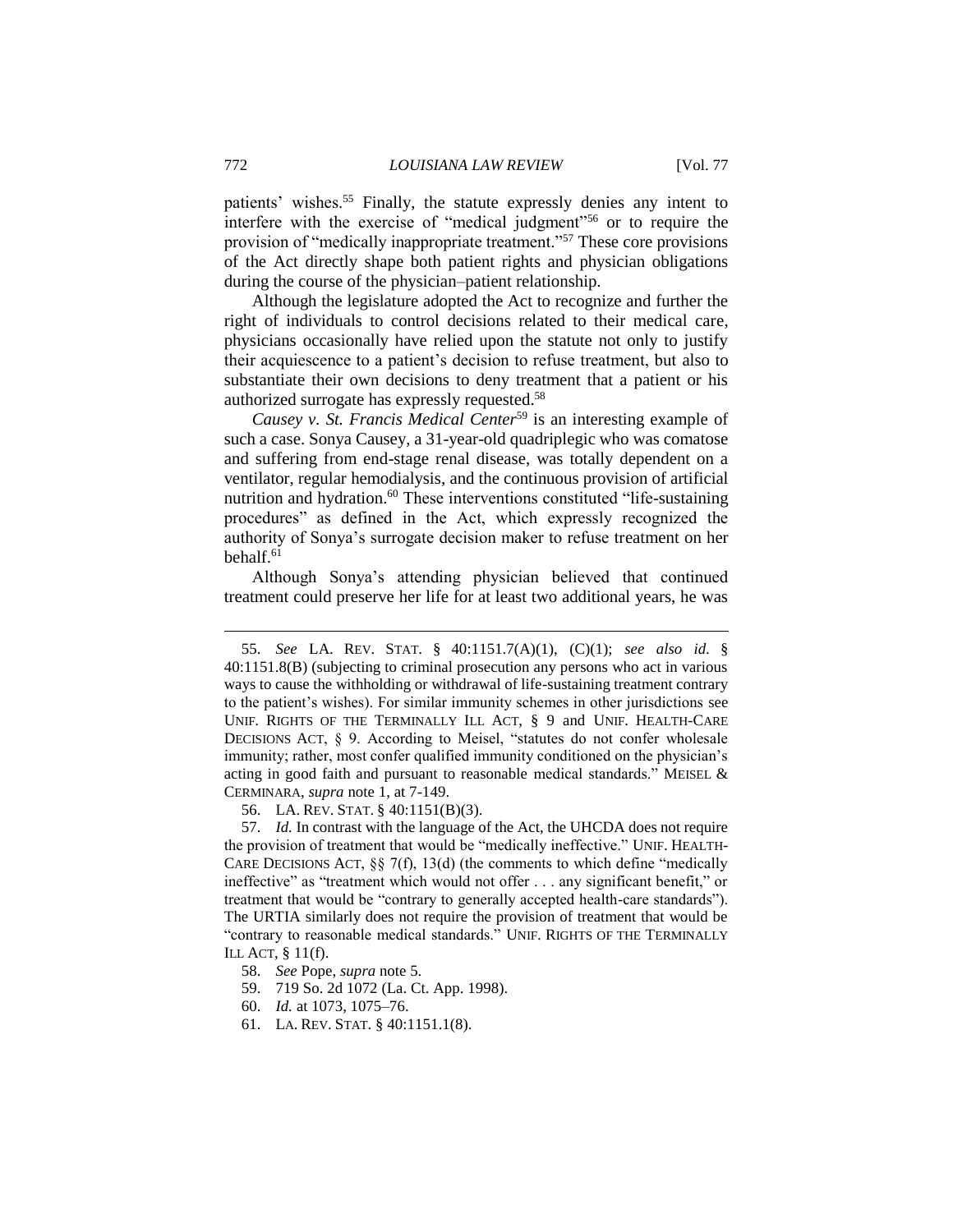of the opinion that Sonya had an insignificant chance of ever regaining consciousness.<sup>62</sup> He therefore recommended that treatment be withdrawn and that Sonya be allowed to die.<sup>63</sup> When her family insisted that treatment be continued, the physician presented the case to the hospital's Morals and Ethics Board, which concurred with his recommendation.<sup>64</sup> Treatment was then withdrawn over the strong objection of Sonya's family, and she died shortly thereafter.<sup>65</sup>

In response to this action, members of Sonya's family initiated a legal proceeding in which they sought damages from the physician and the hospital under the theory that they had committed an intentional tort in the form of a battery.<sup>66</sup> However, the trial court concluded that the case was grounded in medical malpractice because the physician's actions reflected his "professional opinions and professional judgment."<sup>67</sup> The court thus determined that the case was subject to the Medical Malpractice Act,<sup>68</sup> which required that it be submitted for consideration by a medical review panel before judicial proceedings were initiated.<sup>69</sup> The trial court then dismissed the action as premature from a procedural perspective.<sup>70</sup>

On appeal, the Second Circuit affirmed the trial court's decision.<sup>71</sup> As the case concerned the legal consequences of withdrawing life-sustaining

 $\overline{a}$ 

69. *Id.* Louisiana conditions the jurisdiction of the courts in actions grounded in medical malpractice and informed consent law upon the case first having been submitted for review by a Medical Review Panel. *See id*. § 41:1231.8(A)(1)(a)–  $(B)(1)(a)$ . The Medical Practice Act defines "malpractice" as "any unintentional tort or any breach of contract based on health care or professional services rendered, or which should have been rendered, by a health care provider, to a patient." *Id.* § 40:1231.1(A)(13). "Health care means any act or treatment performed or furnished, or which should have been performed or furnished, by any health care provider for, to, or on behalf of a patient." *Id*. § 40:1231.1(A)(9). A physician's failure to obtain either a patient's informed consent or refusal for treatment would constitute such a claim, and thus would be subject to the medical review panel process. *See id*. § 40:1157.1(D).

<sup>62.</sup> *Causey*, 719 So. 2d at 1073.

<sup>63.</sup> *Id.* at 1074.

<sup>64.</sup> *Id.* The hospital had in place a "Futile Care Policy" that provided for treatment to be discontinued if it had only a slight probability of improving the patient's condition. *Id.* at 1075.

<sup>65.</sup> *Id.* at 1074.

<sup>66</sup>*. Id.*

<sup>67.</sup> *Id.* at 1073.

<sup>68.</sup> LA. REV. STAT. § 40:1231.1 (2016).

<sup>70.</sup> *Causey*, 719 So. 2d at 1073.

<sup>71.</sup> *Id.* at 1076.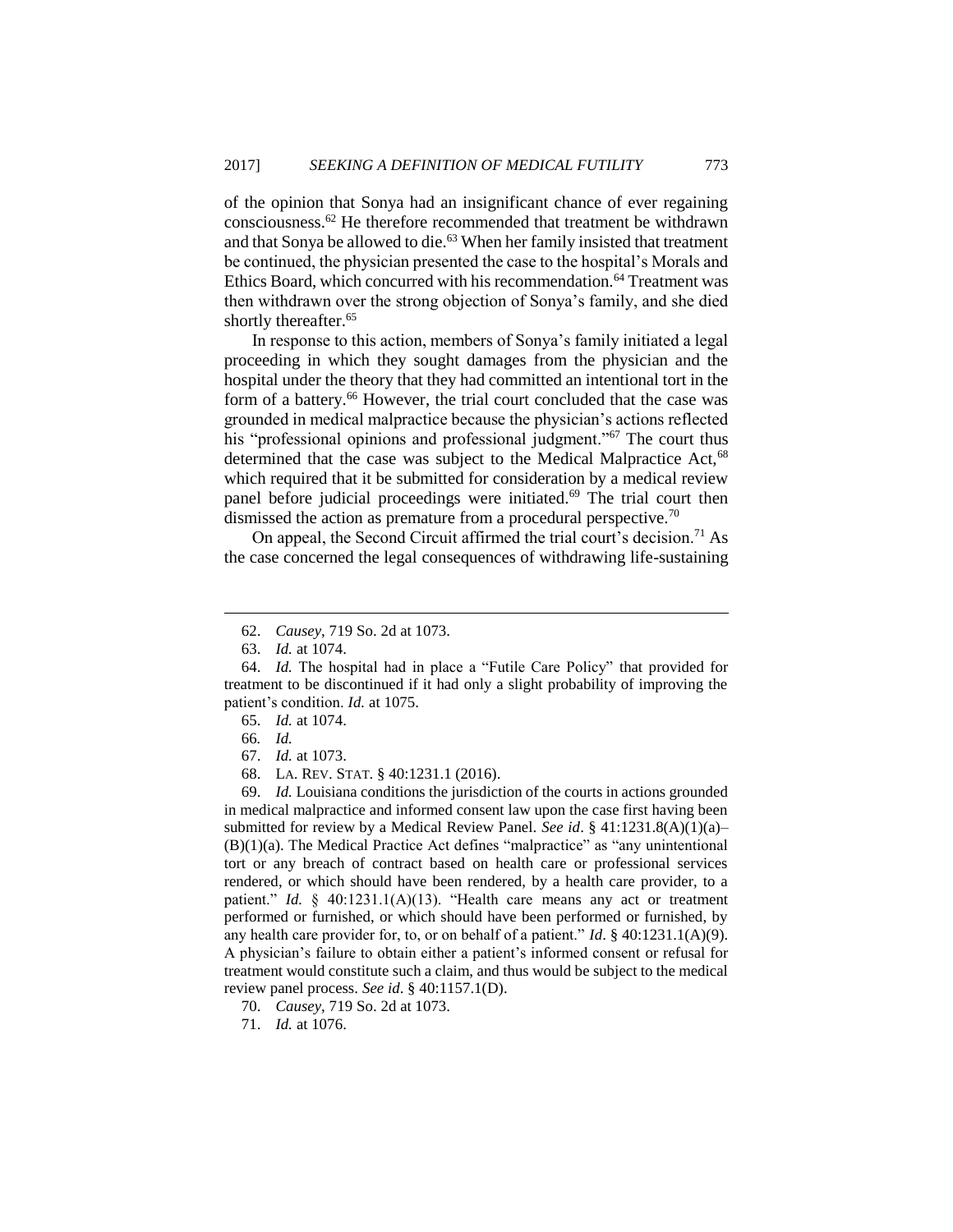treatment, the court logically began its analysis with reference to the Act.<sup>72</sup> Noting that the legislature had grounded its recognition of that right in the concepts of patient autonomy, self-determination, and informed consent,<sup>73</sup> the court pointed out that the facts of *Causey* were diametrically opposed to those of the customary end-of-life dispute, in which physicians were reluctant to accede to a surrogate's request that treatment be withdrawn and the patient be allowed to die.<sup>74</sup> In *Causey*, the court said, "the roles are reversed":

Patients or, if incompetent, their surrogate decision-makers, are demanding life-sustaining treatment regardless of its perceived futility, while physicians are objecting to being compelled to prolong life with procedures they consider futile. The right or autonomy of the patient to refuse treatment is simply a severing of the relationship with the physician. In this case, however, the patient (through her surrogate) is not severing a relationship, but demanding treatment the physician believes is "inappropriate." The problem is not with care that the physician believes is harmful or literally has no effect. For example, radiation treatment for Mrs. Causey's condition would not have been appropriate. This is arguably based on medical science. Rather, the problem is with care that has an effect on the dying process, but which the physician believes has no benefit. Such life-prolonging care is grounded in beliefs and values about which people disagree. Strictly speaking, if a physician can keep the patient alive, such care is not medically or physiologically "futile;" however, it may be "futile" on philosophical, religious or practical grounds.<sup>75</sup>

Finding the issue of futility to be "a subjective and nebulous concept which, except in the strictest physiological sense, incorporates value judgments," and concluding that it would be "confusing" and "generate[] polemical discussion" to focus on that concept, the court "turn[ed] instead to an approach emphasizing the standard of medical care."<sup>76</sup> In doing so,

<sup>72.</sup> *Id.* at 1074.

<sup>73.</sup> *Id.* (citing *In re* Quinlan, 355 A.2d 647 (1976), *cert. denied*, 429 U.S. 922 (1976)).

<sup>74.</sup> *Id.* 

<sup>75.</sup> *Id.*

<sup>76.</sup> *Id*. at 1075. The *Causey* court set the framework for its opinion on the professional standard of care with an inferential reference to the doctrine of informed consent, noting that "[t]he physician has an obligation to present all medically acceptable treatment options for the patient or her surrogate to consider and either choose or reject; however, this does not compel a physician to provide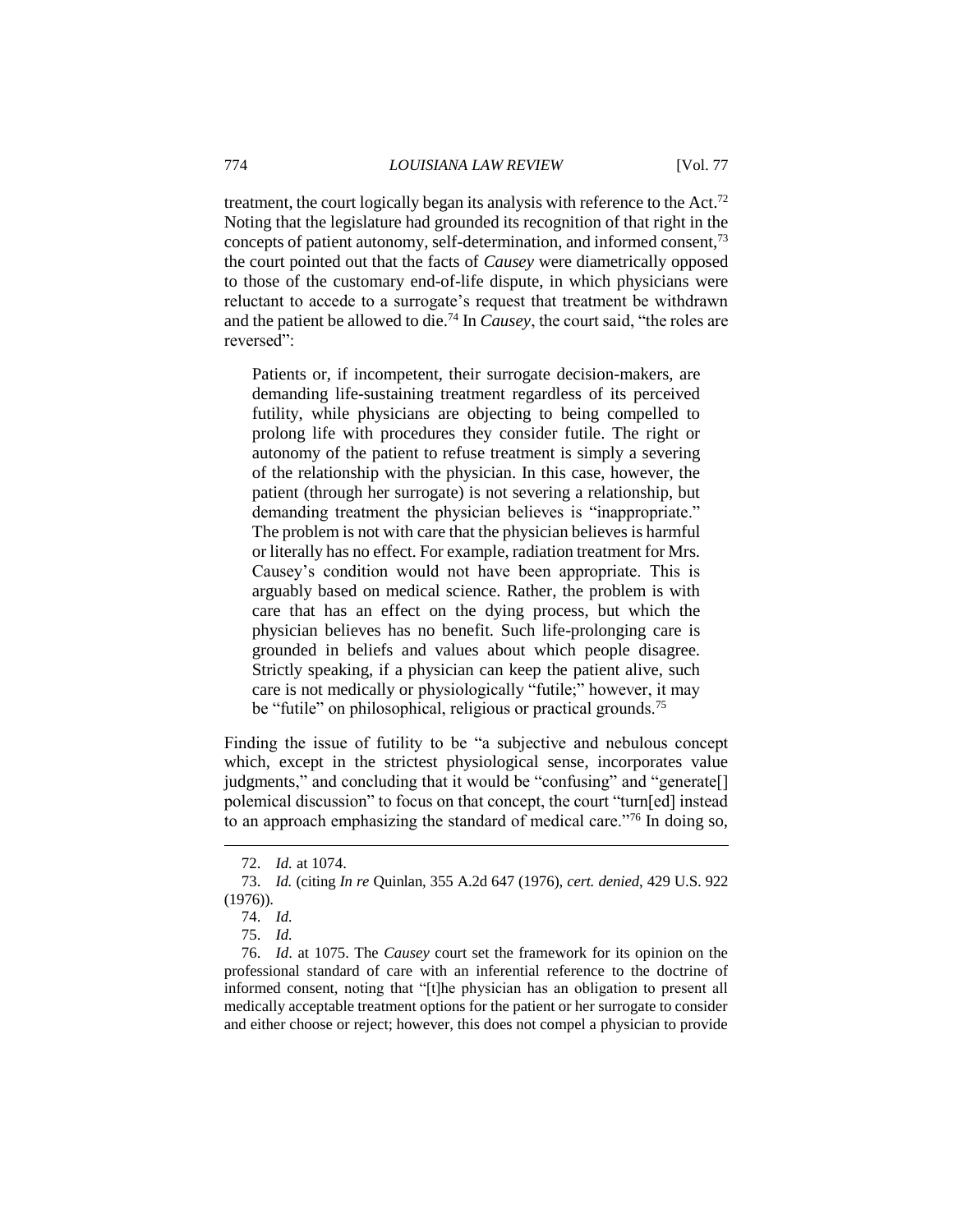the court focused on the physician's professional obligations as described in the Act, which provides:

In furtherance of the rights of [terminally ill] persons, the legislature finds and declares that nothing in this Subpart shall be construed to be the exclusive means by which life-sustaining procedures may be withheld or withdrawn, *nor shall this Subpart be construed to require the application of medically inappropriate treatment* or lifesustaining procedures to any patient *or to interfere with medical judgment with respect to the application of medical treatment* or life-sustaining procedures*.* 77

The court then concluded that "[a] finding that treatment is 'medically inappropriate' by a consensus of physicians practicing in that specialty translates into a standard of care"<sup>78</sup> and affirmed the trial court's decision that the plaintiff's claim should have been considered by a medical review panel before litigation was initiated.<sup>79</sup>

It is not surprising that the court sought to evade the issue of medical futility, particularly in light of the widely acknowledged difficulty of

interventions that in his view would be harmful, without effect or 'medically inappropriate.'" *Id.*

<sup>77.</sup> LA. REV. STAT. § 40:1151(A)(4) (2016) (emphasis added).

<sup>78.</sup> *Causey*, 719 So. 2d at 1076.

<sup>79.</sup> *Id.* There also was evidence that the physician based his defense, at least in part, on his opinion that continued treatment would have been "medically inappropriate" because he considered it to be inhumane. *Id.* at 1076 n.3. That fact arguably would raise only the question of whether the patient would have given consent to continuation of the treatment at issue. It is interesting to note that *Causey* arose after treatment had been withdrawn and the patient had died. *Id.* at 1073. Had the defendants sought judicial sanction for the withdrawal of treatment prior to acting, it is difficult to envision the court referring the case to a medical review panel. Rather, one might expect the case to have received an expedited judicial review to address the issue of whether the patient would have refused continued treatment under the particular circumstances of the case. Although resolution of that question might have required the same sort of expert testimony that would inform the opinion of a medical review panel concerning whether the patient suffered from a "terminal and irreversible condition," and whether the treatment at issue was a "life-sustaining procedure," the ultimate issue would focus on determining whether the patient would have given consent to continued treatment if she were capable of expressing a reasoned decision on the matter. That said, it is interesting to consider how the court might have approached the issue had it been raised prospectively, rather than after the fact.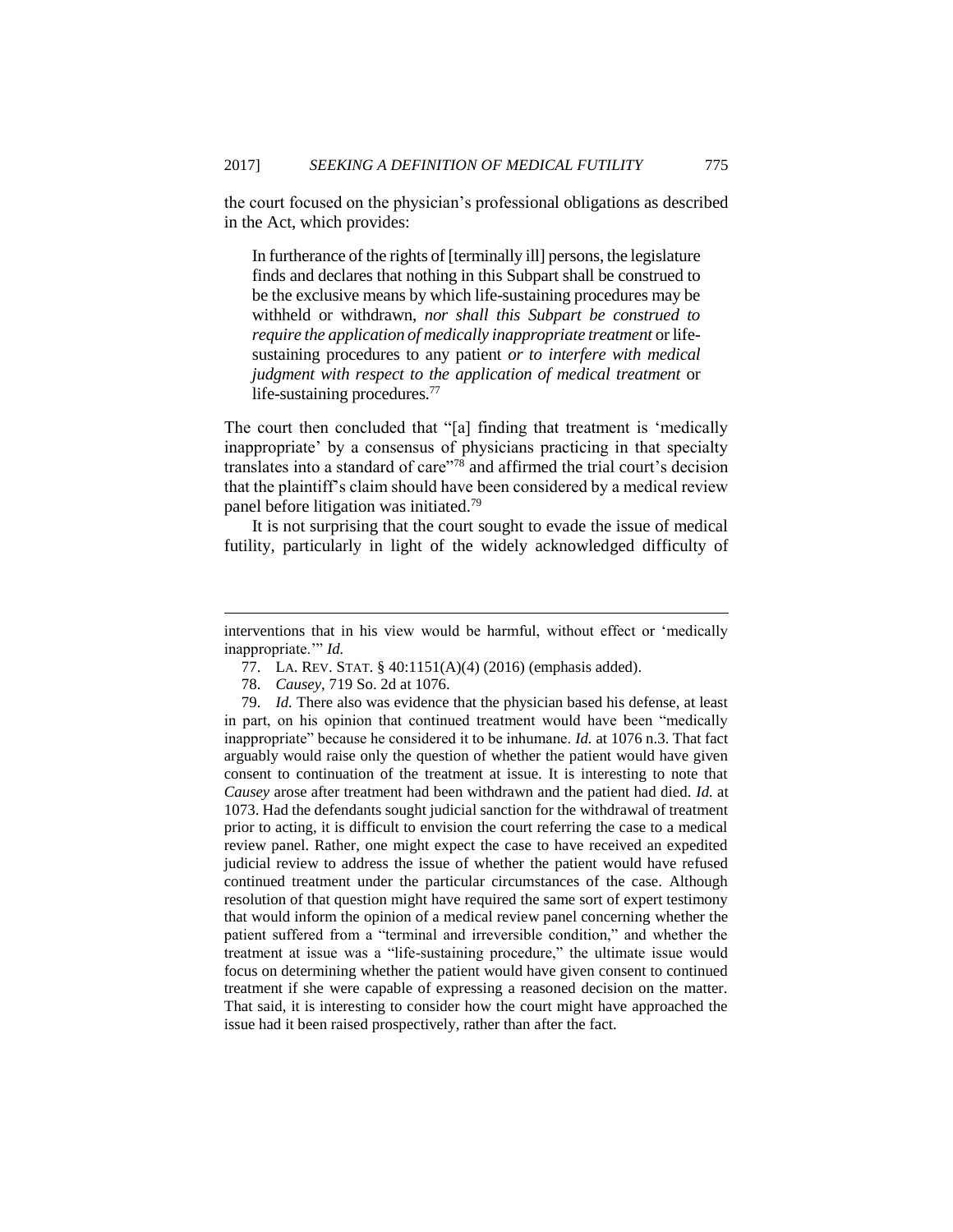defining that concept in the abstract.<sup>80</sup> However, a careful analysis of the Act reveals that the court improperly invoked the Medical Malpractice Act as the appropriate procedural reference point for resolving the case. More specifically, the court's error arose out of its conclusion that the physician's decision to withdraw treatment was grounded in the sort of "medical judgment" with which the Act was intended not to interfere.<sup>81</sup> By shifting its focus to the Medical Malpractice Act, the court in effect adopted the professional standard of care to resolve an issue that the Act would have addressed with reference to the patient's subjective preference.<sup>82</sup>

81. *Causey*, 719 So. 2d at 1075.

<sup>80.</sup> It is not surprising that the court sought an opportunity to demur in a case such as this, which the courts have long considered to be more appropriately within the realm of the legislature. *See, e.g.*, *In re* Farrell, 529 A.2d 404, 407–08 (N.J. 1987) (citing *In re* Conroy, 486 A.2d 1209, 1221 (N.J. 1985)) ("We recognize, as we did in *Conroy*, and as have numerous other courts, that given the fundamental societal questions that must be resolved, the Legislature is the proper branch of government to set guidelines in this area[.] 'Because the issue with all its ramifications is fraught with complexity and encompasses the interests of the law, both civil and criminal, medical ethics and social morality, it is not one which is well-suited for resolution in an adversary judicial proceeding. It is the type [of] issue which is more suitably addressed in the legislative forum, where fact finding can be less confined and the viewpoints of all interested institutions and disciplines can be presented and synthesized. In this manner only can the subject be dealt with comprehensively and the interests of all institutions and individuals be properly accommodated.'"); *see also* Betancourt v. Trinitas Hosp., 1 A.3d 823, 833 (N.J. Super. Ct. App. Div. 2010) ("The issues presented are profound and universal in application. They warrant thoughtful study and debate not in the context of overheated rhetoric in the battlefield of active litigation, . . . but in thoughtful consideration by the Legislature as well as Executive agencies and Commissions charged with developing the policies that impact on the lives of all.").

<sup>82.</sup> According to the Medical Malpractice Act, "the standard of care required of every health care provider . . . in rendering professional services or health care to a patient, shall be to exercise that degree of skill ordinarily employed, under similar circumstances, by the members of his profession in good standing in the same community or locality, and to use reasonable care and diligence, along with his best judgment, in the application of his skill." LA. REV. STAT. § 40:1231.1(A)(22).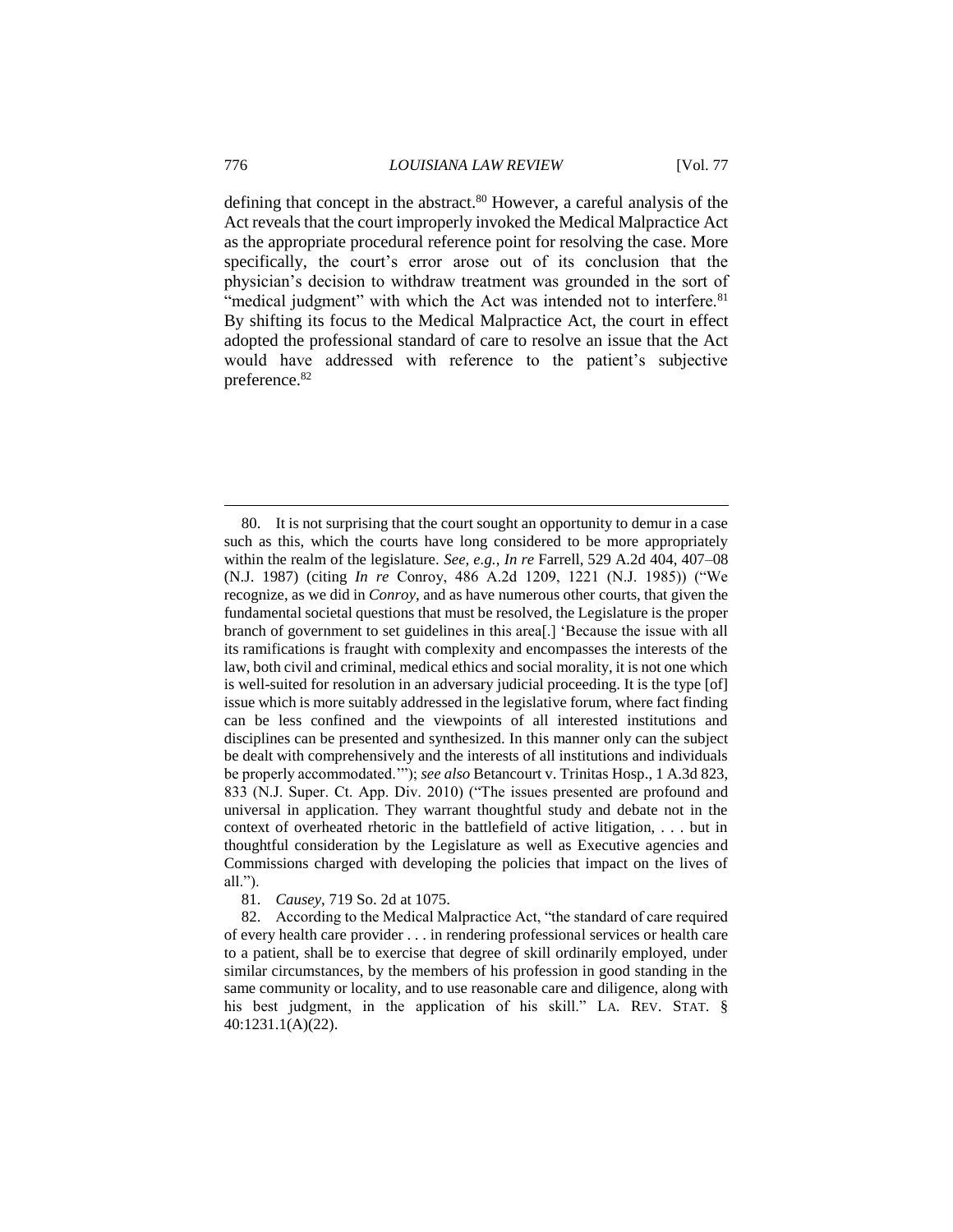#### *A. The Role of "Medical Judgment" in the Act and the Relationship Between "Medically Inappropriate Treatment" and "Medical Futility"*

Contrary to the court's demurrer in *Causey*, a reasonable argument can be made that the Act provides a meaningful reference point for reducing the admittedly abstract philosophical notion of medical futility to a workable legal standard. This argument is primarily grounded in a reading of the statute in the context of its original purpose. More specifically, it reflects the logical correlation between the concept of medical futility, the state's interest in the preservation of life, and the limited extent to which the Act recognized the patient's right either to accept or refuse treatment. Just as the statute establishes an objective threshold for defining a patient's unqualified right to refuse treatment, but without establishing the ultimate scope of that right in the abstract, it likewise establishes the objective point at which treatment becomes so "futile" that a physician has no obligation to provide it, though without identifying the outside boundary of that duty.

Contemporary questions of medical futility tend to arise when surrogates for patients who suffer from a "terminal and irreversible condition" affirmatively request forms of treatment that would be classified as "life-sustaining procedures" under the Act.<sup>83</sup> Such interventions, by definition, will not reverse the dying process brought about by the patient's underlying condition; rather, they will only postpone the moment of an inevitable, though not necessarily impending, death. Futility issues are most commonly encountered in the context of patients like Sonya Causey who are believed to be permanently unconscious and whose lives might be extended indefinitely through the use of clinical interventions such as mechanical ventilation and the artificial administration of nutrition and hydration.<sup>84</sup> These questions directly implicate the law of informed consent

<sup>83.</sup> The Act defines a "life-sustaining procedure" as "any medical procedure or intervention which, within reasonable medical judgment, would serve only to prolong the dying process for a person diagnosed as having a terminal and irreversible condition, including such procedures as the invasive administration of nutrition and hydration and the administration of cardiopulmonary resuscitation." *Id.* § 40:1151.1(A)(8). A "terminal and irreversible condition" is defined as "a continual profound comatose state with no reasonable chance of recovery or a condition caused by injury, disease, or illness which, within reasonable medical judgment, would produce death and for which the application of life-sustaining procedures would serve only to postpone the moment of death." *Id.* § 40:1151.1(A)(14).

<sup>84.</sup> *Causey*, 719 So. 2d at 1073.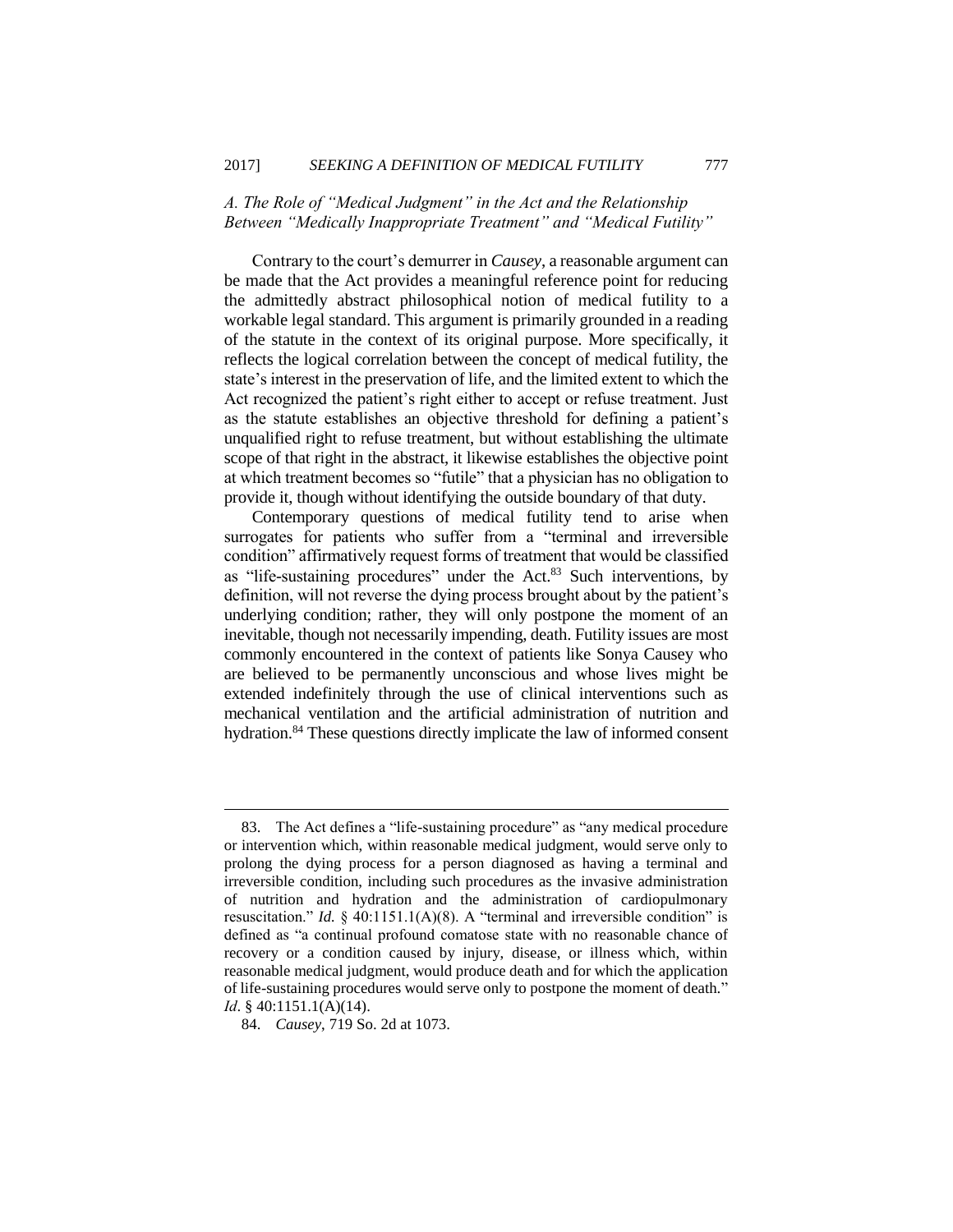and the patient's correlative right to refuse treatment, $85$  as well as the state's recognized interest in the preservation of life.

As noted by the Second Circuit in *Causey*, the Act expressly disavows any intention to interfere with the exercise of "medical judgement" or to require that physicians provide "life-sustaining procedures" or treatment that otherwise would be "medically inappropriate."<sup>86</sup> The court's decision to invoke the medical review panel process thus appears to rest on a perceived link between the physician's exercise of "medical judgment" and his conclusion that it would have been "medically inappropriate" to continue treatment under the circumstances.<sup>87</sup>

Although questions about the clinical propriety of a treatment protocol inevitably bear upon the physician's exercise of "medical judgment," not all determinations made by a physician in the course of the treatment relationship necessarily fall within the scope of that term as it is employed in the Act. This point is most apparent when a physician grounds a decision to withdraw treatment based upon a subjective value judgment about certain patient characteristics rather than a professional conclusion based on medical expertise. It would be incoherent, for example, to argue that a decision to withdraw treatment from a patient believed to permanently lack decisional capacity is based on the physician's exercise of "medical judgment" unless he also would withdraw treatment from a similarly situated patient who has a reasonable prospect of returning to a sapient state.

Moreover, a reasonable argument can be made that the Act does not employ the term "medically inappropriate treatment" in a manner that necessarily calls into question the professional standard of care that applies under the Medical Malpractice Act.<sup>88</sup> Rather, the meaning of that term as

<sup>85.</sup> The right of self-determination traditionally is understood as requiring the patient's consent before treatment is either withheld or withdrawn. *See, e.g.*, MEISEL & CERMINARA, *supra* note 1, at 2-25 & n.107. As a practical matter, it is arguable that these cases are unlikely to be raised on the basis that the patient did not give an informed consent because the patient would either have known, or should have known, the risk or, more accurately, the certainty that accompanies the withholding or withdrawal of treatment necessary to sustain life.

<sup>86.</sup> *Causey*, 719 So. 2d at 1075.

<sup>87.</sup> *Id.*

<sup>88.</sup> As noted above, the *Causey* court demurred on the substantive issue posed by the facts of that case by employing the procedural rules of the Medical Malpractice Act to deny jurisdiction pending a consideration of the case by a medical review panel. *Id*. at 1076. Louisiana Revised Statute section 40:1231.8(A)(1)(a) provides that "[a]ll malpractice claims against health care providers covered by this Part . . . shall be reviewed by a medical review panel." LA. REV. STAT. § 40:1231.8(A)(1)(a). Section 40:1231.8(B)(1)(a)(i) provides that "[n]o action against a health care provider . . . may be commenced in any court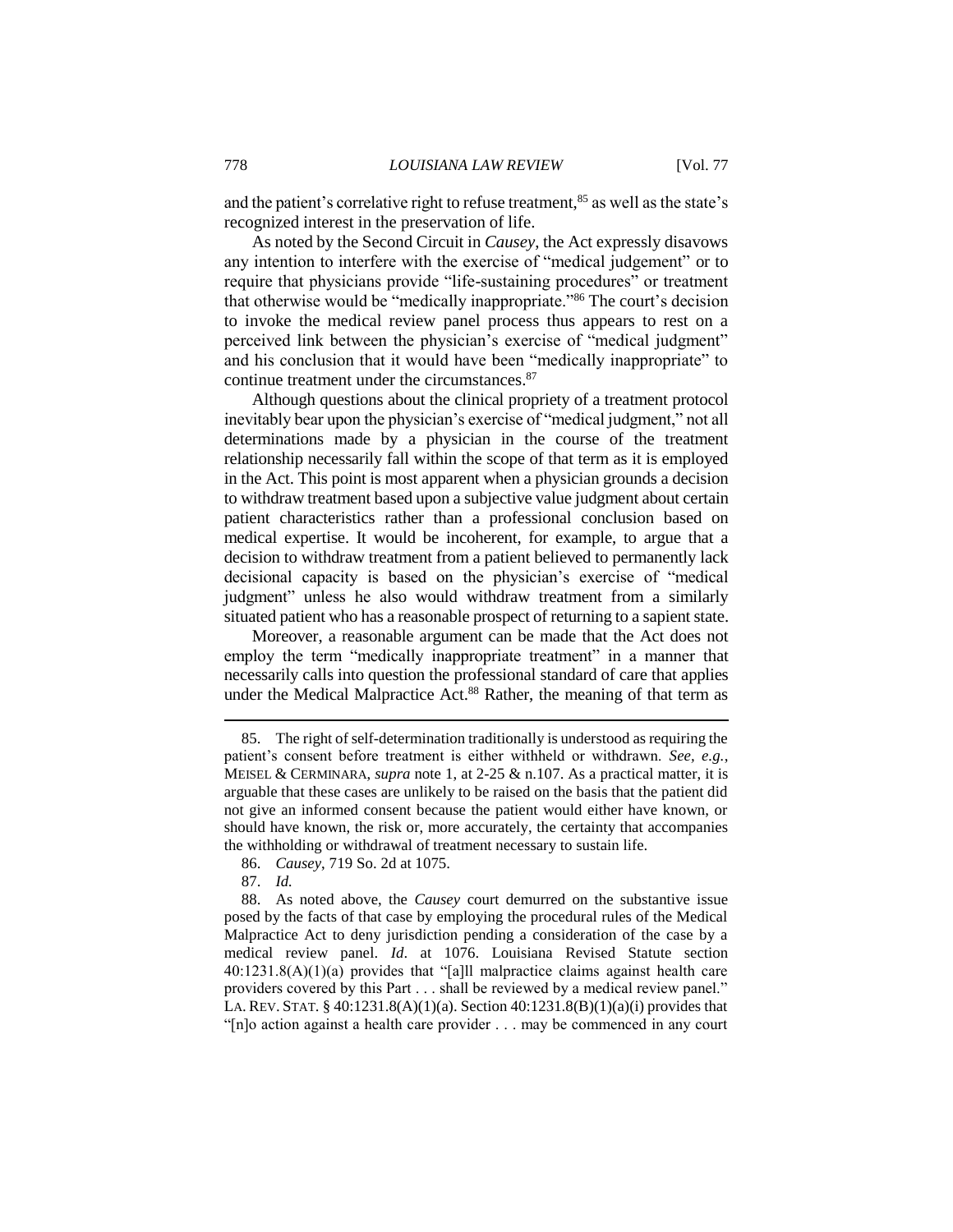$\overline{a}$ 

before the claimant's proposed complaint has been presented to a medical review panel." *Id.* § 40:1231.8(B)(1)(a)(i). Section 40:1231.1(A)(13) defines "malpractice" as "any unintentional tort or any breach of contract based on health care or professional services rendered, or which should have been rendered, by a health care provider, to a patient." *Id.* § 40:1231(A)(13). Cases concerning the scope of the Medical Malpractice Act, however, suggest that it would have been inapposite to *Causey* because it involved the sort of intentional tort not subject to the Act. *See, e.g.*, Sewell v. Doctors Hosp., 600 So. 2d 577, 578 (La. 1992) (noting that the Medical Malpractice Act's limitation on the liability of a health care provider is a form of special legislation that is "in derogation of the rights of tort victims," that the Act should be strictly construed and thus limited to cases of malpractice as expressly defined in the statute, and that "[a]ny other liability of the health care provider to the patient is not subject to these limitations"); Coleman v. Deno, 813 So. 2d 303, 315 (La. 2002) ("[E]ven though all medical malpractice claims [subject to the medical review panel process] are personal injury claims, 'the opposite is not true: every personal injury claim is not a medical malpractice claim.'") (quoting Scott E. Hamm, Note, Power v. Arlington Hospital: *A Federal Court End Run Around State Malpractice Limitations*, 7 BYU J. PUB. L. 335, 347– 48 (1993)); *id.* at 315–16 (setting forth a six-factor test to determine whether a physician's intentional tort is subject to the Medical Malpractice Act, one of which is whether expert testimony is required in order to establish a physician's breach of duty); Pfiffner v. Correa, 643 So. 2d 1228, 1233 (La. 1994) ("[T]here are situations in which expert testimony is not necessary [to establish a physician's breach of his professional obligations to a patient]. Expert testimony is not required where the physician does an obviously careless act."); Hastings v. Baton Rouge Gen. Hosp., 448 So. 2d 713, 719 (La. 1987); Lagasse v. Tenet Health Sys. Mem'l Med. Ctr. Inc., 83 So. 3d 70, 72 (La. Ct. App. 2011) (holding that an allegation of euthanasia is an intentional tort that is not covered by the Medical Malpractice Act and, thus, need not be presented to a medical review panel prior to initiating legal action for a judicial remedy). In the context of medical malpractice, the issue of futility would go to a physician's erroneous conclusion about the efficacy of a particular treatment protocol, either because of an error in the underlying diagnosis or concerning the efficacy of the regimen to improve the patient's condition. Absent any such error, it is arguable that a physician who concludes that he has no obligation to honor a patient's request for a particular treatment regimen that would be expected to extend life would not be liable for malpractice when he refuses to provide it, but for an intentional tort that is not subject to the medical review panel process. The Medical Malpractice Act would, however, apply to medical determinations concerning whether a patient suffers from a "terminal and irreversible condition" or whether a proposed clinical intervention constitutes a "life-sustaining procedure." The facts recited in *Causey*, however, do not indicate that such issues were raised.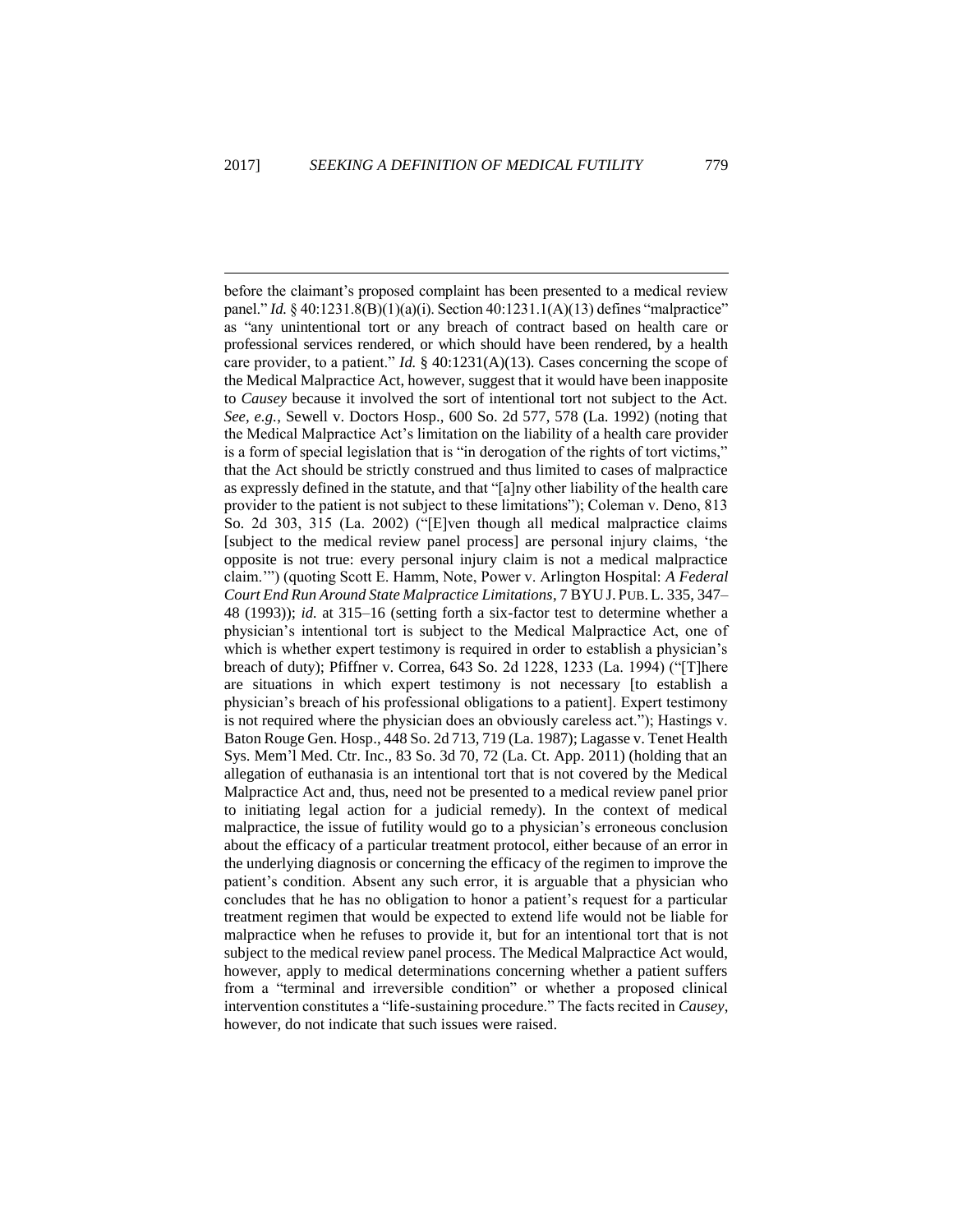employed in the Act should be informed primarily by the statute's intended purpose of ensuring respect for the individual's right of self-determination while maintaining the integrity of the state's interest in preserving life.<sup>89</sup>

#### *B. The Sole Purpose of the Act was to Ensure Respect for the Patient's Preference Without Compromising the State's Interest in Preserving Life*

The Act was enacted with the singular purpose of giving effect to the patient's right to control decisions relating to his own medical care at the end of life.<sup>90</sup> Because this right is not conditioned on one's decisional capacity, the Act also recognizes the authority of a surrogate to refuse treatment on behalf of a patient who did not express his wishes while capable of doing so. $91$  Finally, a prospective refusal of treatment by a capable person will survive a subsequent loss of capacity.<sup>92</sup> Thus, the statute reflects the legislative intent that the right to refuse treatment is a matter that rests solely within the patient's discretion and without regard

90. LA. REV. STAT. § 40:1151(A)(1). More specifically, the statute recognizes the right of terminally ill patients to refuse treatment that, by definition, would serve only to postpone the moment of death. *See id.* § 40:1151(A); *id.* § 40:1151.1(8) (defining the "life-sustaining procedures" to which the Act applies); *id.* § 40:1151.1(14) (defining a "terminal and irreversible condition" upon a finding of which application of the statute depends); *id.* § 40:1151.1(11) (defining a "qualified patient" on behalf of whom the statute authorizes a declaration to be made by a surrogate). Read together, these provisions indicate that the statute does not apply to any form of treatment that would reverse a patient's terminal condition, although the statute expressly incorporates one's right to refuse treatment under general principles of law. *See id.* § 1151.9(C) (providing that the provisions of the Act "are cumulative with existing law pertaining to an individual's right to consent or refuse to consent to medical or surgical treatment"). Thus, the legislature did not intend to limit the existence of a patient's right to the narrow circumstances described in the statute, but merely to limit its express recognition of the right to these most obvious cases.

<sup>89.</sup> Reason suggests that the state's interest in the integrity of the medical profession is merely an extension of the state's broader interest in the preservation of life. Viewed from that perspective, one might say that when we talk about the discretion of physicians in end-of-life care, we really are talking about them as the point persons in giving effect to the state's interest in preserving life as reflected in various provisions of the Act. It is important to focus on the fact that this is not a question of the physician's interest versus the patient's interest, but the state's interest versus the patient's interest that the Act was intended to balance and the Act's increasing significance in light of financial constraints. *Causey* must be viewed in that light.

<sup>91.</sup> *Id.* § 40:1151.4(A).

<sup>92.</sup> *Id.* § 40:1151.2(A).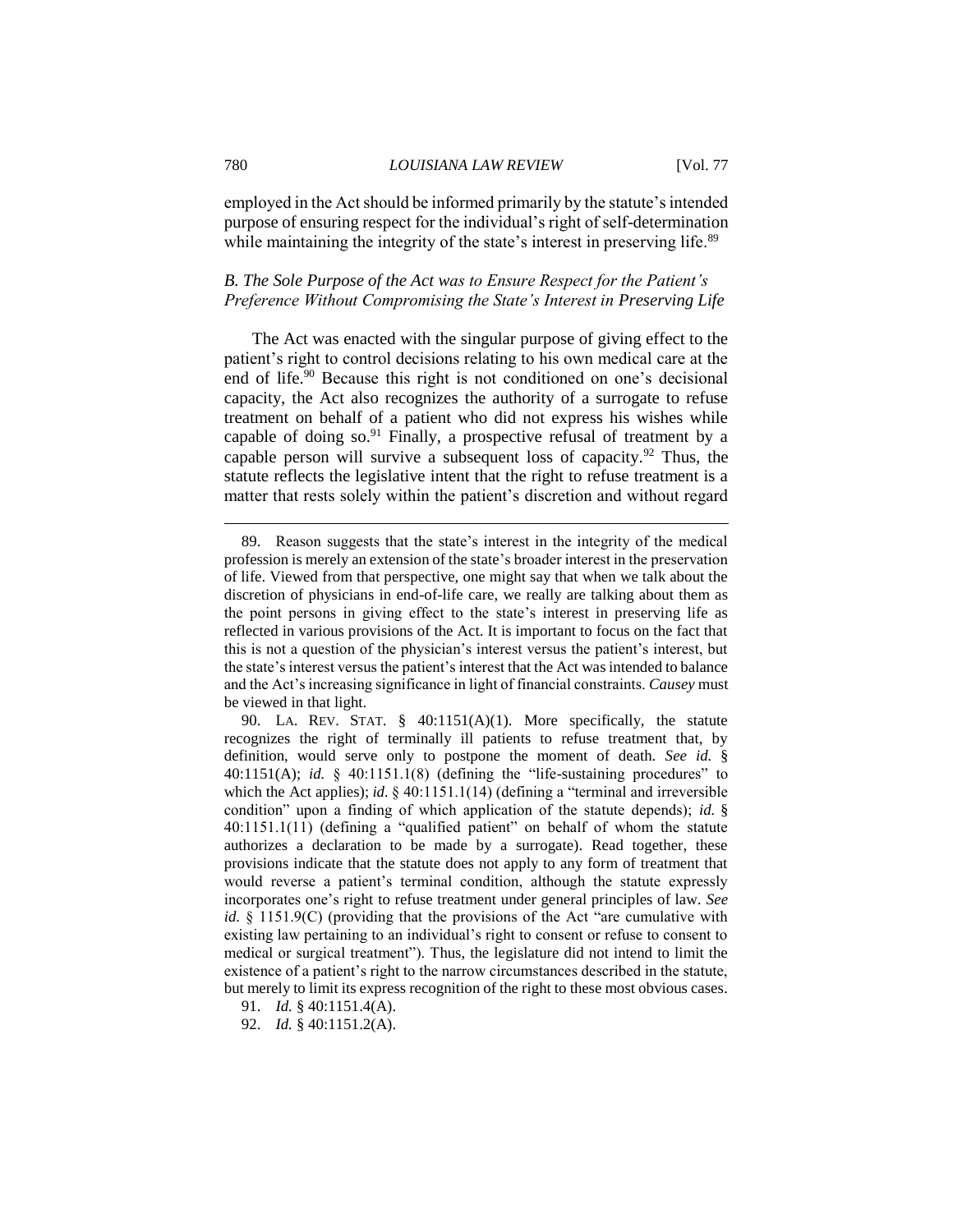to whether the patient refuses treatment directly or indirectly through a surrogate who speaks on his behalf.

The statute reflects this emphasis on the patient's will in several ways. For example, it declares that "all persons have the fundamental right to control decisions relating to their own medical care,"<sup>93</sup> that this right is "permissive and voluntary,"<sup>94</sup> and that the Act is not to be construed to require any patient to make a declaration concerning the refusal of treatment.<sup>95</sup> Moreover, although the Act does not require patients to declare their intentions concerning life-sustaining treatment in any particular form, the statute sets forth an illustrative model that expressly invites them *not* to give consent to the withholding or withdrawal of treatment should they lack capacity when a decision becomes necessary.<sup>96</sup> Contrary to these express provisions of the statute, the court's analysis in *Causey* would subject the patient's right *not* to refuse treatment to the consent of his physician.

 $\overline{a}$ 

96. 2005 La. Acts 2134. A patient's declaration concerning life-sustaining procedures may be in the following illustrative form:

If at any time I should have an incurable injury, disease or illness, or be in a continual profound comatose state with no reasonable chance of recovery, certified to be a terminal and irreversible by two physicians who have personally examined me, one of whom shall be my attending physician, and the physicians have determined that my death will occur whether or not life-sustaining procedures are utilized and where the application of life-sustaining procedure would serve only to prolong artificially the dying process, I direct (initial one only):

\_\_That all life-sustaining procedures, including nutrition and hydration, be withheld or withdrawn so that food and water will not be administered invasively.

\_\_That life-sustaining procedures, except nutrition and hydration, be withheld or withdrawn so that food and water can be administered invasively.

LA. REV. STAT. § 40:1151.2(C)(1) (emphasis added). Although this illustrative form expressly addresses only the patient's decision either to receive or forego the invasive administration of nutrition and hydration, the scope of the patient's acknowledged right to accept or refuse treatment under the Act would encompass any intervention that constitutes a life-sustaining procedure which, by definition, "would serve only to prolong the dying process." *Id.* § 40:1151.1(A)(8). Thus, in the case of Sonya Causey, that right would have related not only to the provision of artificial nutrition and hydration, but also to dialysis and mechanical ventilation.

<sup>93.</sup> *Id.* § 40:1151(A)(1).

<sup>94.</sup> *Id.* § 40:1151(A)(1), (B)(1)–(2).

<sup>95.</sup> *Id.* § 40:1151(B)(2).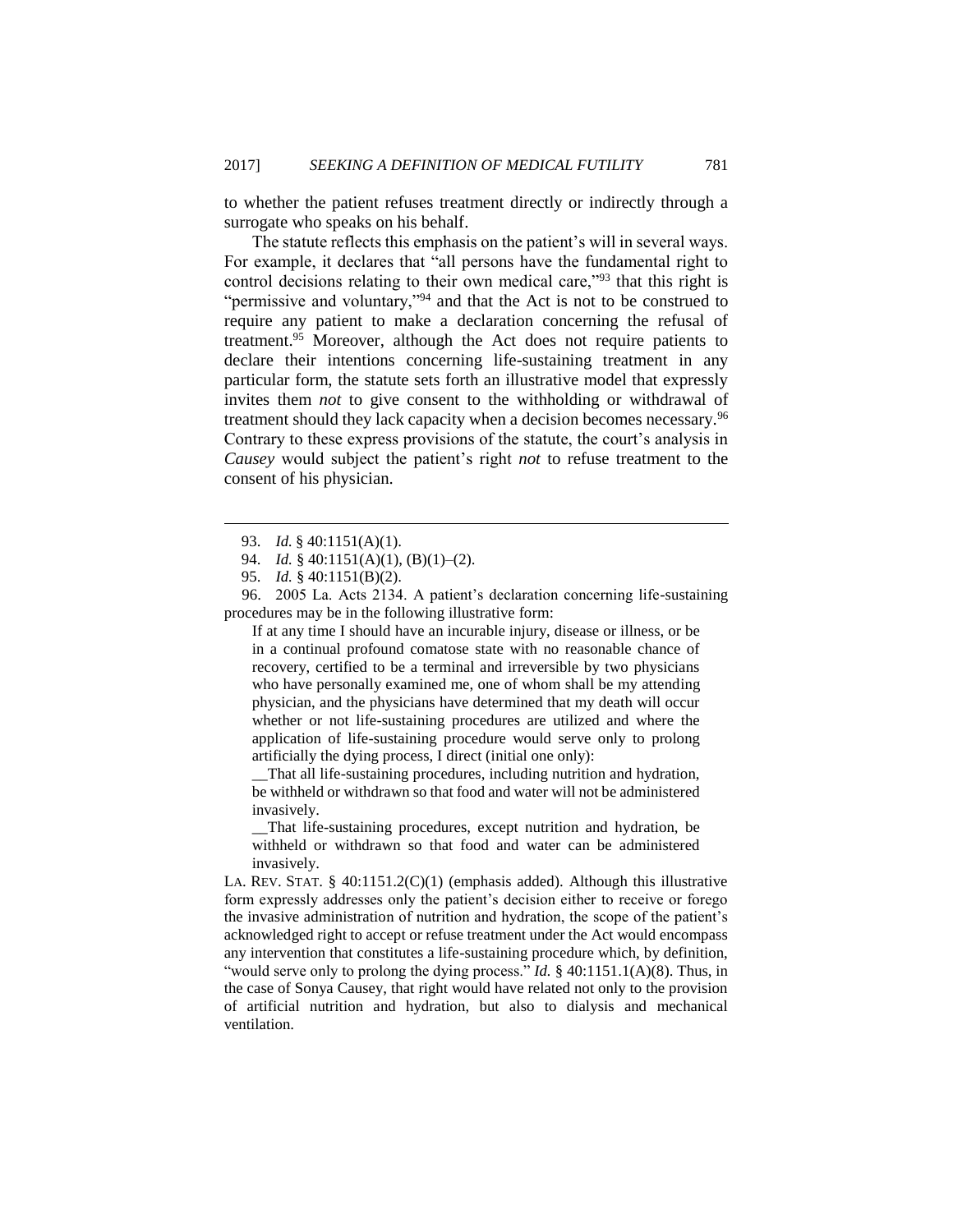The holding in *Causey* also is inconsistent with the statute's immunity scheme, which insulates physicians from liability when they act to withhold or withdraw life-sustaining treatment in accordance with their patients' wishes.<sup>97</sup> The legislature granted this immunity to alleviate a physician's concern about adverse legal and professional consequences that might attend the withholding or withdrawal of life-sustaining treatment, even when he acted at the patient's request.<sup>98</sup> Although this provision only implicitly reflects the voluntary nature of the patient's right of refusal, it does so with a very practical force: the granting of immunity is qualified by thinly veiled threats of civil and criminal liability to a physician who withholds or withdraws treatment without the patient's consent.<sup>99</sup> In this way, it reinforces the patient-centered focus of the law.<sup>100</sup>

The analysis in *Causey* is noticeably silent with respect to these key provisions, each of which suggest that the court granted an undue deference to the physician's discretion. Finding the facts of the case to present a question concerning the physician's exercise of "medical judgment"—because the physician had withdrawn treatment he considered to be "medically inappropriate"—the court in effect shifted the legal theory of the case from the Natural Death Act, which emphasizes the "voluntary and permissive" nature of a patient's right to accept or refuse life-sustaining procedures,<sup>101</sup> to the Medical Malpractice Act, which invokes the professional standard of care to resolve allegations of malpractice.<sup>102</sup> By invoking the professional care standard of care, however, the court made the patient's right to direct the provision of care subject to the physician's approval. In light of that result, it is difficult to

- 100. *See supra* note 98 and accompanying text.
- 101. LA. REV. STAT. § 50:1151.1(B).
- 102. Causey v. St. Francis Med. Ctr., 719 So. 2d 1072, 1076 (La. Ct. App. 1998).

<sup>97.</sup> LA. REV. STAT. § 40:1151.7.

<sup>98.</sup> *See id.* § 40:1151.7(A)(1)–(2) (granting physicians and other health care providers immunity from criminal prosecution, civil liability, and professional sanctions, but only with respect to the withholding or withdrawal of lifesustaining procedures with the consent of the patient or an authorized surrogate). *See also id.* § 40:1151.7(C)(1) (expressly denying immunity if it is shown that "the person authorizing or effectuating the withholding or withdrawal of lifesustaining procedures . . . did not act in good faith compliance with the intention of the . . . patient"); *id*. § 40:1151.8(B) (subjecting to criminal prosecution any persons who act in various ways to cause the withholding or withdrawal of lifesustaining treatment contrary to the patient's wishes); *id.* § 40:1151.8(A) (subjecting to civil liability persons who conceal a patient's declaration reflecting an intent to refuse treatment, presumably in order to circumvent the patient's choice to refuse treatment).

<sup>99.</sup> *See supra* note 98 and accompanying text.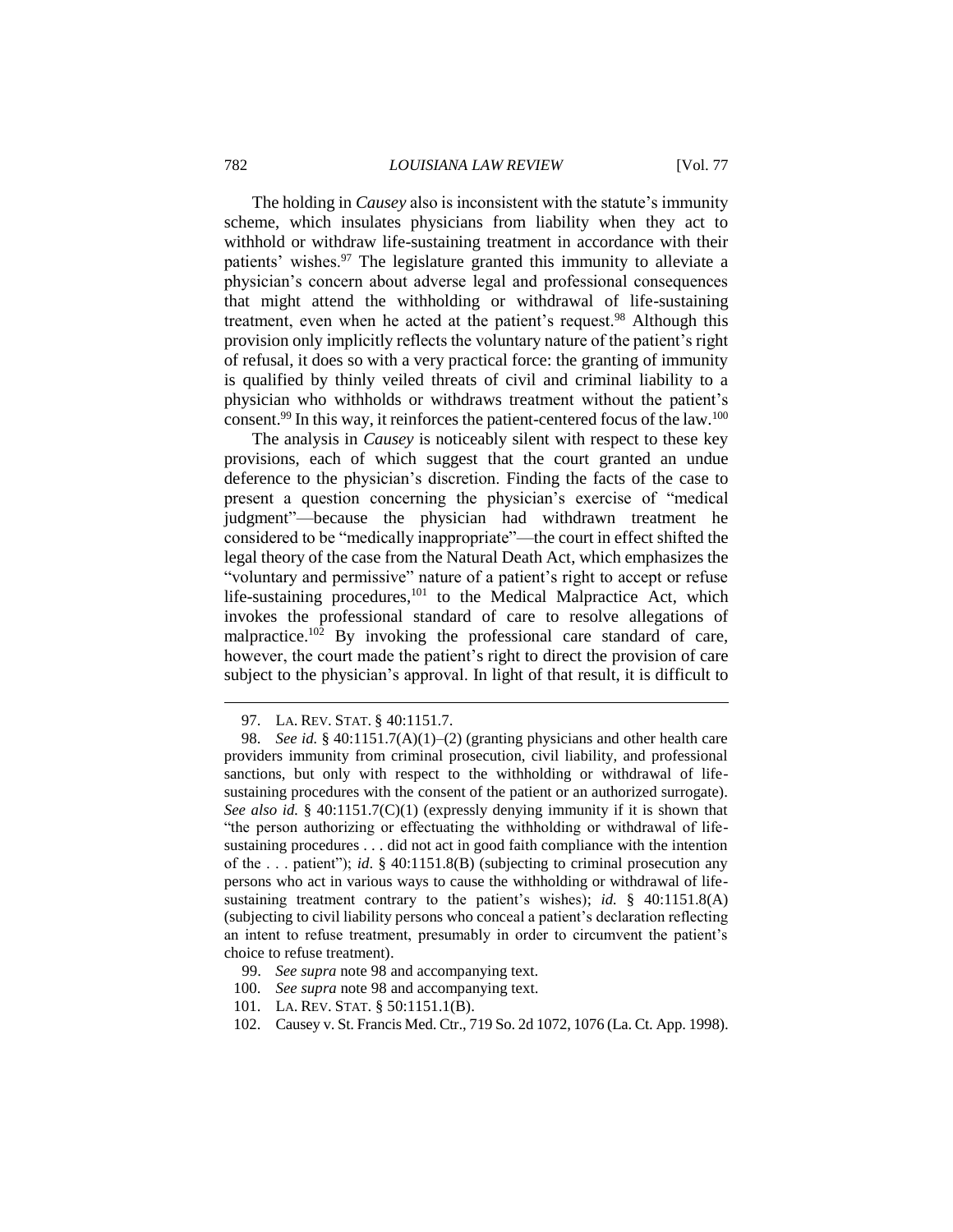reconcile the court's construction of the terms "medical judgment" and "medically inappropriate treatment" with the legislative intent underlying the Natural Death Act.

A careful construction of the Act indicates that the legislature did not employ these terms to recognize a physician's unilateral authority to deny life-sustaining treatment when the patient has not exercised his right to refuse it. To the contrary, these terms must be construed in a manner that furthers, rather than contradicts, the fundamental purpose of the statute. When one considers the terms "medical judgment" and "medically inappropriate treatment" in that context, reason suggests that the legislature employed them only to deny a physician's professional obligation to provide interventions that are futile in a physiological sense or that the patient has refused.

Under this construction, the statute implicitly would require the application of life-sustaining procedures that a patient or an authorized surrogate has requested.<sup>103</sup> Although questions remain about the ultimate scope of one's right to refuse treatment in a constitutional sense, the jurisprudence out of which the Act arose clearly establishes that these decisions belong to the patient alone, and the terms of the Act lend themselves to the same conclusion.<sup>104</sup> Moreover, even if one were to find ambiguity in the Act's silence concerning the patient's positive right to compel the provision of "life-sustaining procedures" and, conversely, concerning the physician's unilateral authority to deny them, the statute expressly provides that any ambiguities in the law are to be resolved in a way that preserves human life.<sup>105</sup>

<sup>103.</sup> This would not be so with respect to interventions that are not medically indicated because they are futile in an objective, physiological sense. The physician would have no duty to provide such measures, nor would the patient have the right to demand them.

<sup>104.</sup> See LA. REV. STAT. §§ 40:1151(A)(1), 40:1151(A)(3), 40:1151(B); *see generally* Cruzan v. Dir., Mo. Dep't of Health, 497 U.S. 261 (1990); *In re* Quinlan, 355 A.2d 647 (N.J. 1976); Bouvia v Superior Court, 225 Cal. Rptr. 297 (Cal. Ct. App. 1986); McKay v. Bergstedt, 801 P.2d 617 (Nev. 1990); *In Re* Conroy, 486 A.2d 1209 (N.J. 1985).

<sup>105.</sup> LA. REV. STAT. § 40:1151.9(D). It is interesting to note that the Second Circuit did not address the provisions of the Act that indicate the legislature's intention that the patient be recognized as the sole bearer of this right. Several express provisions of the Act thus negate any argument that it would sanction the withholding or withdrawal of life-sustaining treatment that a patient or his surrogate has requested. Rather, the court rested its opinion entirely on the legislature's more general expression of its "purpose, findings and intent" for enacting the statute: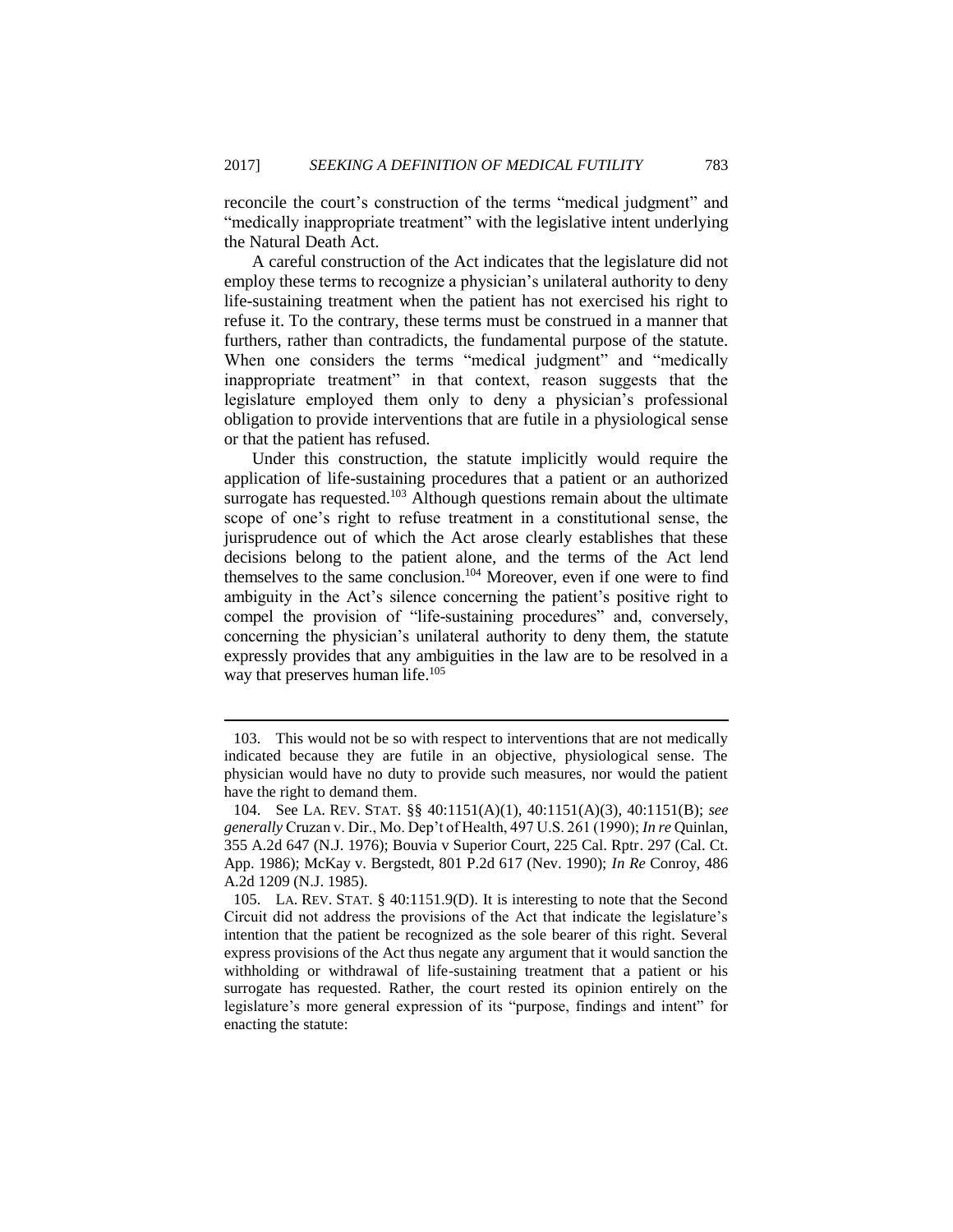Finally, not only does the Act contradict the *Causey* court's construction of the terms "medical judgment" and "medically inappropriate treatment," it employs those terms in a manner that informs the inquiry about the definition of "medical futility" in the context of life-sustaining procedures.

#### *C. The Statutory Meaning of the Term "Medical Judgment"*

In a colloquial sense, and broadly speaking, the term "medical judgment" might commonly be understood to reflect the outcome of the clinical decision process. Although one might be inclined to see that process as objective in nature, it is widely acknowledged that medical judgment is not purely objective in an abstract, scientific sense, even when it concerns the physiological efficacy of a particular intervention. Rather, the process of interpreting data and determining the appropriate course of action in a particular case is so inherently equivocal that it has been described as "a science of uncertainty and an art of probability."<sup>106</sup>

Although these uncertainties inevitably require physicians to exercise professional discretion when analyzing objective data about the efficacy of a clinical protocol, it is apparent from both the text and structure of the Act that the legislature did not intend for the term "medical judgment" to encompass all professional opinions in the end-of-life clinical setting. By its very purpose, the Act directly and intentionally interferes with physician judgments concerning the provision of life-sustaining procedures simply by

In recognizing a terminal patient's right to refuse care, [La. R.S.](https://1.next.westlaw.com/Link/Document/FullText?findType=L&pubNum=1000011&cite=LARS40%3a1299.58.1&originatingDoc=I9eba1bd90f4411d9bde8ee3d49ead4ec&refType=LQ&originationContext=document&transitionType=DocumentItem&contextData=(sc.UserEnteredCitation))  [40:1299.58.1\(A\)\(4\)](https://1.next.westlaw.com/Link/Document/FullText?findType=L&pubNum=1000011&cite=LARS40%3a1299.58.1&originatingDoc=I9eba1bd90f4411d9bde8ee3d49ead4ec&refType=LQ&originationContext=document&transitionType=DocumentItem&contextData=(sc.UserEnteredCitation)) states that the statute is not to be construed "to require the application of medically inappropriate treatment or lifesustaining procedures to any patient or to interfere with medical judgment with respect to the application of medical treatment or lifesustaining procedures."

*Causey*, 719 So. 2d at 1075. Louisiana Revised Statute section  $40:1299.58.1(A)(4)$  was re-codified without revision as section  $40:1151(A)(4)$  in 2015. Then, noting that the statute did not define either "medical judgment" or "medically inappropriate treatment," the court concluded that a determination of whether treatment is "medically inappropriate" necessarily entails the application of the sort of "medical judgment" with which the Act was intended not to interfere. *Id.*

<sup>106.</sup> One oft-cited adage illustrates this uncertainty in these terms: "Heaven knows; who can tell? [W]ho shall decide when doctors disagree?" Quote of unknown origin, cited in PETER MARK ROGET, ROGET'S THESAURUS 154 (1941). Clinical medicine has been described as "a science of uncertainty and an art of probability," with "[t]he central task of clinicians [being] to reduce uncertainty to the extent possible by using clinical data, medical science, and reasoning to reach a diagnosis and propose a plan of care." CLINICAL ETHICS, *supra* note 10, at 26.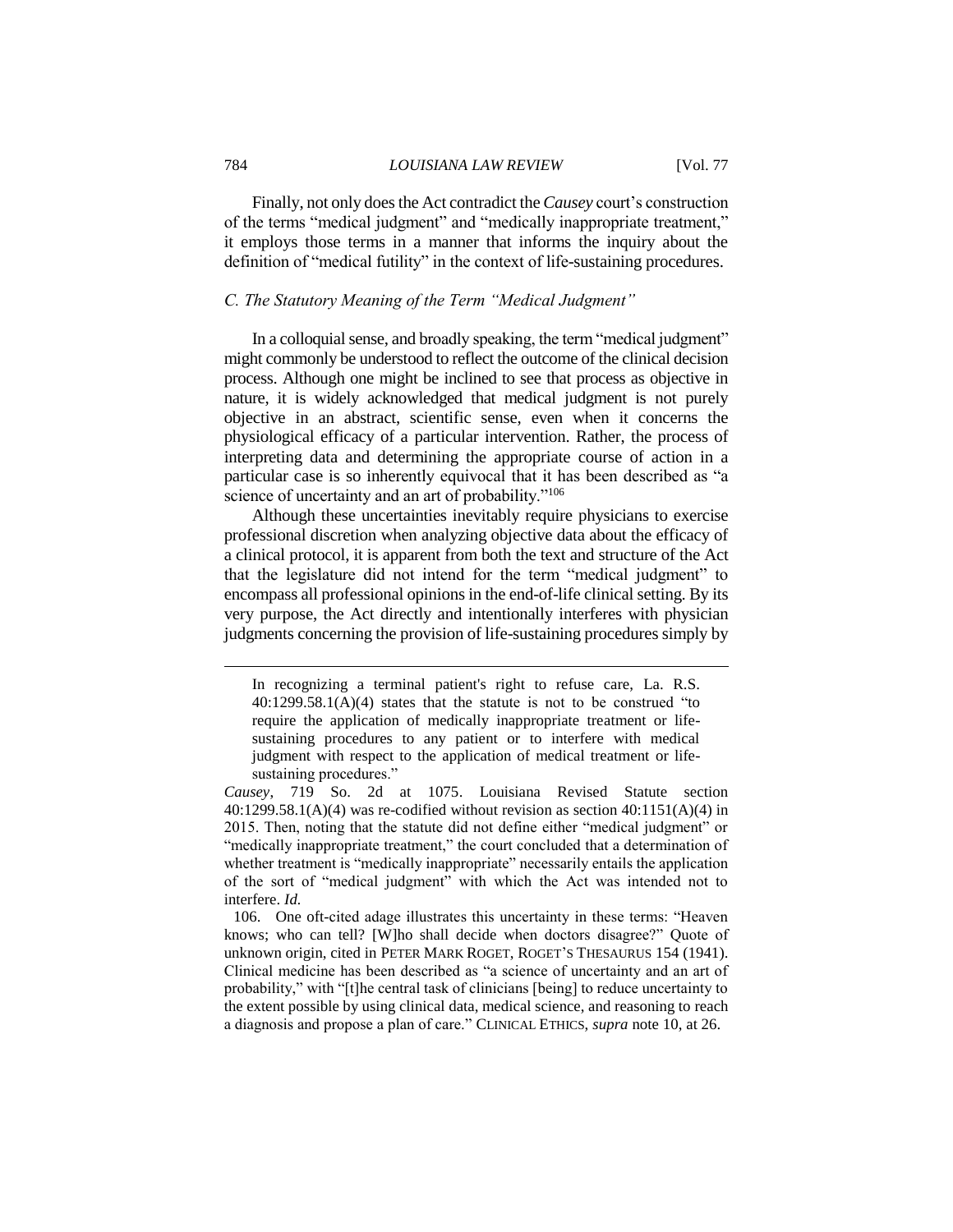recognizing that patients possess the unqualified right to refuse them.<sup>107</sup> From the opposite perspective, the Act would interfere with the clinical judgment of a physician who might prescribe a lethal agent as a palliative measure after determining that there is no other way to relieve a patient's unrelenting and intolerable pain. The Act directly interferes with a physician's judgment in these cases by expressly providing that it does not authorize or condone either euthanasia or assisted suicide. $108$  In these ways, the statute recognizes and constrains the scope of both the patient's autonomy and the physician's discretion with respect to health care decisions at the end of life.

These legislative boundaries implicitly reflect the law's intended deference to a physician's judgment under the Act. For example, a physician's diagnosis of a "terminal and irreversible condition" or classification of an intervention as a "life-sustaining procedure" would clearly reflect the sort of judgment with which the statute is intended not to interfere. Professional judgments concerning the physiological efficacy of potential clinical interventions would also operate independently of the Act.<sup>109</sup> Disputes about such professional judgments, therefore, would be subject to the legal standards and procedural requirements of the Medical Malpractice Act.

However, such professional judgments are unlike the profound personal decisions that patients and their families face when considering whether to accept or refuse life-sustaining interventions. As these decisions implicate intensely personal considerations that are both unique to the patient and wholly unrelated to the exercise of medical judgment, the statute expressly places them within the sole discretion of the patient

<sup>107.</sup> LA. REV. STAT. §§ 40:1151.2(A)(1), 40:1151.4(A)(1), 40:1151.4(A)(2) (2016). The Act expressly recognizes the authority of a surrogate to refuse such treatment on behalf of a patient who lacks decisional capacity.

<sup>108.</sup> *Id*. § 40:1151.9(A).

<sup>109.</sup> It is interesting to note that *Causey* did not involve a dispute about such matters of professional discretion. Although the court did not expressly hold either that the patient suffered from a "terminal and irreversible condition" or that the procedures at issue constituted "life-sustaining procedures" as defined in the Act, the facts of the case, together with the inference drawn from the court's reference to the Act as the appropriate rule of law for deciding it, strongly imply that the case did fall within the scope of the statute. *See Causey*, 719 So. 2d at 1074 (Sonya Causey was believed to be permanently unconscious, and she was dependent on hemodialysis, mechanical ventilation, and artificially administered nutrition and hydration, all of which constituted "life-sustaining procedures."). The opinion further suggests that, in framing the issue, the court considered the physician's decision to withdraw treatment as a reflection of his "medical judgment" about whether it would have been "medically inappropriate" to continue it under the circumstances. Though not expressly stated, the court's analysis clearly rests on these premises.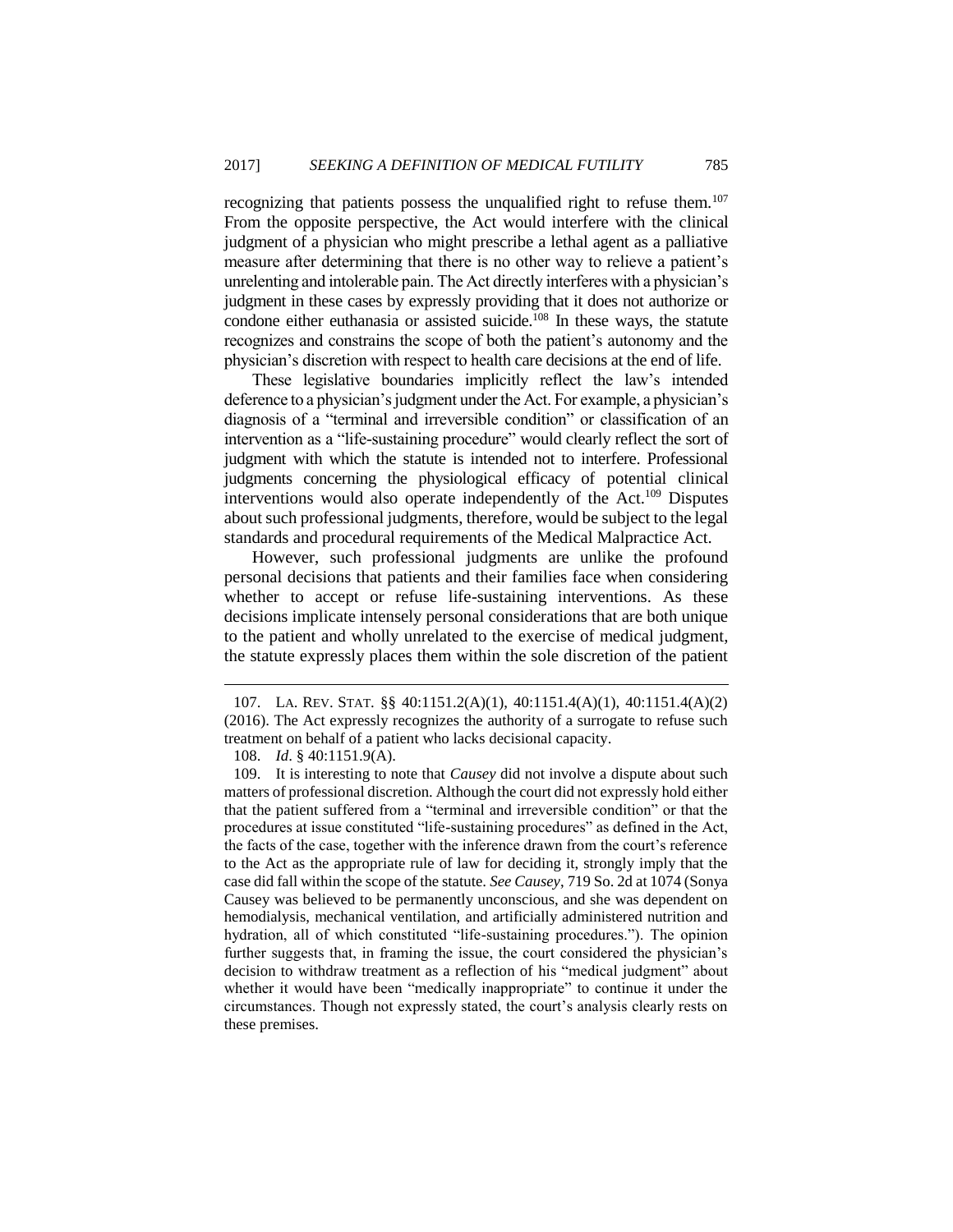or an authorized surrogate.<sup>110</sup> Although the need for these decisions arises out of a physician's exercise of professional medical judgment concerning the patient's status under the Act, the statute invokes the patient's preference as the sole reference point for deciding whether treatment should be provided. $111$ 

In essence, it might be said that the statute implicitly recognizes a meaningful distinction between the patient's right to refuse treatment and the physician's authority to bring about death, whether directly by employing an active intervention or indirectly by refusing to honor a request for treatment that reasonably would be expected to prolong the patient's life. The narrow statutory definition of a "life-sustaining procedure" reflects this fundamental distinction, which the Act reinforces by expressing the voluntary and permissive nature of the patient's right to refuse treatment.<sup>112</sup> Thus, the Act consummates its intended purpose by limiting the definition of "medical judgment" to clinical decisions that reflect a physician's professional, clinical opinion, rather than his personal or philosophical perspective. The expansive view of medical judgment adopted in *Causey*, however, would contradict the legislative purpose of the Act.

#### *D. The Statutory Meaning of the Term "Medically Inappropriate Treatment" and its Relationship to the Concept of Medical Futility*

In addition to expressing a virtually boundless view of "medical judgment," the opinion in *Causey* rested on the premise that a physician necessarily employs such judgment when determining if it would be "medically inappropriate" to provide a life-sustaining procedure.<sup>113</sup> It is self-evident that all clinical decisions inevitably reflect the exercise of some degree of medical judgment. Nevertheless, the underlying purpose of the Act suggests that the professional standard of care by which

<sup>110.</sup> LA. REV. STAT. §§ 40:1151.2, 1151.4.

<sup>111.</sup> *Id*. §§ 40:1151(A)(1), 1151(A)(3), 1151(B)(1)(2).

<sup>112.</sup> *Id.* § 40:1151(B)(1), (2).

<sup>113.</sup> According to the court,

Standards of medical malpractice require a physician to act with the degree of skill and care ordinarily possessed by those in that same medical specialty acting under the same or similar circumstances. Departure from this prevailing standard of care, coupled with harm, may result in professional malpractice liability. A finding that treatment is "medically inappropriate" by a consensus of physicians practicing in that specialty translates into a standard of care.

*Causey*, 719 So. 2d at 1076 (citing LA. REV. STAT. § 40:1299.41).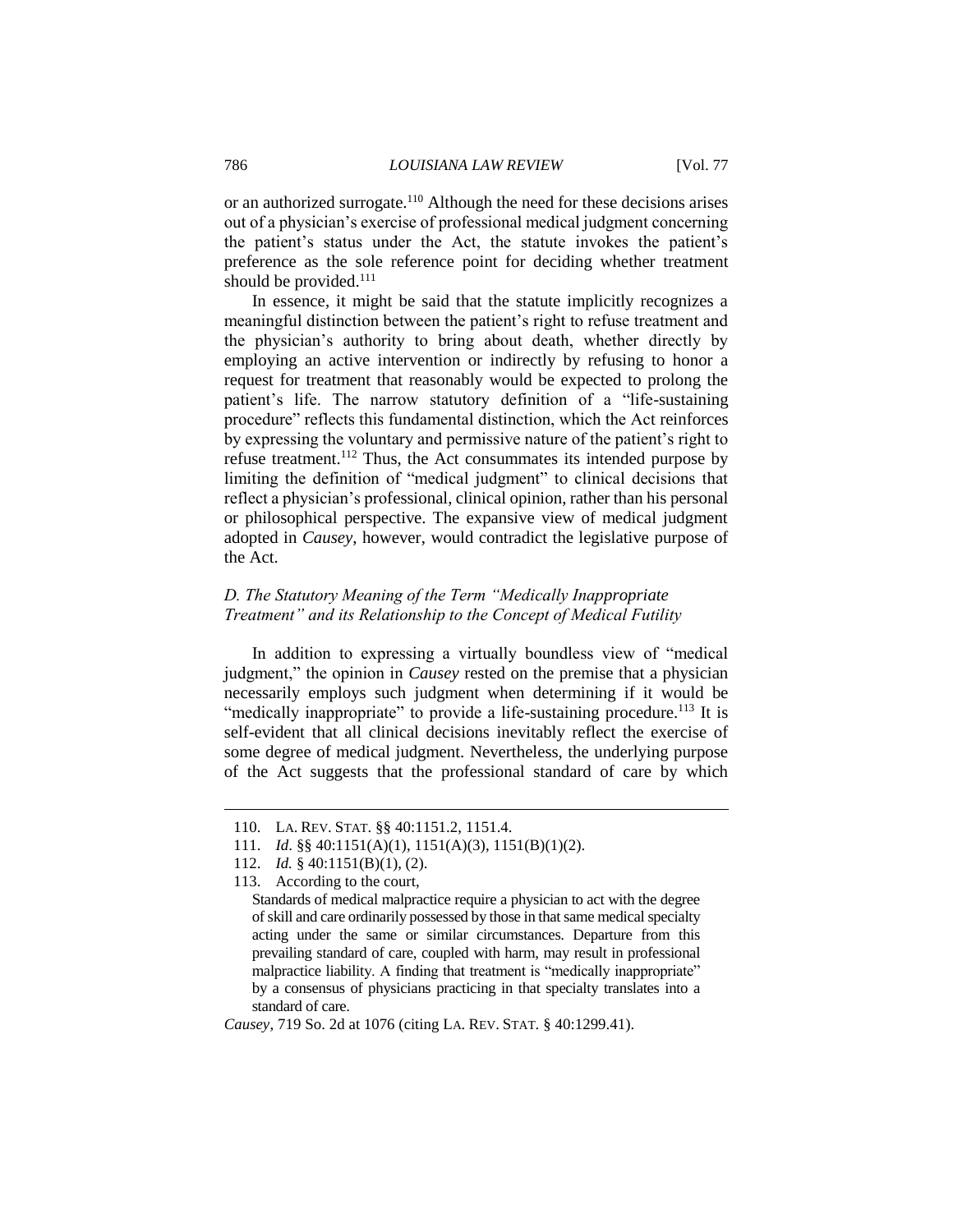expressions of medical judgment are measured does not inform the intended meaning of "medically inappropriate treatment."<sup>114</sup> Rather, considered in context, the term should be construed first in contrast to the term "life-sustaining procedure," against which it is juxtaposed in the statute, and second with reference to treatment—whether life-sustaining or not—that the patient has, in fact, refused.<sup>115</sup> Considered within these parameters, a medical intervention would be found inappropriate under the Act either if the patient has refused it, or if it is futile in an objective, physiological sense. By definition, a "life-sustaining procedure" that a patient has requested would satisfy neither of these tests.<sup>116</sup>

The specific statutory provision at issue in *Causey* provides that it is "not to be construed 'to require the application of medically inappropriate treatment *or* life-sustaining procedures to any patient.'"<sup>117</sup> The statute's use

 $\overline{a}$ 

116. With respect to the patient's right to refuse measures that lie beyond the narrow scope of the Act, however, the question is somewhat more nebulous because it is sprinkled with a less certain mix of traditional principles of law concerning end-of-life care. Nevertheless, the Act expressly provides that its terms are "cumulative with existing law" concerning the patient's right to accept or refuse treatment, the threshold of which, theoretically, would arise at the point where the individual's interest in autonomy outweighs the state's interest in the preservation of life. LA. REV. STAT. § 40:1151.9(C). For example, *In re Quackenbush* involved a patient with decisional capacity who refused an amputation that his physician expected to save his life, and without which death was certain. 383 A.2d 785 (N.J. Morris Cty. Ct. 1978). Although this procedure was not futile in a physiological sense, the court found that he had the right to refuse it. *Id.* at 790. One might expect the same result in Louisiana. In such cases, the procedure would be "medically inappropriate" simply because the patient refused it, even though it would not have been a life-sustaining procedure under the Act and thus not subject to the absolute right of refusal as recognized in the statute.

117*. Causey*, 719 So. 2d at 1075 (first quoting LA. REV. STAT. § 40:1151(A)(4), and then quoting LA. REV. STAT. § 40:1299.58.1(B)(3)) (emphasis added). Under this construction, the term "medical judgment" would have meaning for purposes of determining whether a patient is terminally ill or if the treatment at issue is a "life-sustaining procedure." Once those determinations have been made, the question of whether the treatment should be provided would require not the exercise of medical judgment, but the consent of the patient.

<sup>114.</sup> LA. REV. STAT. § 40:1151(A)(4).

<sup>115.</sup> *Id.* § 40:1151(B)(3). Under this construction, the term "medical judgment" would have meaning for purposes of determining whether a patient's condition is "terminal and irreversible," or if the treatment at issue is a "lifesustaining procedure." *Id.* § 40:1151(A)(2). Once those determinations have been made, the question of whether treatment should be provided would require not the exercise of medical judgment, but the consent of the patient. *Id.* § 40:1151(A)(2).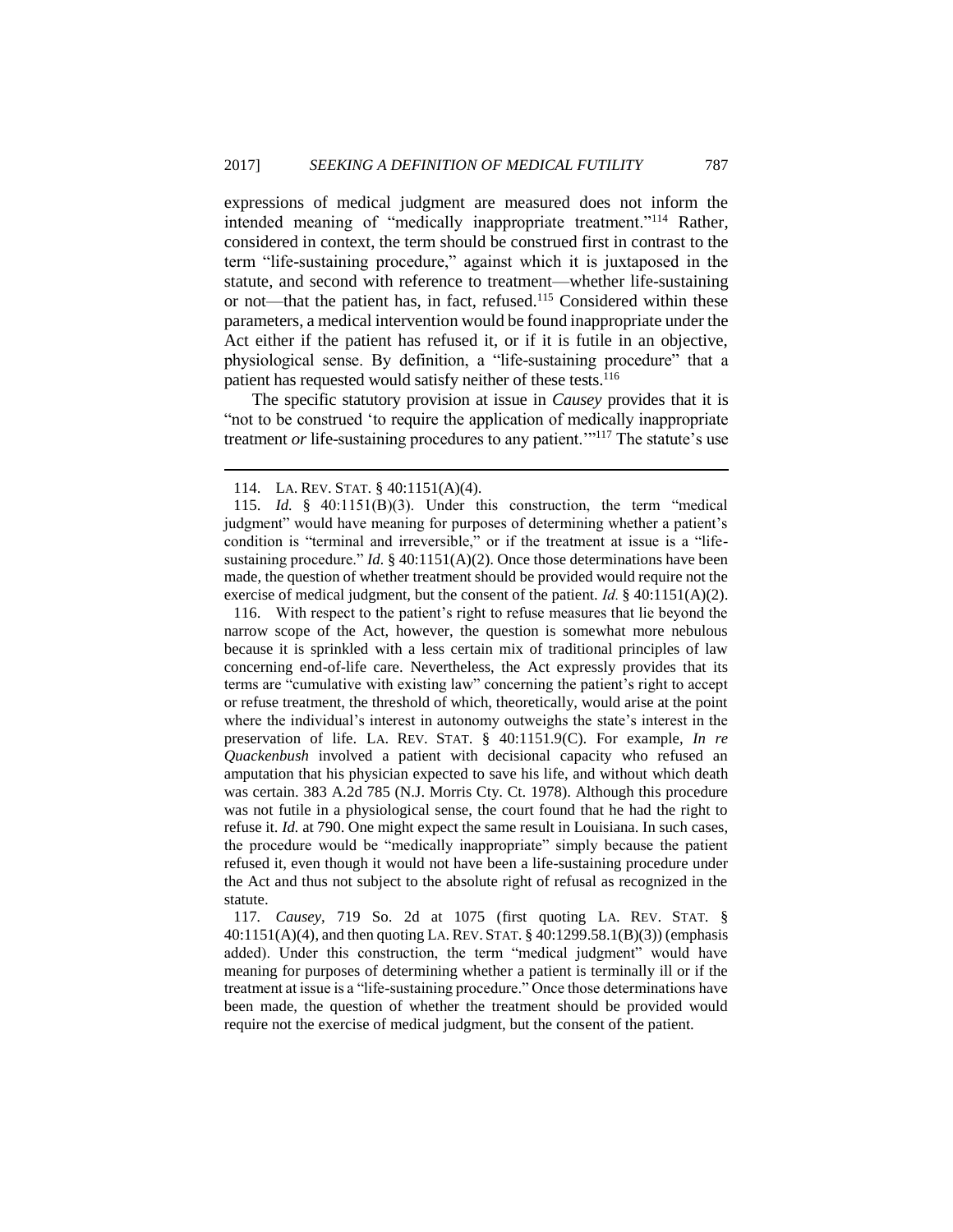of the disjunctive "or" to separate these terms suggests quite strongly a legislative intent to treat them independently.<sup>118</sup> This grammatical basis for the distinction is buttressed by the fact that a synonymous construction would yield a result contrary to the stated purpose of the law by creating an obligation on the part of the patient to refuse treatment, rather than merely recognizing one's right to do so.<sup>119</sup> By construing the statute as recognizing a physician's authority to declare a life-sustaining procedure as "medically inappropriate," the court's analysis in *Causey* would effectively condition a patient's right to refuse treatment on the physician's consent, thus negating the voluntary nature of that right as expressly defined in the law, and rendering the statute internally inconsistent.<sup>120</sup> This result could be avoided only by construing these terms separately. This is not to deny that there are occasions when it might be medically inappropriate for a physician to provide a life-sustaining procedure, but to say merely that these terms need not universally be construed as synonymous, and that they sometimes must be distinguished to give effect to the statute's underlying purpose.

The necessity of drawing a distinction between a life-sustaining procedure and treatment that is medically inappropriate can also be demonstrated by categorizing treatment modalities in terms of their expected efficacies and then correlating them with the patient's right to accept or refuse treatment, the state's countervailing interest in the preservation of life, and the physician's professional obligations. This approach not only clarifies the meaning of these key terms in the statute, but also leads to a very practical definition of futility that comports with the voluntary nature of the patient's right as recognized in the Act.<sup>121</sup>

As the Act was intended to establish a reasonable balance between the competing interests of the individual in exercising his autonomy and the state in the preservation of life, reason posits that the state waived that interest to the extent the legislature expressly recognized a patient's unqualified right to refuse treatment.<sup>122</sup> Logic further suggests that the state's interest in preserving life is, by definition, a function of the

<sup>118.</sup> *See* LA. REV. STAT. §§ 40:1151(A)(4), 40:1151(B)(3).

<sup>119.</sup> *See id.* § 40:1299.58.1(B)(1)–(2).

<sup>120.</sup> *Causey*, 719 So. 2d 1072; LA. REV. STAT. § 40:1151(A)(4). The holding in *Causey* also would deny the term "medically inappropriate treatment" any substantive effect. It would be meaningless to say that it encompasses clinical interventions that lack physiological efficacy simply because the law has never obligated physicians to provide measures that are futile in an objective, physiological sense.

<sup>121.</sup> *See* LA. REV. STAT. § 40:1151(B)(1).

<sup>122.</sup> *Id.* §§ 40:1151(A), 1151.2, 1151.4.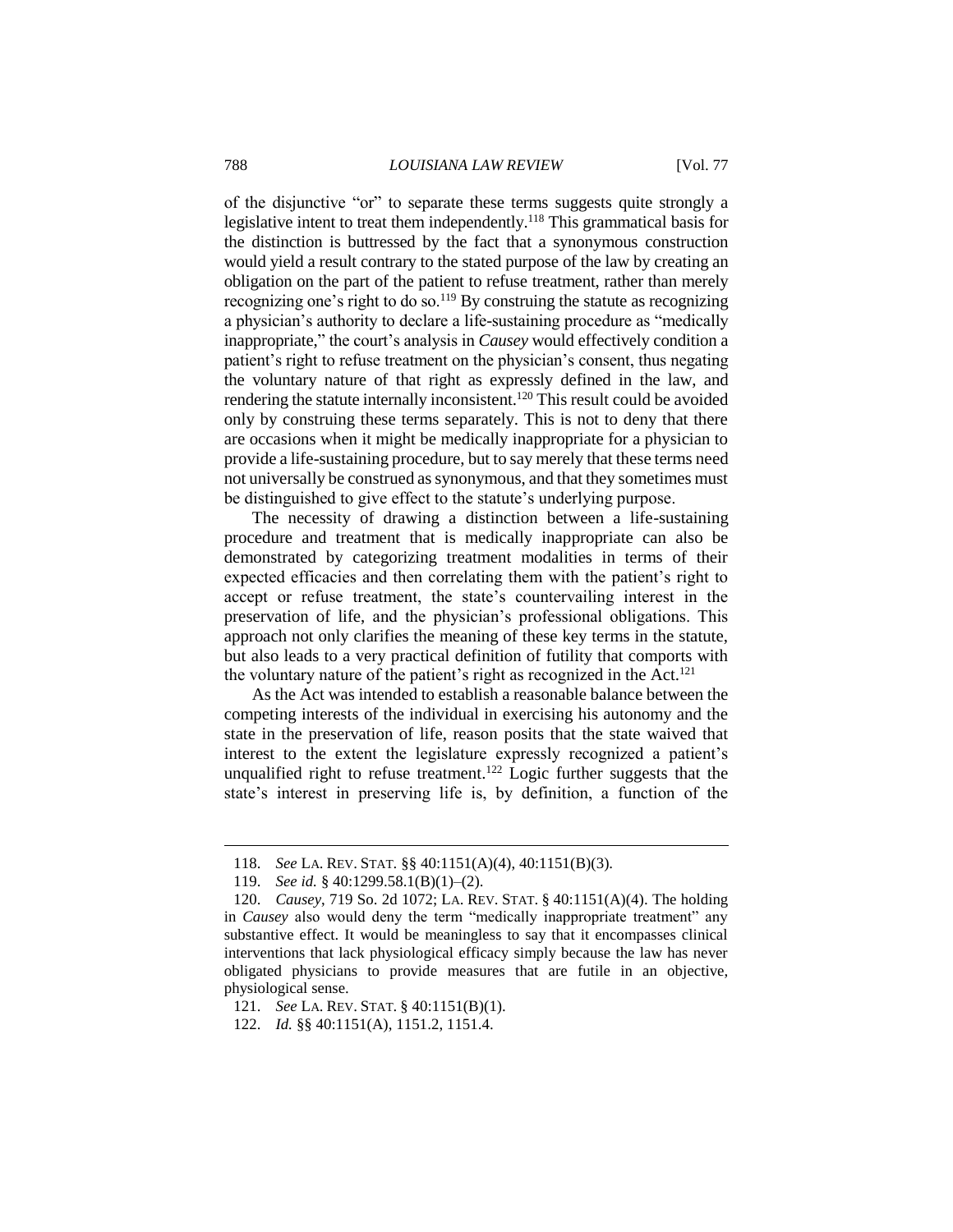professional expectation that a clinical intervention will positively affect a patient's injury, illness, or disease in a physiological sense.

The concept of medical futility can be seen as an inverted function of the same expectancy. Under this view, the state's interest and the concept of futility would lie at opposite ends of the same spectrum: as the expected benefit from a particular treatment protocol increases, the state's interest grows and futility dims. Likewise, the state's interest becomes ever more dim as the expected benefit declines, making it increasingly futile. This gradation of treatment along the spectrum of futility versus efficacy is similar to the correlation historically drawn by the courts between the individual's right to refuse treatment and the state's interest in preserving life—the individual's right grows and the state's interest diminishes as the degree of invasiveness increases and as the prognosis dims.<sup>123</sup>

In this sense, the concept of medical futility and the scope of a patient's abstract, constitutional right to refuse treatment are correlative and thus subject to equal degrees of ambiguity. Yet, this analysis offers a meaningful and workable definition of futility in the context of the Act, and it does so without violating the purpose of the statute. It is self-evident that the law would universally define as both "medically inappropriate" and objectively "futile" any intervention that offers no prospect of relieving, mitigating, or deterring the progression of a patient's illness, disease, or injury.<sup>124</sup> Such interventions would be absolutely futile in a physiological sense. It follows that neither the professional standard of care nor the state's interest in preserving life would obligate a physician to provide such measures, nor would the law recognize a patient's right to demand them.<sup>125</sup>

 $\overline{a}$ 

A health care professional has an obligation to allow a patient to choose from among medically acceptable treatment options (whether provided by the

<sup>123.</sup> *See, e.g*., *In re* Quinlan, 355 A.2d 647, 664 (N.J. 1976) ("The nature of Karen's care and the realistic chances of her recovery are quite unlike those of the patients discussed in many of the cases where treatments were ordered. In many of those cases the medical procedure required (usually a transfusion) constituted a minimal bodily invasion and the chances of recovery and return to functioning life were very good. We think that the state's interest *contra* weakens and the individual's right to privacy grows as the degree of bodily invasion increases and the prognosis dims. Ultimately there comes a point at which the individual's rights overcome the State interest.").

<sup>124.</sup> Physicians are not ethically obligated to provide care that has no reasonable chance of benefiting their patients. *See, e.g.*, AM. MED. ASS'N, CODE OF MEDICAL ETHICS (2016) ("Chapter 5: Opinions on Caring for Patients at the End of Life"), [http://www.ama-assn.org/ama/pub/physician-resources/medical](http://www.ama-assn.org/ama/pub/physician-resources/medical-ethics/code-medical-ethics/opinion2035.page?)[ethics/code-medical-ethics/opinion2035.page?](http://www.ama-assn.org/ama/pub/physician-resources/medical-ethics/code-medical-ethics/opinion2035.page?) [https://perma.cc/V3CY-TPA7].

<sup>125.</sup> The President's Commission on Bioethics explains a physician's ethical duties in this regard as follows: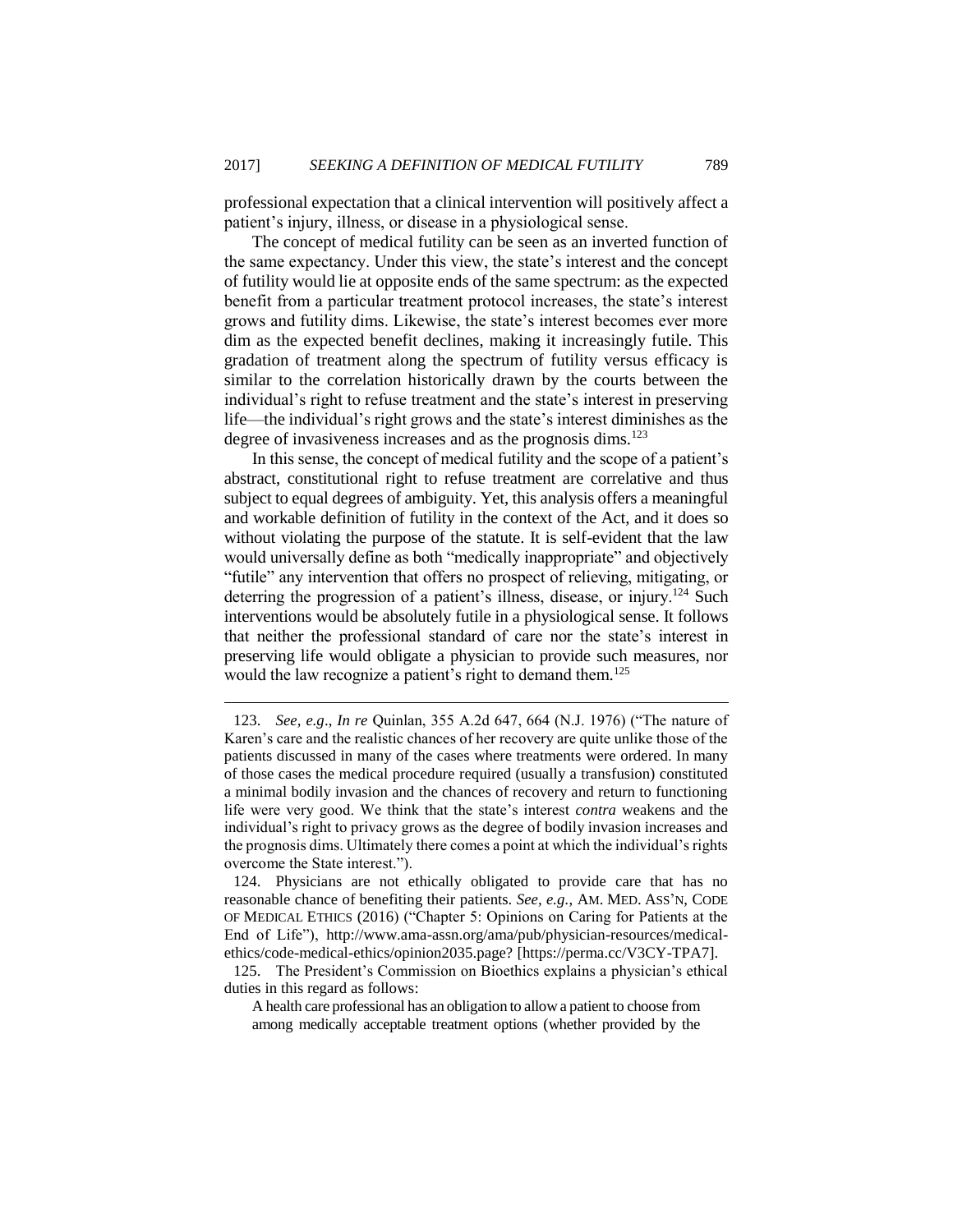#### 790 *LOUISIANA LAW REVIEW* [Vol. 77

However, such objectively inappropriate interventions differ significantly from life-sustaining procedures. These measures, by definition, yield an identifiable physiological effect in the sense that they postpone the moment of death, though without offering any hope of an ultimate remedy.<sup>126</sup> In light of this benefit, it would seriously distort the traditional balance in the physician–patient relationship if the law were to place a patient's affirmative request for such measures at the discretion of his physician by treating them as a matter subject to the exercise of medical judgment. This conclusion is grounded both in the doctrine of informed consent and in the statute, which clearly recognizes that the patient's right to direct the withholding or withdrawal of life-sustaining procedures is a permissive right rather than a legal duty.<sup>127</sup> It also is in accord with fundamental principles of bioethics that reflect the patient's right of selfdetermination. According to the President's Commission on Bioethics,

Respect for the self-determination of competent patients is of special importance in decisions to forego life-sustaining treatment because different people will have markedly different needs and concerns during the final period of their lives; living a little longer will be of distinctly different value to them. Decisions about lifesustaining treatment, which commonly affect more than one goal of a patient (for example, prolongation of life and relief of suffering) create special tensions. Nonetheless, a process of collaborating and sharing information and responsibility between care givers and patients generally results in mutually satisfactory decisions. Even when it does not, the primacy of a patient's interests in self-determination and in honoring the patient's own view of well-being warrant leaving with the patient the final authority to decide.<sup>128</sup>

Two legal consequences might be inferred from a patient's decision to exercise this right: first, that the state's interest in preserving life is implicitly and automatically waived when a patient refuses a life-

professional or by appropriate colleagues to whom the patient is referred) or to reject all options. No one, however, has an obligation to provide interventions that would, in his or her judgment, be countertherapeutic.

PRESIDENT'S COMM'N FOR THE STUDY OF ETHICAL PROBLEMS IN MED. & BIOMEDICAL & BEHAVIORAL RESEARCH, DECIDING TO FOREGO LIFE-SUSTAINING TREATMENT: A REPORT ON THE ETHICAL, MEDICAL, AND LEGAL ISSUES IN TREATMENT DECISIONS 44 (1983).

<sup>126.</sup> LA. REV. STAT. § 40:1151.1(8), (14).

<sup>127.</sup> *Id.* § 40:1151(B)(1), (2).

<sup>128.</sup> *Id.*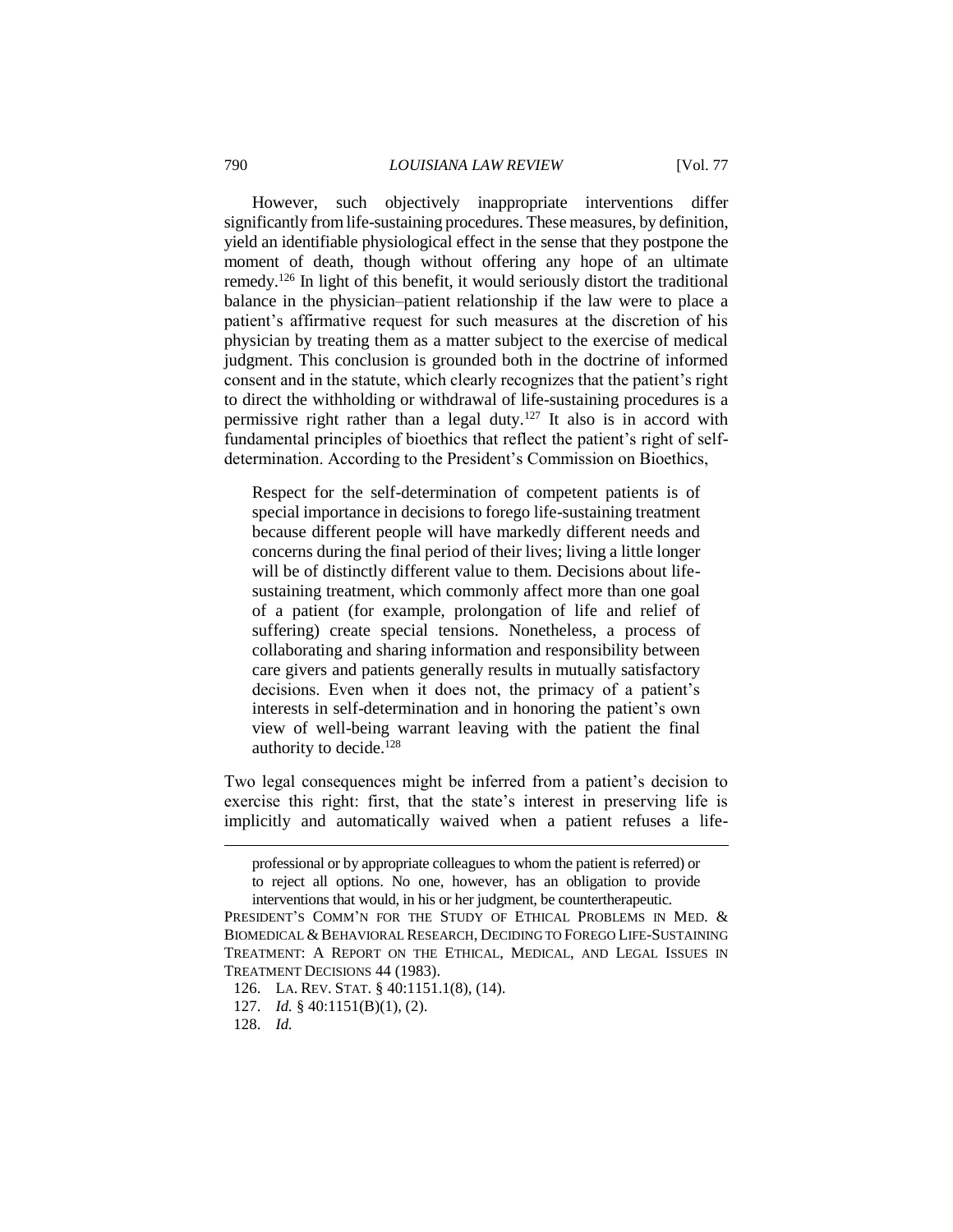sustaining procedure; and second, that it would be "medically inappropriate" for a physician to provide such treatment after the patient has refused it. In this sense, the patient's refusal of treatment would reflect his own subjective determination that it would be "futile" for him to receive a life-sustaining procedure, without regard to the unique, personal reasons that might have led him to make that choice. In effect, this approach would define futility with reference to the patient's subjective preference, as justified by the voluntary nature of his right under the statute either to accept or refuse treatment. Thus, the law would define any "lifesustaining procedure" as both "medically inappropriate" and "futile" if, in fact, the patient has declined it. $129$ 

<sup>129.</sup> *Id.* § 40:1151(A)(4). The same logic would support a definition of treatment as futile if it would cause such intolerable and interminable pain to a patient who, though conscious, permanently lacks decision-making capacity. In those circumstances, the courts might infer the patient's decision to refuse treatment under either the pure or the limited objective tests as developed by the court in *In re Conroy*, 486 A.2d 1209 (N.J. 1985). The facts of *Causey* also raise the issue of whether the physician's unilateral act of withdrawing life-sustaining procedures would be legitimated by the fact that continued treatment would have been inhumane. Causey v. St. Francis Med. Ctr., 719 So. 2d 1072 (La. Ct. App. 1998). The professional standard arguably would be relevant if the patient has not directed the withdrawal of treatment and is suffering in which event it might be appropriate to apply a version of either the "pure objective" or "limited objective" tests developed by the New Jersey Supreme Court in *Conroy* when addressing the propriety of a physician's unilateral decision to withdraw a life-sustaining procedure; a determination that the patient was suffering arguably would be subject to the professional standard and, thus, to review by a medical review panel. *Conroy*, 489 A.2d 1209. The *Conroy* court employed these tests to find a presumption that the patient would have refused treatment if he were capable of arriving at a reasoned decision. *Id.* Under the "pure objective" test, treatment may be withheld or withdrawn even in the absence of any evidence that the patient would have refused care as long as he is suffering intolerable and intractable pain, such that treatment would be inhumane. The related "limited objective" test would apply where there exists "some evidence" that the patient would have refused treatment, and where the burdens of treatment "clearly and markedly outweigh" the benefits of that treatment. Neither the "pure objective" or "limited objective" test, however, would justify a physician's unilateral decision to withhold or withdraw a "life-sustaining procedure." Rather, these tests would be consistent with the voluntary nature of the patient's decision to refuse treatment, because they merely provide a means of inferring whether the patient would exercise that right if he were capable of expressing a reasoned choice. Further, the objective tests developed in *Conroy* are interesting when applied to a case like *Causey*, because they were devised to address the withholding or withdrawal of lifesustaining treatment from conscious, but incompetent patients in a nursing home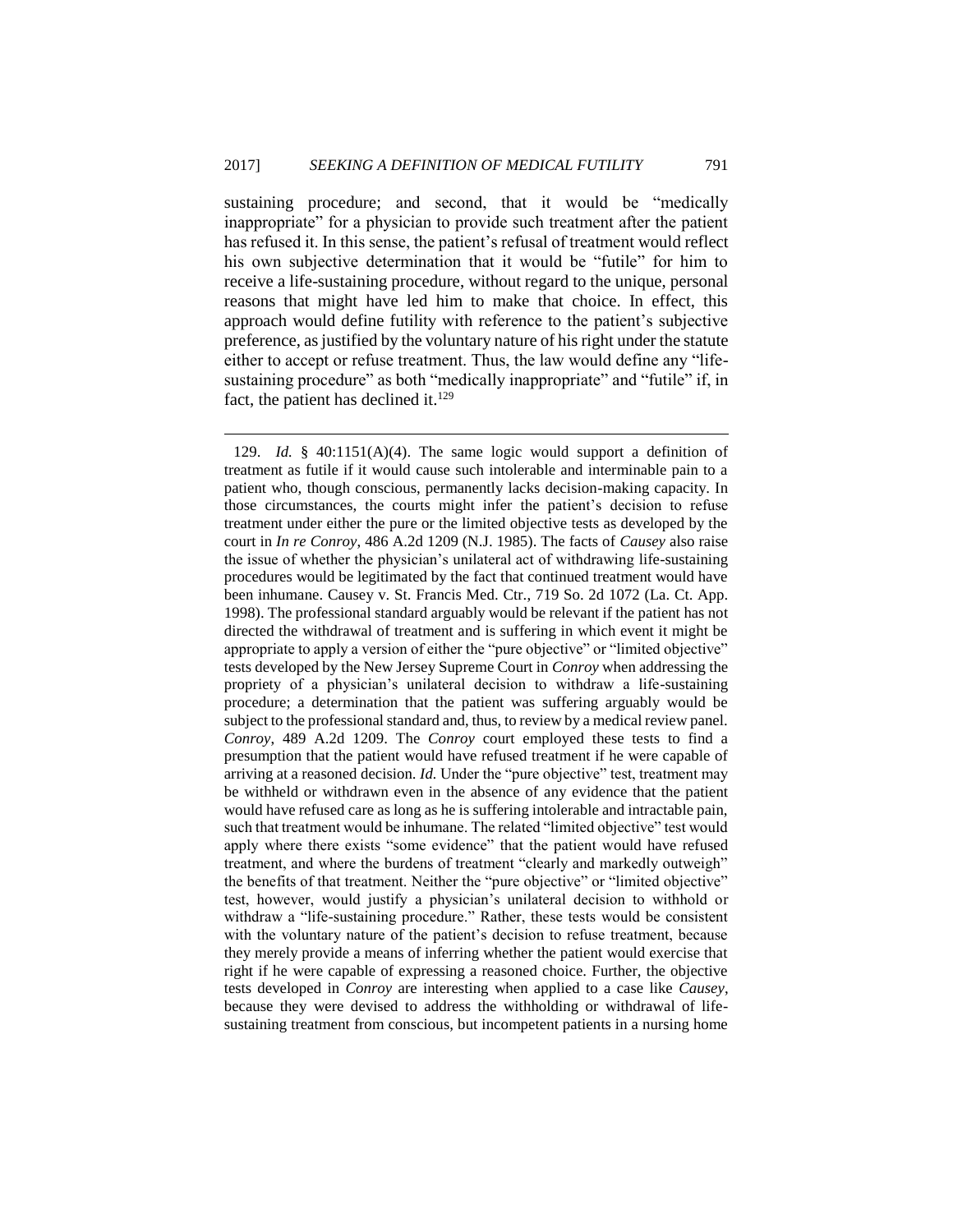Reason compels the opposite conclusion when a patient or his surrogate requests a life-sustaining procedure.<sup>130</sup> The Act reflects the legislature's intent to retain the state's interest in preserving life in such cases, as evidenced by the narrow scope of the term "life-sustaining procedure," the explicitly voluntary nature of the patient's right to refuse such measures, and the requirement that any doubt concerning application of the statute be resolved in favor of preserving life.<sup>131</sup>

Finally, a rational extension of this logic also suggests something further—that the Act reflects the legislative intent not only to retain the state's interest in preserving life when the patient has not exercised his right to refuse a life-sustaining procedure, but implicitly to translate that interest into the patient's correlative right to insist that the physician provide it. In short, the voluntary nature of a patient's "negative" right to refuse treatment that will merely postpone the moment of death implicitly affords a corresponding "positive" right to compel its provision, and the state's interest in preserving life continues unabated with respect to those interventions until such time as the patient has, in fact, refused them. To construe the law in any other manner would permit physicians to unilaterally withhold or withdraw life-sustaining procedures, thereby defeating both the voluntary nature of the patient's decision either to accept or refuse such treatment and the very purpose of the Act.

who tend to be subjected to a more significant risk of abuse than patients in the hospital setting. The patient in *Causey*, however, not only was unconscious, but she was in the hospital where regular physician consultations and ethics committee reviews were available. *Causey*, 719 So. 2d 1072. The hospital in fact had submitted the case for review by the ethics committee, which found that treatment should be withdrawn even over the objection of the patient's surrogate decision maker, and the physician defended his decision to withdraw treatment on the grounds that the patient was suffering. *Id.* To withhold treatment from a patient who is suffering would be justified, however, not on the grounds of "futility," but by the inference that the patient would have refused it.

<sup>130.</sup> This is not to say that the patient's silence is to be taken either as an implicit acceptance or as a refusal of treatment, but that the core issue relates to the determination of whether the patient would have refused or accepted the treatment if he were capable of expressing a reasoned decision. As a matter of custom, such determinations are made with reference to the substituted judgment standard. *See, e.g.*, *In re* Quinlan, 70 A.2d 647 (N.J. 1976).

<sup>131.</sup> *See* LA. REV. STAT. § 40:1151.9(E). ("It is the policy of the state of Louisiana that human life is of the highest and inestimable value through natural death. When interpreting this Subpart, any ambiguity shall be interpreted to preserve human life . . . .").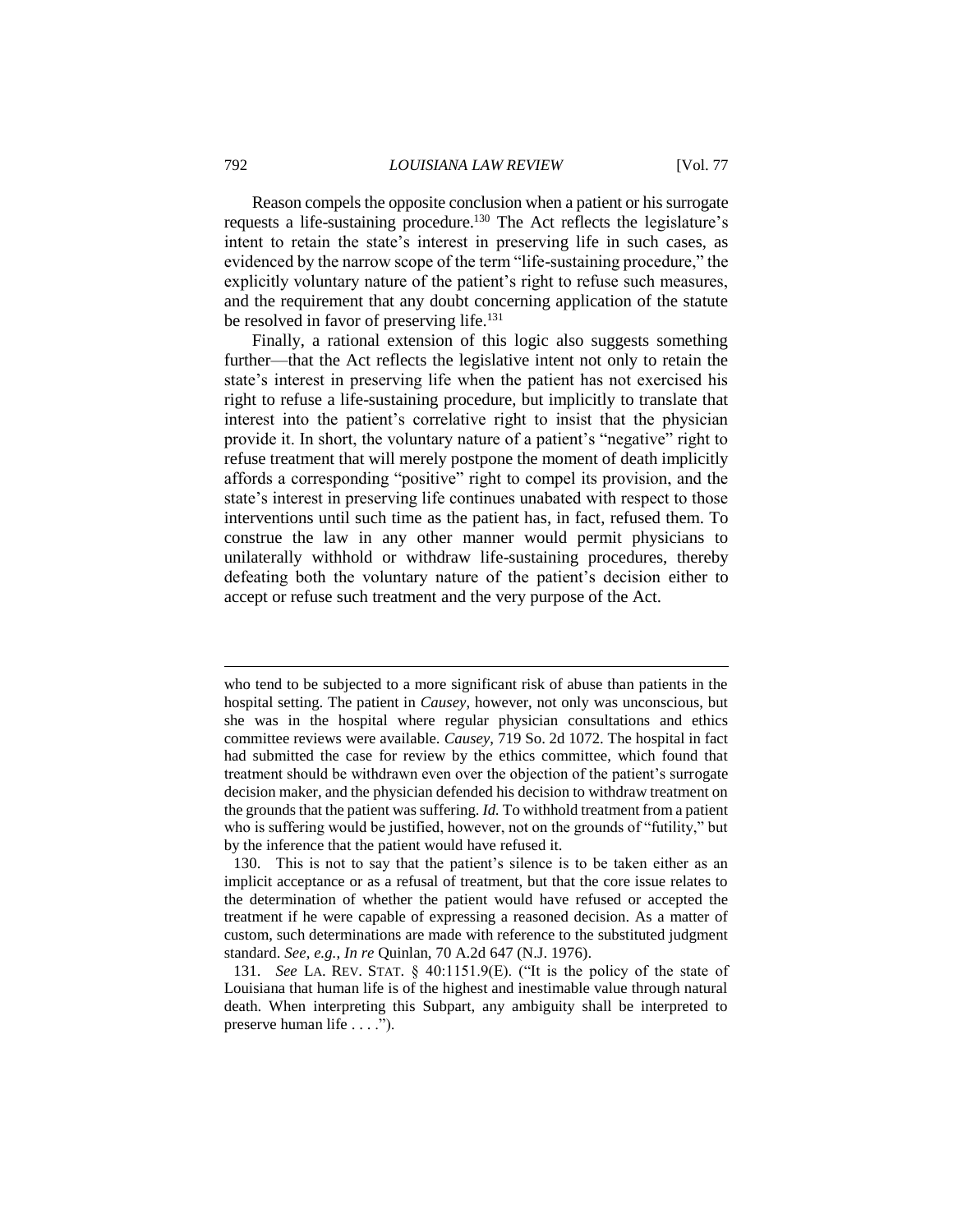#### III. RESOLVING THE UNCERTAIN STATE OF THE LAW CONCERNING THE RELATIONSHIP BETWEEN THE ACT AND MEDICAL FUTILITY

The Second Circuit's opinion in *Causey* reflects the law's continuing struggle with the notion of medical futility, both in the abstract and in the context of the statute. Although the *Causey* court was understandably reluctant to address the issue from a philosophical perspective, it found no greater comfort in the specific provisions of the Act. As argued in this Article, however, the case might have been resolved with greater certainty had the court considered the definition of "medically inappropriate treatment" both as a sui generis term and in light of the statute's structure and purpose.<sup>132</sup> In this manner, the court could have concluded that the treatment at issue was neither futile nor medically inappropriate.

Although the Act can be construed in a way that effectively defines futile care with reference to the patient's decision to accept or refuse treatment, it is important to bear in mind that it would do so more by coincidence than design. The correlation of the patient's choice to the definition is inferential rather than direct because the statute was drafted not to provide an express definition of medical futility, but to give effect to a patient's basic right to grant or deny consent to treatment.<sup>133</sup> However, construing the statute in such a way that recognizes a physician's authority to deny the very treatment it places at the patient's discretion would be inconsistent with the statute's purpose. Thus, while a patient's refusal of a particular form of treatment might establish a basis for defining it as both futile and medically inappropriate, it is the exercise of his right to accept or refuse treatment on which those definitions turn. In short, the mere fact that treatment would be considered futile if the patient were to refuse it does not render it inherently futile and therefore beyond his right to accept. It is this subtle point that the *Causey* court overlooked.<sup>134</sup>

<sup>132.</sup> LA. REV. STAT. § 40:1151(A)(4); *see* Pope, *supra* note 5, at 41–42 nn.214–217, 72–74 nn.423–437, 78 n.466.

<sup>133.</sup> *See generally* MEISEL & CERMINARA, *supra* note 1, at 7-16.

<sup>134.</sup> *Causey*, 719 So. 2d 1072. Although this construction of the Act would have equal merit under similar schemes in other states, the literal terms of some statutes, such as the Uniform Act, do not as readily lend themselves to that view. Some commentators strongly contend that the literal terms of the Uniform Act accommodate a physician's unilateral withholding or withdrawal of lifesustaining treatment. For a comprehensive discussion of this view see generally Pope, *supra* note 5. This potential disparity among the states is ironic when one considers the fact that many bioethicists initially were concerned that the complexity and limited immunity provisions found in these schemes might lead physicians to construe them narrowly, thus effectively constraining rather than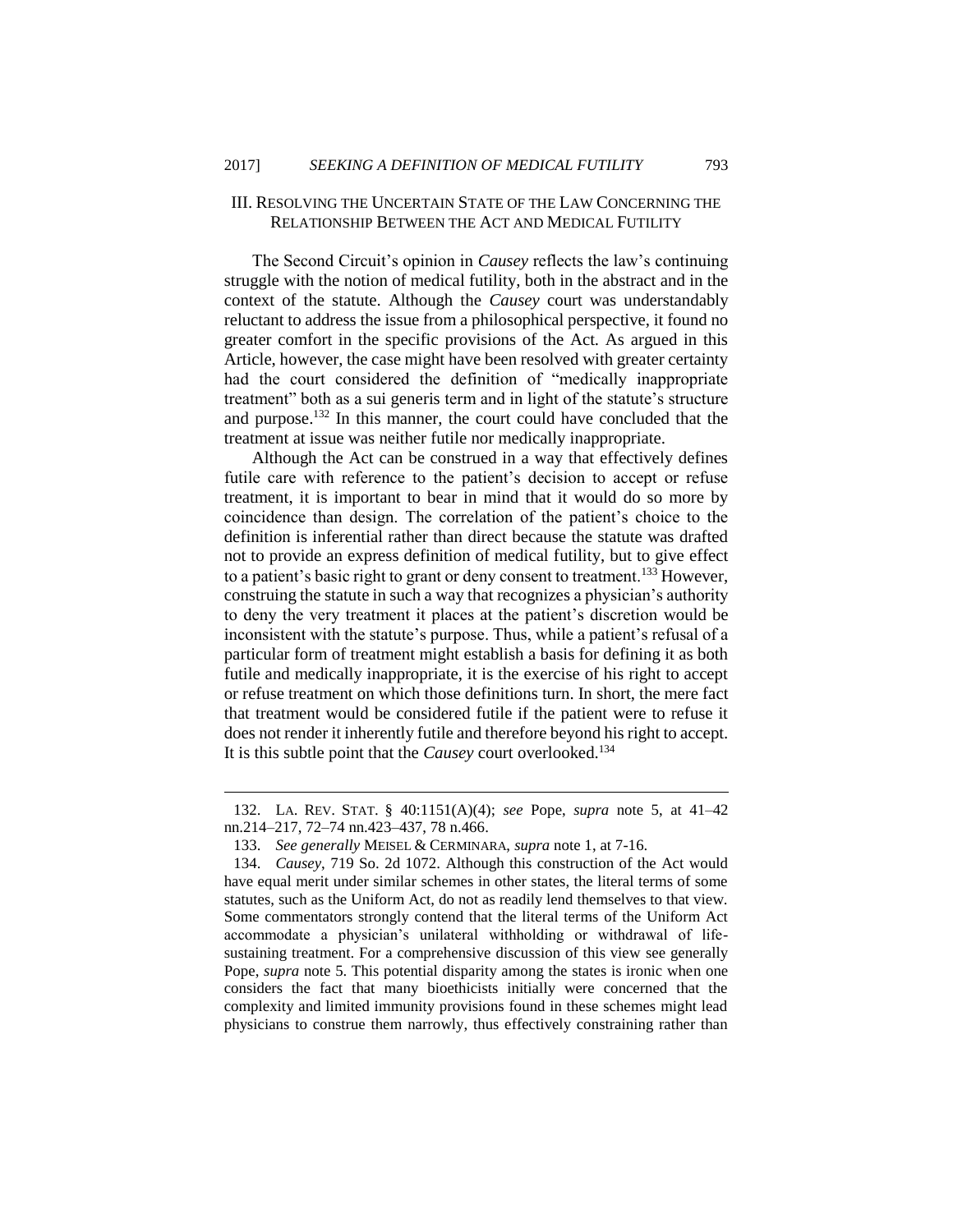The *Causey* court's construction of the Act as conferring unilateral decision-making authority on physicians neither resolves nor informs the substance of the ongoing futility debate. Nor does it relieve physicians of the potentially significant legal consequences that would follow a unilateral decision to withhold or withdraw treatment from a patient who has not refused it. Moreover, to construe the statute in that manner would not reduce the likelihood of judicial involvement in these questions, which the courts have long regarded as more amenable to resolution in the clinical setting by consensus among physicians, patients, and family members than in the adversarial environment of litigation. To the contrary, it likely would generate litigation in a significant number of cases.

The conflicting arguments about how the statute should be construed in the context of questions about medical futility suggest that the law might not offer a certain resolution to this significant issue. Perhaps in recognition of that continuing uncertainty, statutory methods have been proposed to resolve, on an ad hoc basis, the impasse created when patients or their surrogates request treatment that physicians believe to be inappropriate under the circumstances.<sup>135</sup> For example, Texas has enacted a statute under which a physician who opposes a request for life-sustaining treatment may initiate a review of the case by the hospital ethics committee.<sup>136</sup> Perhaps to ensure due process and enhance the opportunity of building a consensus about the appropriate course of action, the law confers upon the patient's surrogate the right to attend the meeting.<sup>137</sup> If the committee concludes that it would be inappropriate to continue treatment under the circumstances of the case, the physician would be obligated both to make a reasonable attempt to transfer the patient to another facility that is willing to comply with his directive<sup>138</sup> and to continue providing care for ten days after the ethics committee's

reinforcing the patient's ability to refuse treatment without first seeking judicial approval. The potential for such mischief in the codification of these schemes was seen, not in the risk that physicians would deny care that a patient had requested, but that they would insist on providing care the patient did not want. *See generally* MEISEL & CERMINARA, *supra* note 1. The contemporary argument that advance directive statutes should be construed to remove end-of-life decisions from the subjective preference of patients and place them within the professional discretion of physicians is difficult to reconcile to this history.

<sup>135.</sup> *See, e.g.*, TEX. HEALTH & SAFETY CODE ANN. § 166.046 (West 2016).

<sup>136.</sup> *Id.* § 166.046(a). The Texas statute does not attempt to define medical futility, but provides a legal process for resolving disputes about the propriety of continued treatment. *See* Pope, *supra* note 5, at 80.

<sup>137.</sup> HEALTH & SAFETY § 166.046(b)(2), (4).

<sup>138.</sup> *Id.* § 166.046(d).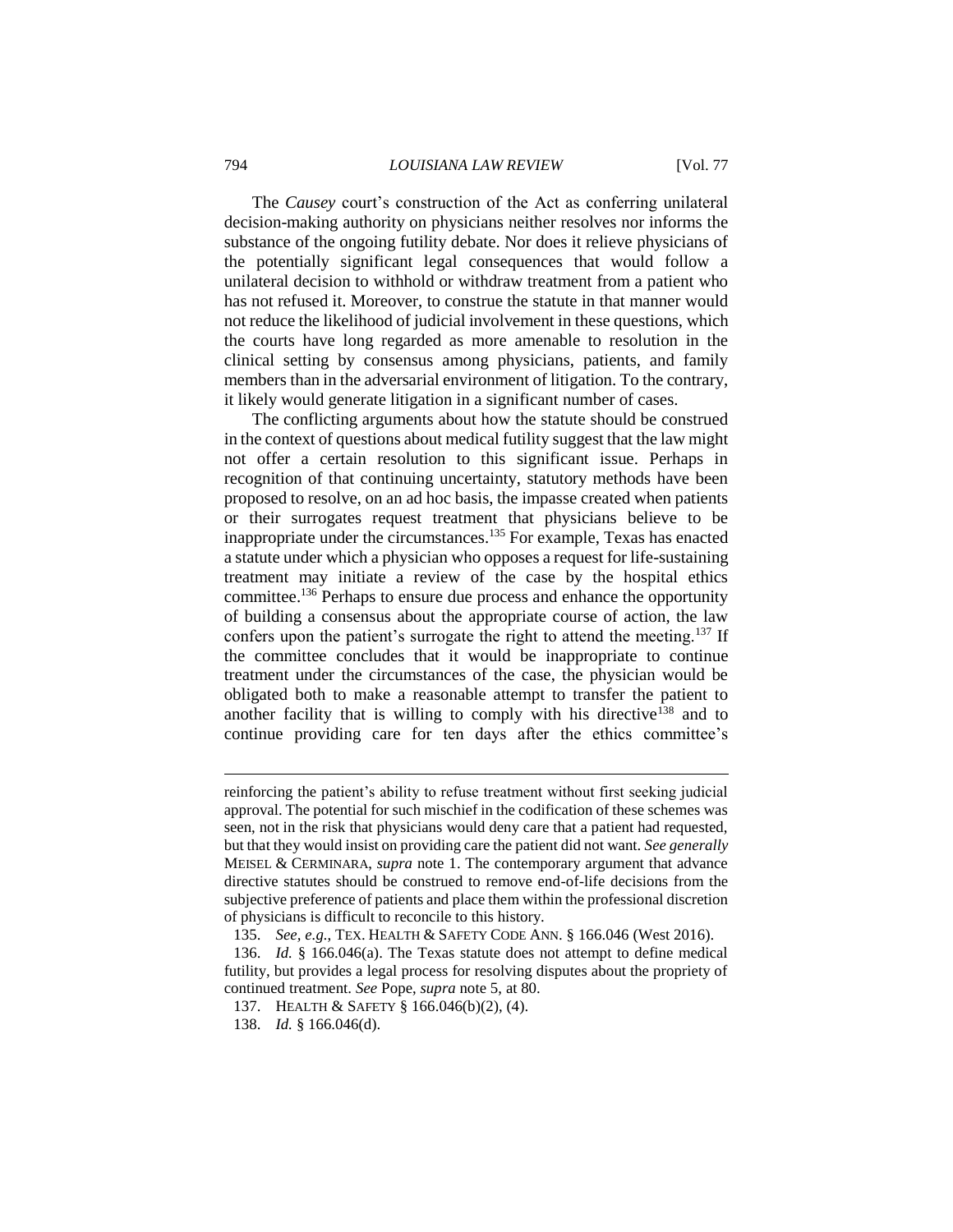decision.<sup>139</sup> The statute authorizes the termination of treatment if the patient has not been not transferred within the prescribed ten-day window.<sup>140</sup>

Although this process-based approach appears to have been well received, questions have been raised about certain provisions of the Texas statute. For example, some suggest that the ten-day transfer window might not provide a meaningful period of time within which to locate a facility and effect the patient's transfer.<sup>141</sup> Questions also have been presented about whether the judicial authority $142$  to extend the transfer deadline is deficient in terms of process.<sup>143</sup> Finally, concerns have been expressed about potential due process implications arising from conflicts of interest posed by the composition of the ethics committee charged with reviewing a physician's denial of treatment.<sup>144</sup>

These questions aside, a process-based approach would seem to offer a more practical and meaningful way to resolve disputes about medical futility than an ambiguous advance directive statute such as the Act would afford. Such a scheme would be most meaningful if the Act minimized the potential for disputes at the outset. In the context of life-sustaining modalities, the potential for conflict most likely would arise if the statute were construed to accord physicians the unilateral authority to withhold or withdraw treatment from a patient who has not refused it.<sup>145</sup> As a

 $\overline{a}$ 

143. *See* Nikolouzos v. St. Luke's Episcopal Hosp., 162 S.W.3d 678, 684 (Tex. App. 2005) (Fowler, J., concurring) (recommending that the statute be clarified with respect to the court's authority to grant an extension by identifying the court in which the petition to extend the time for transfer must be filed by specifying the process for an appeal when a court refuses to grant an extension).

144. *See* Pope, *supra* note 5, at 80.

145. Several amici in the assisted suicide cases of *Washington v. Glucksberg* and *Vacco v. Quill* emphasized the importance of insulating physicians from increasing pressures brought to bear on them by society to assist patients in ending their lives when nothing further can be done for them. *See, e.g.*, Brief for Bioethics Professors as Amicus Curiae Supporting Petitioners, Washington v. Glucksberg, 521 U.S. 702 (1997) (Nos. 95-1858, 96-110), 1996 WL 657754; Brief of Family Research Council as Amicus Curiae in Support of Petitioners, Washington v. Glucksberg, 521 U.S. 702 (1997) (Nos. 96-110, 95-1858), 1996 WL 656275. For

<sup>139.</sup> *Id.* § 166.046(e).

<sup>140.</sup> *Id.* Although commentators report that this scheme appears to have significantly increased ethics consultations in Texas, they also note that providers rarely invoke their authority under the statute to withdraw treatment unilaterally in cases that ultimately prove to be intractable. *See* Pope, *supra* note 5, at 69 (noting that Texas providers decided to unilaterally stop life-sustaining medical treatment only in 2% of intractable cases).

<sup>141.</sup> Pope, *supra* note 5, at 80.

<sup>142.</sup> HEALTH & SAFETY § 166.046(g).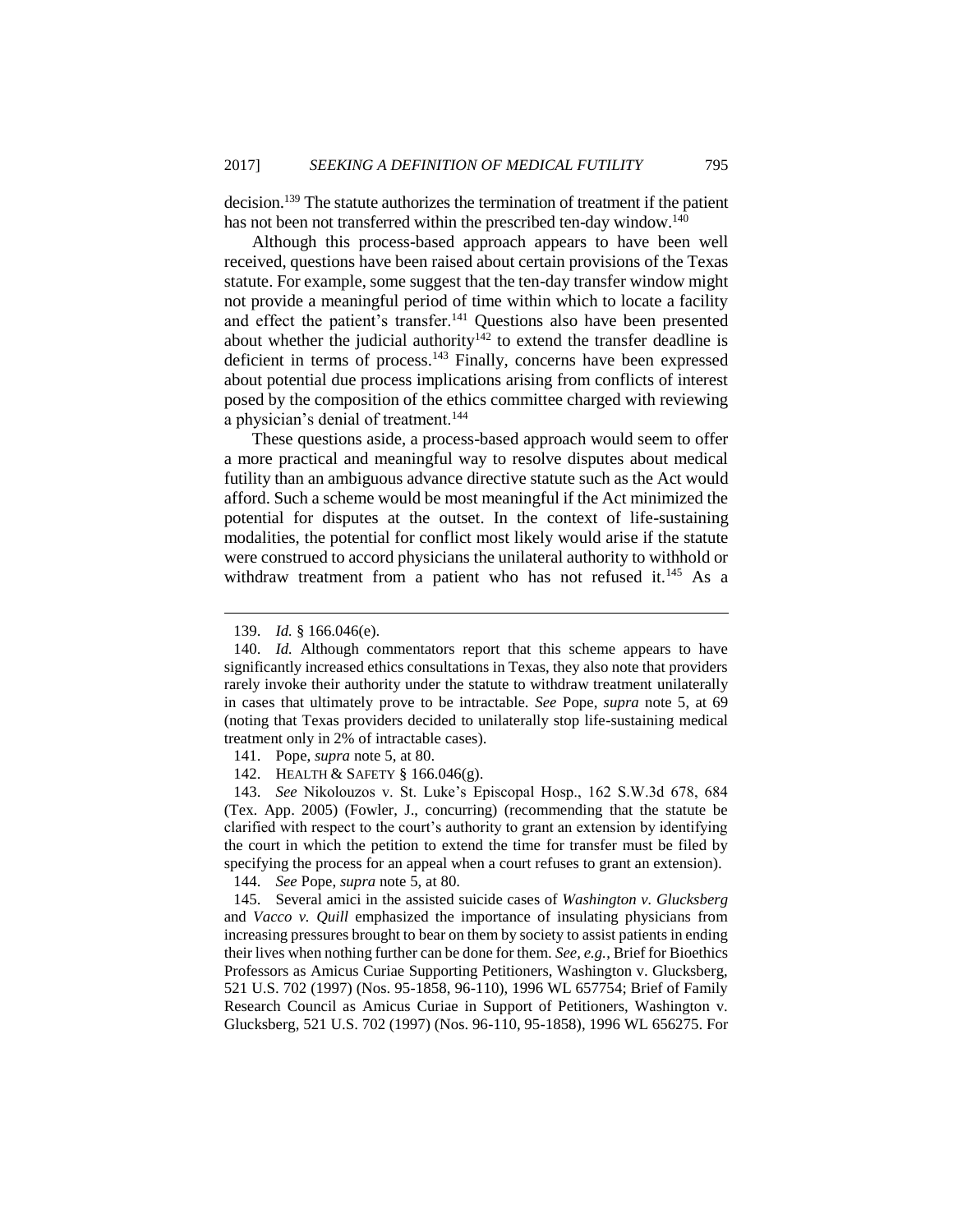preliminary matter, a dispute resolution scheme would be most effective in Louisiana if it were coupled with a provision in the Act that clearly negates any such authority.

Having established that foundation, a scheme along the lines of the Texas statute might offer a viable framework for establishing a process to resolve futility-related disputes in Louisiana, but with three modifications. First, the scheme should abate the potential for conflicts of interest due to the composition of the ethics committee by ensuring that it is composed of persons not affiliated either with the health care facility or the physicians involved in the patient's care in a way that would call their independence into question and thus compromise, by perception, the integrity of the review process. Second, it should give the committee sufficient flexibility and time either to build a consensus concerning the appropriate course of treatment or to shape a practical compromise when no consensus is possible.<sup>146</sup> Third, it should provide for an expedited process for judicial

example, Professors Annas, Glanz, and Mariner stated, "[P]hysician assisted suicide is recognized, even by the two Circuit Courts of Appeal that have asserted that it is a constitutional right, as far too dangerous a right to be exercised by patients and physicians alone." Brief for Bioethics Professors, *supra*, at 29. The Family Research Council made a similar point: "[The Hippocratic Oath's proscription against a physician doing harm to patients] . . . is a priceless possession which we cannot afford to tarnish, but society is always attempting to make the physician into a killer—to kill the defective child at birth, to leave the sleeping pills beside the bed of the cancer patient . . . . [I]t is the duty of society to protect the physician from such requests." Brief of Family Research Council, *supra*, at 4 (quoting MAURICE LEVINE, PSYCHIATRY & ETHICS 324–25 (1972)).

146. One of the most significant ways to enhance the potential for building a consensus is by refusing to charge the physician with the responsibility that inevitably would attend the unilateral authority to deny treatment. Moreover, the very fact that an independent committee would be available to review a proposal to withhold or withdraw care might be likely to avoid the creation of adversarial relationships as the course of treatment progresses. Knowledge that a committee will be available for review might itself either enhance the development of trust or diminish the likelihood of distrust as care progresses. Like many conflicts, disagreements about the provision of treatment are often based on personal misunderstandings between the parties and distrust. Two of the key factors likely to engender a lack of trust in the medical profession in the context of a physician's denial of life-sustaining treatment are the potential for financial conflicts of interest and the diminished respect perceived by terminally ill, disabled, and elderly patients relative to those who are young and healthy. According to the American Geriatrics Society, in light of how concerns about physician-assisted suicide are magnified by managed care cost constraints,

Patients nearing death are generally quite disabled and their care is costly. . . . Decreasing availability and increasing expense in health care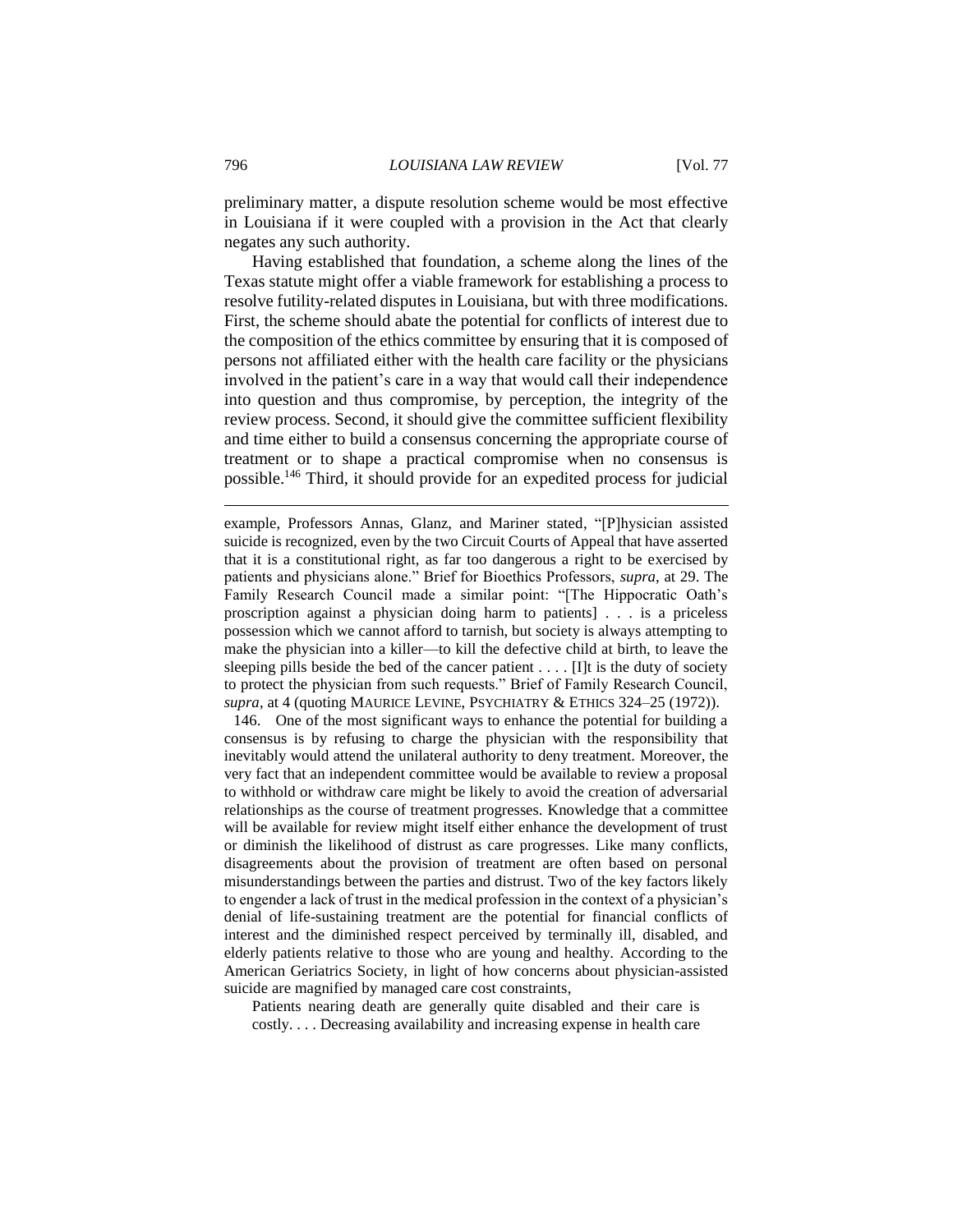review should the committee be unsuccessful in forging either a consensus or a practical compromise to which both physicians and patient surrogates agree.

A statutory protocol possessing these features would recognize that questions about a patient's right either to accept or refuse treatment do not directly relate to the exercise of professional medical judgment. Rather, questions of a professional nature relate primarily to conclusions about whether a particular form of treatment constitutes a life-sustaining procedure within the meaning of the Act, or whether the patient either suffers from a terminal and irreversible condition or is in a continual and profound comatose state with no reasonable chance of recovery.

Non-diagnostic questions concerning whether a life-sustaining procedure should be applied in a particular case, on the other hand, pose issues of fact about whether the patient would have accepted or refused treatment had he possessed the capacity to express a reasoned decision about the matter. Because those questions are more subject to legal evidentiary standards than professional medical standards, they are not properly the subject of a physician's professional discretion.

 $\overline{a}$ 

Brief of the American Geriatrics Society at 24–25, Washington v. Glucksberg, 521 U.S. 702 (1997) (Nos. 95-1858, 96-110), 1996 WL 656290. The National Catholic Office for Persons with Disabilities and the Knights of Columbus raised a similar concern about the compounded risks posed by the inter-working of managed care cost constraints and discrimination based on disabilities:

In the end, a condition-based rule in favor of assisted suicide would pour into the Constitution a poisonous concoction of warm-hearted, misguided pity and cold-hearted utilitarianism. . . . Who stands to benefit most from a constitutional policy by which the right to live of vulnerable persons is reduced to an alienable interest? Is it the person with a terminal condition bent on suicide regardless of what the Constitution holds, or is it a costconscience society seeking more ways to ration its generosity?

Brief of the National Catholic Office for Persons with Disabilities and the Knights of Columbus at 22, Washington v. Glucksberg, 521 U.S. 702 (1997) (Nos. 95- 1858, 96-110), 1996 WL 656342. Although these are arguments related to physician-assisted suicide, the same concerns would seem relevant to the more passive means of inducing death by vesting in physicians the unilateral authority to deny life-sustaining treatment.

and the uncertain impact of managed care may intensify pressure to choose [physician-assisted suicide]. . . . [Physician-assisted suicide] may become inherently coercive in a society in which supportive services and medical care are often unavailable. It would be ironic, indeed, to have a constitutional right to [physician-assisted suicide] when there is no guarantee of access to health care.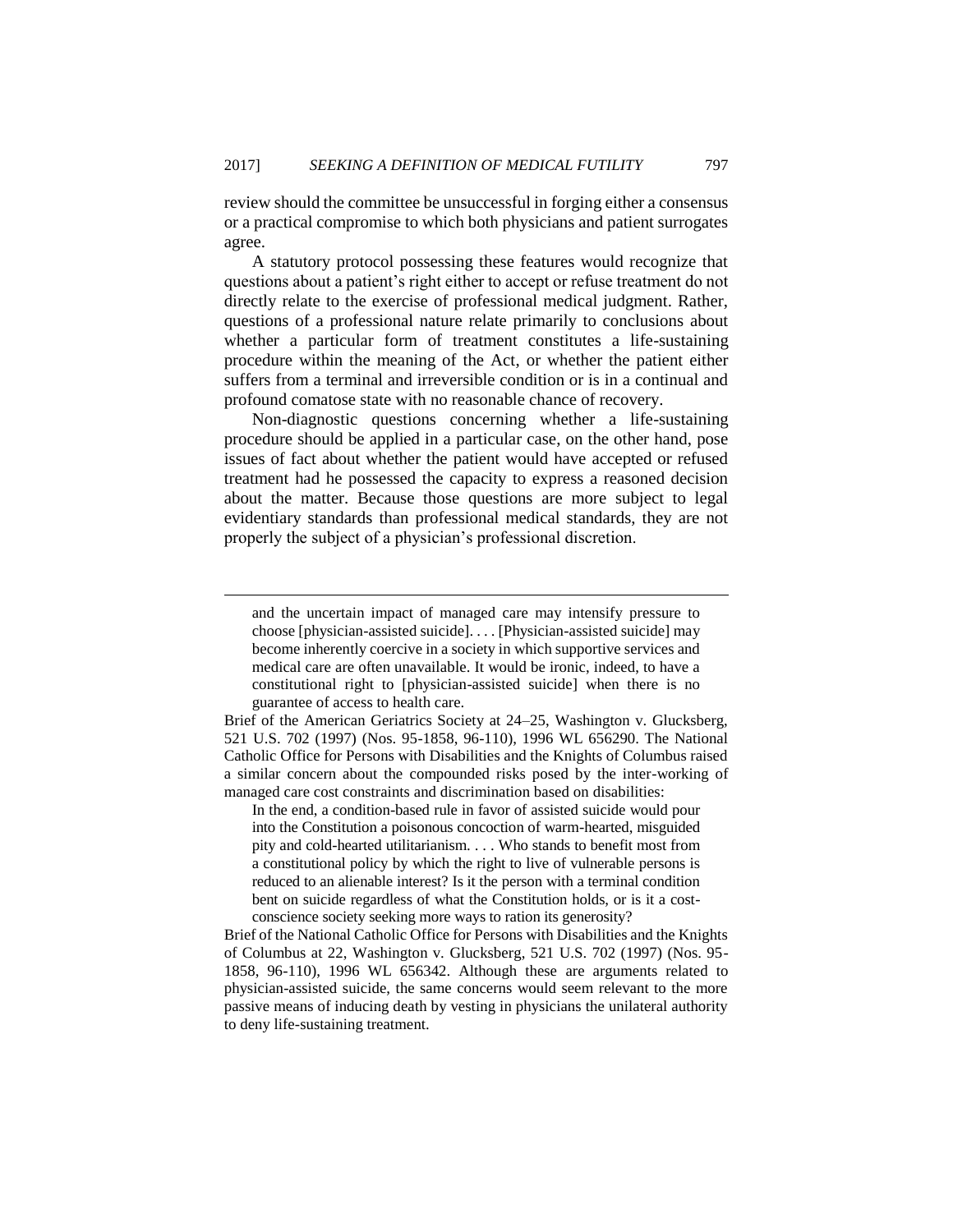#### 798 *LOUISIANA LAW REVIEW* [Vol. 77

Finally, by subjecting unresolved cases to judicial review, such a statutory process would give effect to the well-established rule of law that a patient's right either to accept or refuse treatment survives the loss of capacity, thus clearly denying any lawful authority on the part of a physician to unilaterally withhold or withdraw life-sustaining treatment based on the patient's lack of capacity or any other perceived deficit in terms of quality of life.

#### **CONCLUSION**

Cases in which terminally ill patients request life-sustaining procedures that their physicians would deny on the grounds of medical futility are inevitably more challenging for physicians than the more customary end-oflife cases in which the patient refuses such measures. Although these forms of treatment, by definition, have no curative properties and thus will serve only to prolong the patient's dying process, the Act inferentially measures the physician's professional obligations solely by the patient's choice.<sup>147</sup> By defining life-sustaining procedures as the least common denominator of the patient's absolute right to refuse treatment and by expressly providing that the patient's right is "permissive and voluntary," the legislature effectively tied the hands of physicians with respect to these decisions.

This result reflects both the Act's theoretical grounding in the doctrine of informed consent and the logical basis for distinguishing between a physician who accepts a patient's refusal of treatment and one who engages in an affirmative act that brings about death. More fundamentally, it reflects the manner in which the legislature chose to balance the inherent conflict between the individual's right of self-determination and the state's interest in preserving life.

The law has traditionally recognized that a terminally ill patient does not act with the intent to die when he refuses treatment that will serve only to prolong the dying process.<sup>148</sup> Rather, the law considers death in such

<sup>147.</sup> LA. REV. STAT. §§ 40:1151A(1), (3); 1151B(1), (2) (2016).

<sup>148.</sup> The *Glucksberg* Court specifically addressed the distinction between the passive refusal of unwanted medical treatment and the active demand for assistance in committing suicide by relying on its holding in *Quill* for the proposition that "the two acts are widely and reasonably regarded as quite distinct." Washington v. Glucksberg, 521 U.S. 702, 725 (1997). In *Quill*, the Supreme Court had rejected the view that the two were entitled to be treated the same because the ultimate result in either case was to hasten the patient's death. Rather, the Court found that the distinction between suicide and the refusal of treatment "comports with fundamental legal principles of causation and intent." Vacco v. Quill, 521 U.S. 793, 801 (1997). The Court found the distinction relevant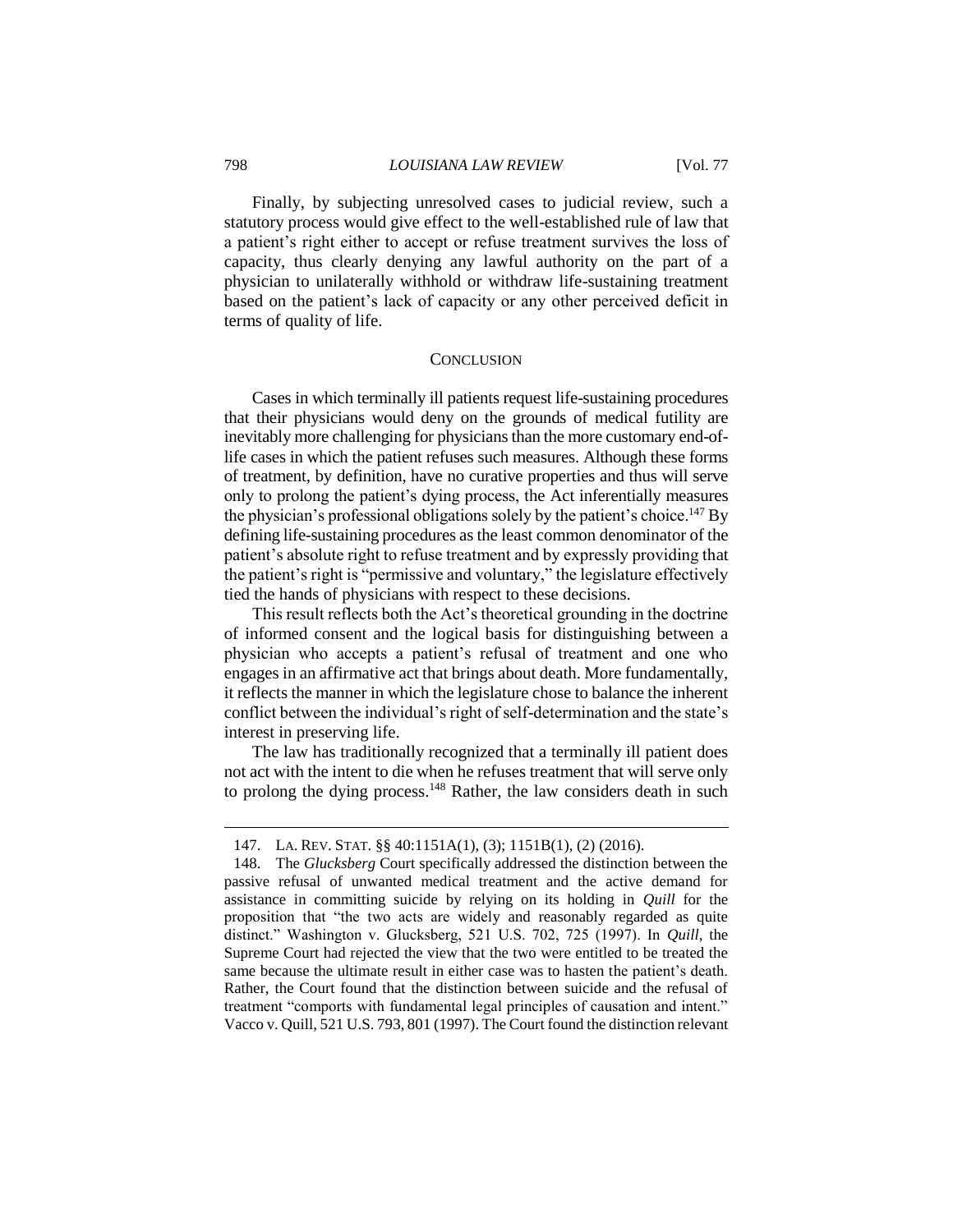cases as the natural progression of the underlying injury or disease that precipitated the need for treatment.<sup>149</sup> For that reason, a physician who withholds or withdraws life-sustaining treatment pursuant to a patient's request is not imputed with the intent to cause death.<sup>150</sup>

However, this rationale breaks down when a physician refuses to satisfy a patient's affirmative request for life-sustaining treatment. A physician who withholds or withdraws treatment under those circumstances could not logically deny an intent to cause death, without regard either to the benevolence of his motive or the strength of his conviction that the requested treatment would be "futile" in the sense that it would not remedy the underlying condition.

Moreover, the futility argument is subject to a significant impediment in fact when the case involves a patient who is believed to be permanently unconscious.<sup>151</sup> A physician who denies such patients the same treatment that he would offer to others who are similarly situated, but not incapacitated, would find it difficult to sustain an argument that he considered the treatment to be futile and thus "medically inappropriate" or "medically ineffective" in a physiological sense.<sup>152</sup>

 $\overline{a}$ 

152. The state's interest in preserving life also would directly challenge a physician's reliance on the concept of medical futility to justify the withholding or withdrawal of life-sustaining treatment that either a patient or his surrogate has requested. This conclusion is consistent with the Supreme Court's recognition in *Washington v. Glucksberg* and *Vacco v. Quill* that a state's interest in preserving life is not subject to "judgments about the 'quality' of life that a particular individual may enjoy," and that a state may assert that interest "even for those

from a causation perspective by noting that a patient who refuses life-sustaining treatment will die from the natural progression of the underlying disease, while a person who ingests a lethal concoction will die from his body's reaction to that substance. *Id.* In terms of intent, the Court found that a physician who complies with a patient's decision to withhold or withdraw treatment does not necessarily intend the patient's death. *Id.* Nor did the Court believe that such an intent could be inferred from a physician's affirmative act of providing aggressive palliative care that unavoidably hastens death. *Id.* at 802. The Court did, however, ascribe a different intent to a physician who assists a patient in committing suicide, finding that they "must, necessarily and indubitably, intend primarily that the patient be made dead." *Id.* (citing *Assisted Suicide in the United States, Hearing Before the Subcomm. on the Constitution of the H. Comm. on the Judiciary*, 104th Cong. 367 (1996) (testimony of Dr. Leon R. Kass)).

<sup>149.</sup> *See, e.g.*, *Glucksberg*, 521 U.S. 702, 724–25; *Quill*, 521 U.S. at 802, 807–08.

<sup>150.</sup> *See* MEISEL & CERMINARA, *supra* note 1, at 12-33.

<sup>151.</sup> *See, e.g.*, Cruzan v. Dir., Mo. Dep't of Health, 497 U.S. 261 (1990); *In re* Baby K, 16 F.3d 590 (4th Cir. 1994); *In re* Jane Doe, 418 S.E.2d 3 (Ga. 1992); *In re*  Wanglie, 7 ISSUES L. & MED. 369 (1991); *In re* Quinlan, 355 A.2d 647 (N.J. 1976).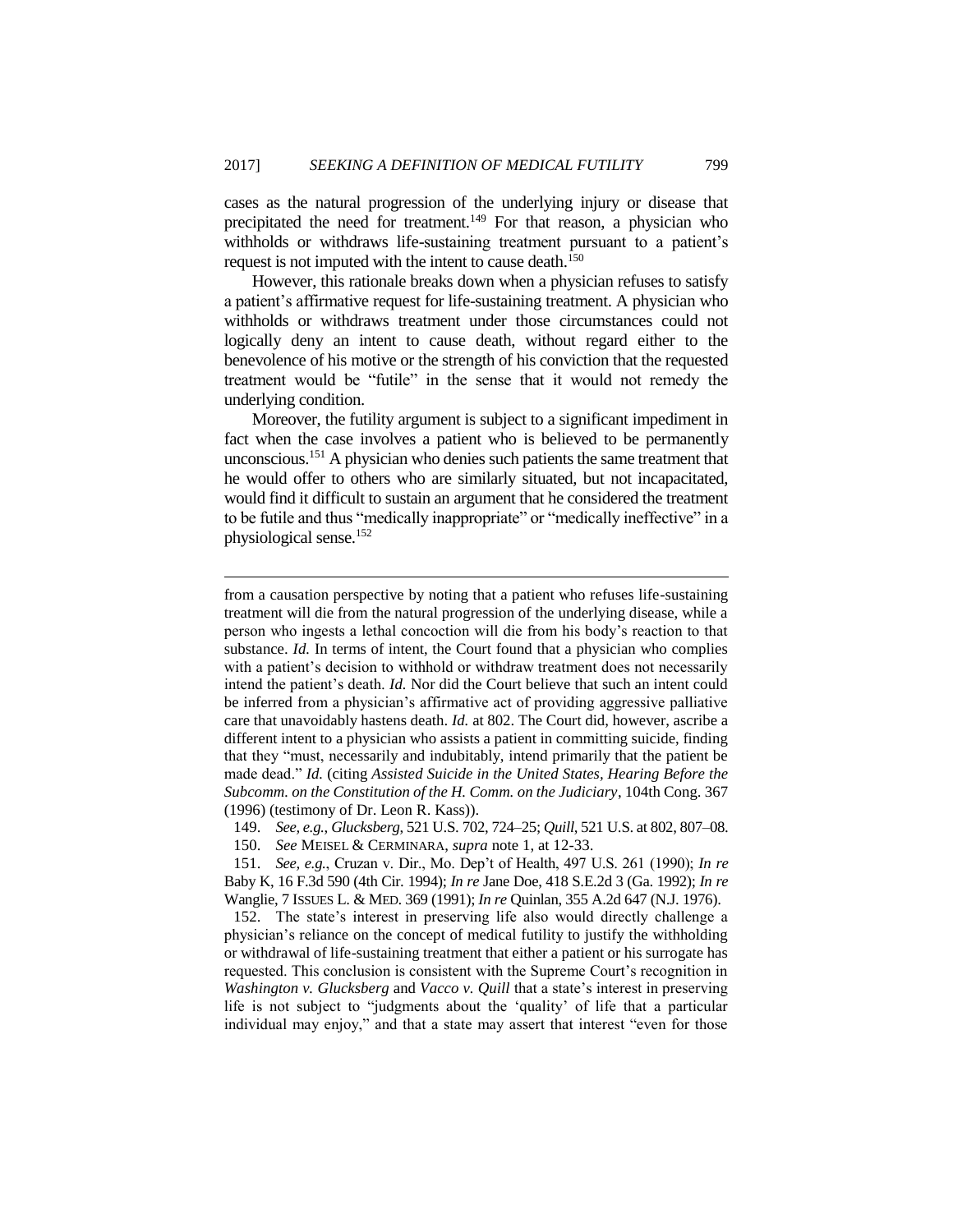Finally, in light of the significance that would attend a physician's unilateral authority to withhold or withdraw life-sustaining treatment, and considering the Act's fundamental purpose of furthering the patient's right to control decisions related to his or her own health care, it stands to reason that the legislature would have expressly recognized such authority in the statute if it had intended to confer it. Instead, the Act expressly provides that the patient's right is "permissive and voluntary"<sup>153</sup> and that any ambiguities in the statute "shall be interpreted to preserve human life."<sup>154</sup> To infer a contrary intent would contradict these express provisions of the statute.

These arguments suggest that the Act need not and should not be construed to vest in physicians the sole decision-making authority concerning the provision of life-sustaining treatment. This interpretation is not to deny the importance of these decisions to physicians and other members of the health care team, but to recognize that entrusting these matters to the sole discretion of the medical profession would merely beg a question of profound significance to a variety of interested parties. It would be unrealistic to expect such a deference to adequately address the interests of the patient, his family, and society in these matters. Just as physician-assisted death has been recognized as "far too dangerous a right to be exercised by patients and physicians alone," <sup>155</sup> it would be even more dangerous to place in a physician's hand the unilateral authority to withhold or withdraw life-sustaining treatment from a patient who has requested it. To do so would effectively condone involuntary euthanasia, which the statute expressly disavows.<sup>156</sup>

Although one might be inclined to consider questions of medical futility as raising merely abstract matters of law, bioethics, and the professional standard of medical care, at the core of these cases lies a fundamental question about the value the law ascribes to human beings. As a matter of law, does an individual possess an inherent and unchanging value that exists independently of his decisional capacity at any point in time during life? Or, is one's worth derived not from his nature as a human

 $\overline{a}$ 

156. LA. REV. STAT. § 40:1151.9(A).

who are near death." *Glucksberg*, 521 U.S. at 729–30 (quoting *Cruzan*, 497 U.S. at 282). Although a state's advance directive statute might reflect an implicit waiver of its interest in preserving life to the extent the law expressly acknowledges an individual's unqualified right to refuse treatment, reason posits that the state would have retained its interest with respect to forms of treatment and circumstances that fall beyond the express scope of the law.

<sup>153.</sup> LA. REV. STAT. § 40:1151(B)(1)–(2) (2016).

<sup>154.</sup> *Id.* § 40:1151.9(E).

<sup>155.</sup> Brief for Bioethics Professors, *supra* note 145, at 29.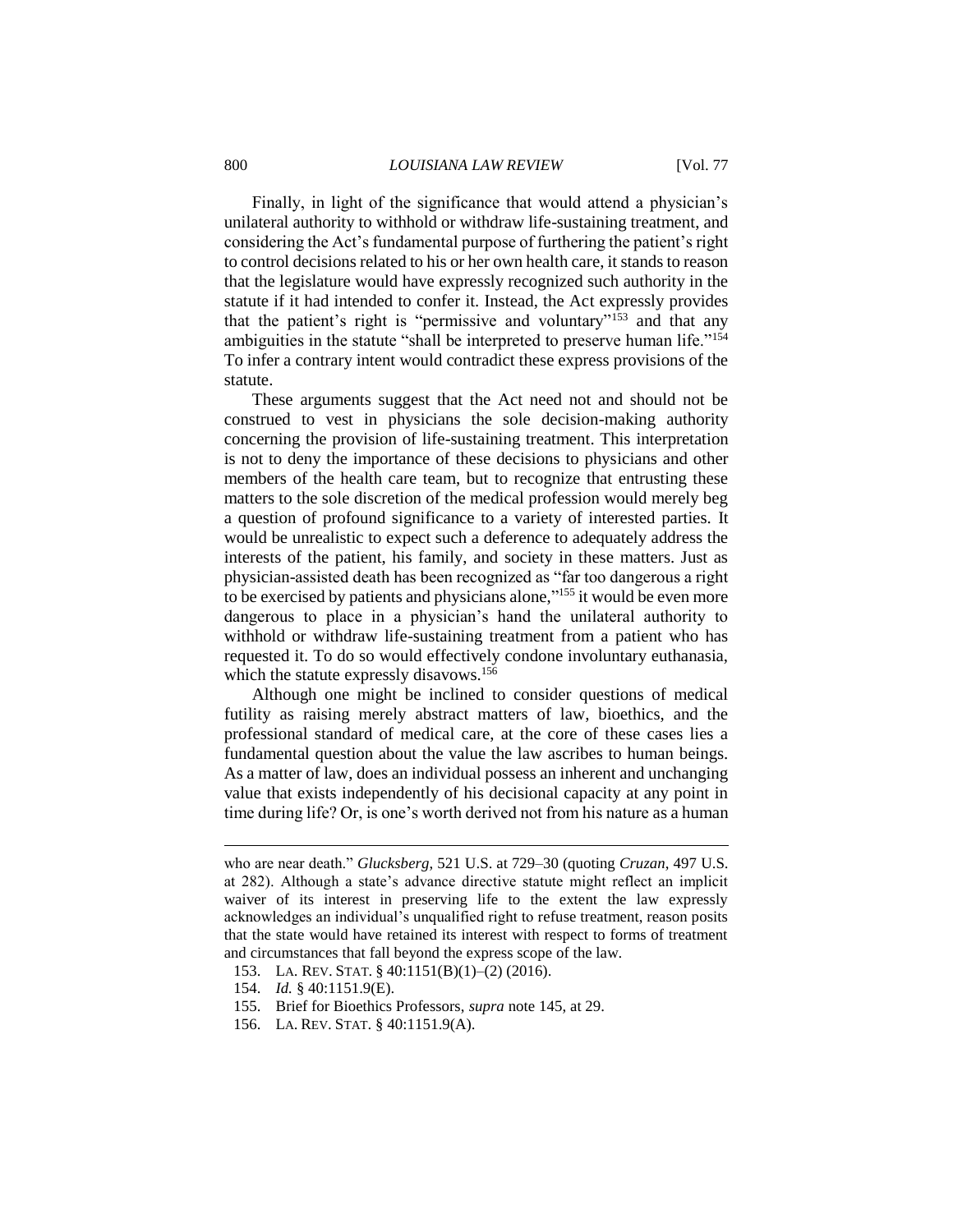being, but from the benefit others might find in his continued biological existence?<sup>157</sup> Only under the first of these perspectives would the rule of law have meaning. The alternative thesis would define "law" as the tyranny of a majority, relegating to their subjective preference one's right to continue his or her physical existence. The rule of law would be especially precarious in a world so ordered.

Professor Budziszewski has said that to define any animate being or inanimate thing with reference to its functional capacity would be "appropriate for things that have no inherent nature, whose identity is dependent on our purposes and interests—things that do not intrinsically deserve to be regarded in a certain way, but which may be regarded in any way which is convenient."<sup>158</sup> C. S. Lewis expressed the same concept in this manner: "When we understand a thing analytically and then dominate and use it for our own convenience, we reduce it to the level of 'Nature' in the sense that we suspend our judgements [sic] of value about it, ignore its final cause (if any), and treat it in terms of quantity."<sup>159</sup> As applied to human beings, therefore, both Budziszewski and Lewis would reject the functional, relative view of value. In fact, Lewis went so far as to suggest that a society deceives itself when it comes to regard man as a mere object of relative value, or as mere "nature . . . which knows no values as against that which both has and perceives value," and that it does so at its peril:

Man's conquest of Nature turns out, in the moment of its consummation, to be Nature's conquest of man. Every victory we seemed to win has lead us, step by step, to this conclusion. All Nature's apparent reverses have been but tactical withdrawals. We thought we were beating her back when she was luring us on. What

<sup>157.</sup> By holding that a competent person's right to refuse medical treatment survives the loss of capacity, the jurisprudence concerning patient rights at the end of life has consistently acknowledged that all persons have an inherent value that exists independently of their decision-making capacity at any point during their biological existence. It follows that a person's inherent value derives from his nature as a human being rather than from his physical or intellectual capacity. *Quill,* 521 U.S. at 808–09; *Cruzan*, 497 U.S. at 261; *In re* Conroy, 486 A.2d 1209, 1229 (N.J. 1985); *In re* Quinlan, 355 A.2d at 664. *See also Glucksberg*, 521 U.S. at 732 (stating that the prohibition against assisted suicide "reflects and reinforces [a state's] policy that the lives of terminally ill, disabled, and elderly people must be no less valued than the lives of the young and healthy"). *See also* Frederick R. Parker, Jr., Washington v. Glucksberg *and* Vacco v. Quill*: An Analysis of the Amicus Curiae Briefs and the Supreme Court's Majority and Concurring Opinions*, 43 ST. LOUIS U. L.J. 469, 526 n.174 (1999).

<sup>158.</sup> BUDZISZEWSKI, *supra* note 34, at 71–72.

<sup>159.</sup> C.S. LEWIS, THE ABOLITION OF MAN 69 (HarperOne 2001).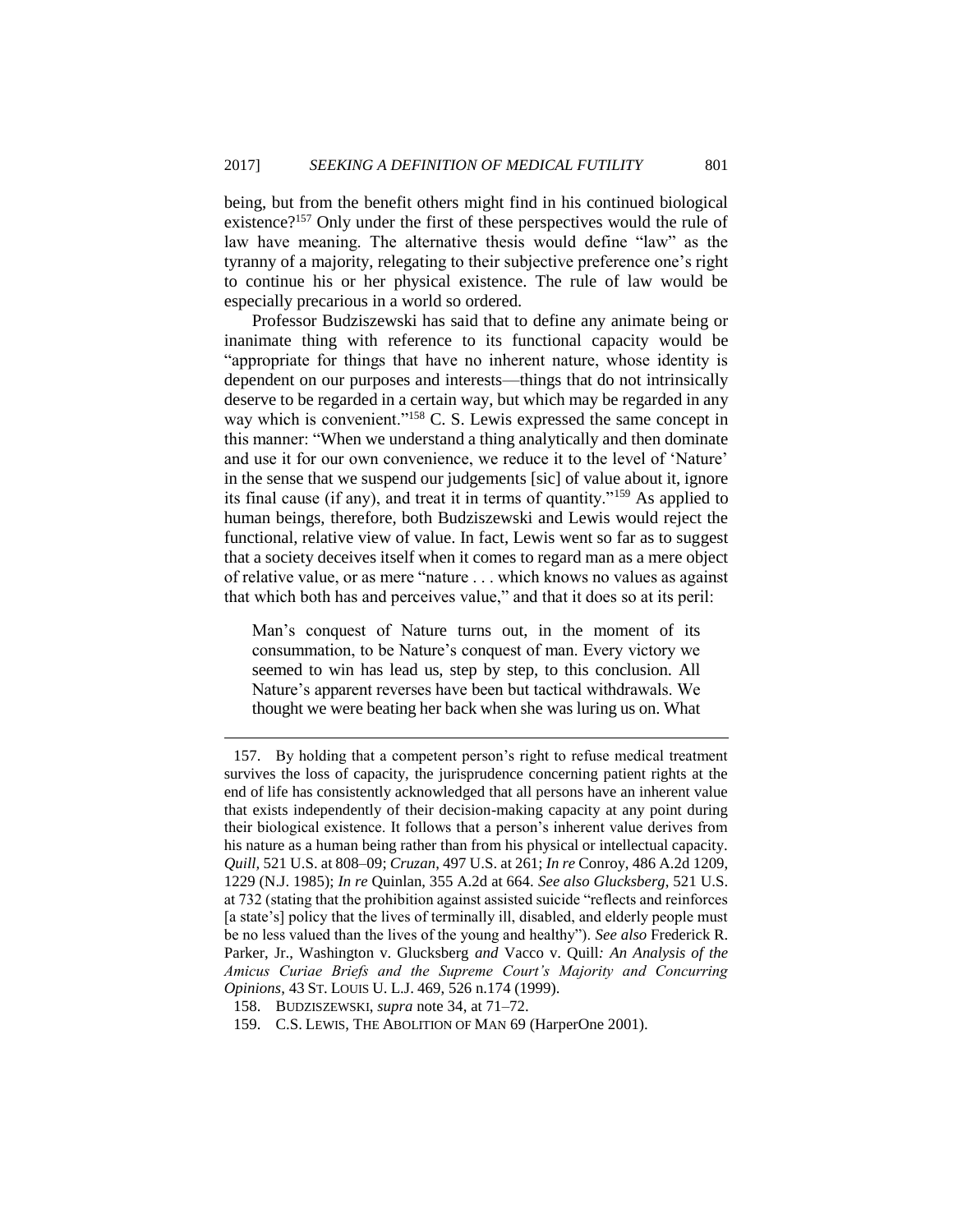looked to us like hands held up in surrender was really the opening of arms to enfold us forever. . . . [A]s soon as we . . . reduc[e] our own species to the level of mere Nature . . . the being who stood to gain and the being who has been sacrificed is one and the same.<sup>160</sup>

Although Lewis penned these thoughts more than 60 years ago, their portent is assuming an increasing reality in the United States as illustrated by decisions in cases such as *Causey*<sup>161</sup> and related legal arguments that advance directive statutes should be construed to vest in physicians with the unilateral authority to withhold or withdraw life-sustaining treatment that a patient or his surrogate has requested. These developments suggest the ironic possibility that one's right to refuse treatment as set forth in the Act might be transmuted into an obligation to do so, effectively condoning involuntary euthanasia, an intent which the statute expressly refutes.<sup>162</sup>

The manner in which the law responds to these renditions of medical futility has the potential to influence the future of health care in ways that cannot completely be foreseen, but that Lewis suggests portend consequences that society would both regret and find difficult to reverse. These risks can be avoided if the law remains grounded in the common thread that underlies the principles enunciated by the courts in *In re Quinlan*, <sup>163</sup> *Cruzan*, <sup>164</sup> *In re Conroy*, <sup>165</sup> *Glucksberg*, <sup>166</sup> and *Quill*. <sup>167</sup> Each of these cases reflect the law's recognition of the inherent value of human life as reflected in two prisms: first, the enduring right of each individual either to accept or refuse medical treatment, whether through his own voice or that of a surrogate, and without regard to his state of decisional or functional capacity; and second, the corresponding unqualified interest of the state in the preservation of life, including the lives of the weakest and most vulnerable among us.

Both the Act and this body of jurisprudence implicitly recognize that each member of the species *homo sapiens* is by definition a bearer of rights and a subject to be held in absolute regard, not because of what he can do, but because of what he is by nature.<sup>168</sup> In this way, the law presupposes that one's standing as a person who possesses inherent value is not a

<sup>160.</sup> *Id.* at 68.

<sup>161.</sup> Causey v. St. Francis Med. Ctr., 719 So. 2d 1072 (La. Ct. App. 1998).

<sup>162.</sup> LA. REV. STAT. § 40:1151.9(A) (2016).

<sup>163.</sup> *In re* Quinlan, 355 A.2d 647 (N.J. 1976).

<sup>164.</sup> Cruzan v. Dir., Mo. Dep't of Health, 497 U.S. 261 (1990).

<sup>165.</sup> *In re* Conroy, 486 A.2d 1209 (N.J. 1985).

<sup>166.</sup> Washington v. Glucksberg, 521 U.S. 702 (1997).

<sup>167.</sup> Vacco v. Quill, 521 U.S. 793 (1997).

<sup>168.</sup> LEE & GEORGE, *supra* note 22.